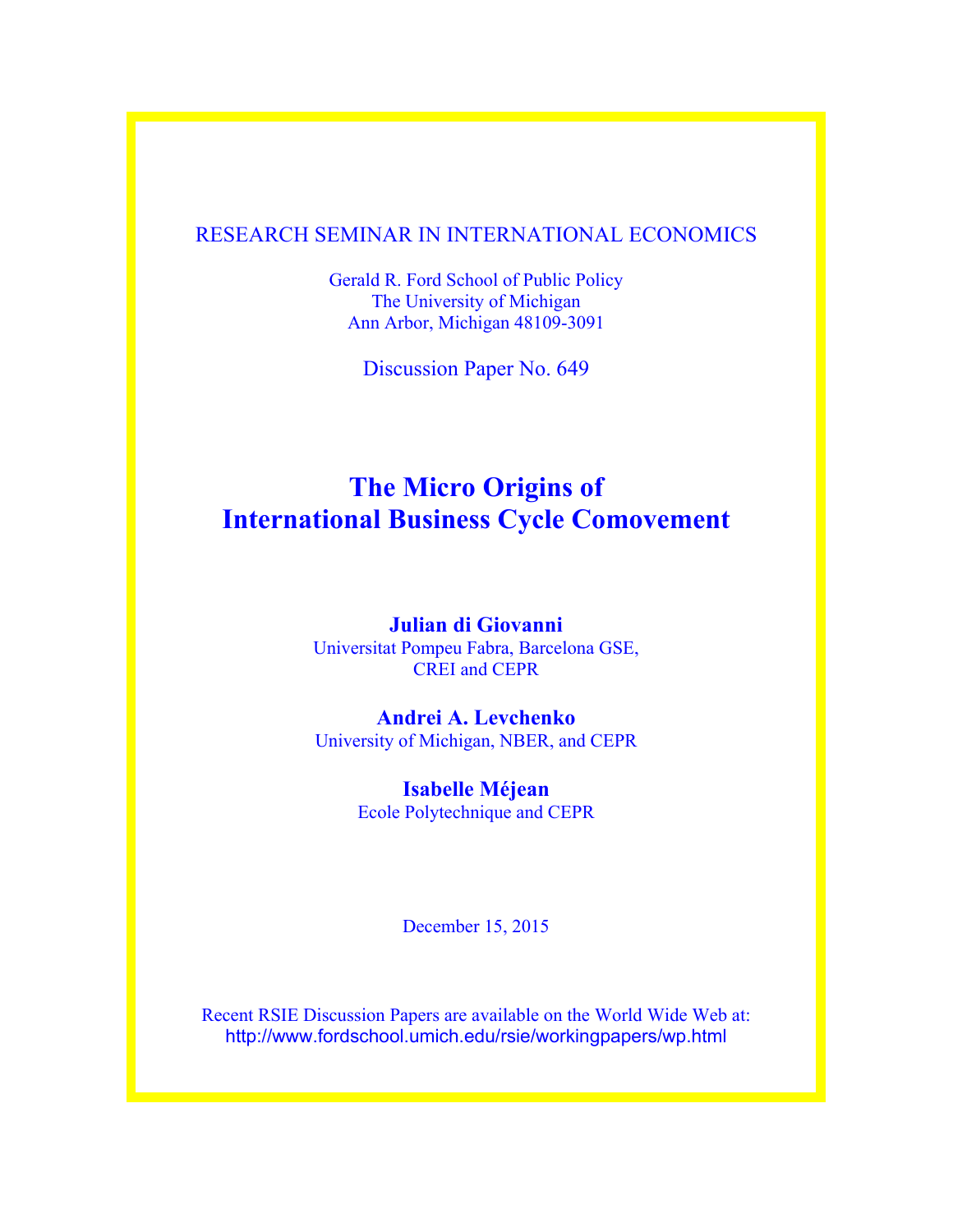# The Micro Origins of International Business Cycle Comovement<sup>∗</sup>

Julian di Giovanni Universitat Pompeu Fabra Barcelona GSE CREI and CEPR

Andrei A. Levchenko University of Michigan NBER and CEPR

Isabelle Méjean Ecole Polytechnique and CEPR

December 15, 2015

#### Abstract

This paper investigates the role of individual firms in international business cycle comovement using data covering the universe of French firm-level value added, bilateral imports and exports, and cross-border ownership over the period 1993-2007. At the micro level, controlling for firm and country effects, trade in goods with a particular foreign country is associated with a significantly higher correlation between a firm and that foreign country. In addition, foreign multinational affiliates operating in France are significantly more correlated with the source economy. The impact of direct trade and multinational linkages on comovement at the micro level has significant macro implications. Because internationally connected firms are systematically larger than noninternationally connected firms, the firms directly linked to foreign countries represent only 8% of all firms, but 56% of all value added, and account for 75% of the observed aggregate comovement. Without those linkages the correlation between France and foreign countries would fall by about 0.091, or one-third of the observed average business cycle correlation of 0.29 in our sample of partner countries. These results are evidence of transmission of business cycle shocks through direct trade and multinational ownership linkages at the firm level.

JEL Classifications: F44, F61, F62

Keywords: Comovement, International Trade, Firm-Level Shocks, Large Firms

<sup>∗</sup>We would like to thank workshop participants at several institutions for helpful discussions, and Eda Gulsen for expert research assistance. Di Giovanni gratefully acknowledges the CREI and the Marie Curie International Incoming Fellowship FP7-PEOPLE-2013-IIF (under Grant Agreement 622959) for financial support. Méjean gratefully acknowledges support from a public grant overseen by the French National Research Agency (ANR) as part of the "Investissements d'Avenir" program (Idex Grant Agreement No. ANR-11-IDEX-0003- 02/Labex ECODEC No. ANR-11-LABEX-0047 and Equipex reference: ANR-10 EQPX-17 Centre d'accès sécurisé aux données CASD). E-mail (URL): [julian.digiovanni@upf.edu](mailto:julian.digiovanni@upf.edu) [\(http:](http://julian.digiovanni.ca) [//julian.digiovanni.ca\)](http://julian.digiovanni.ca), [alev@umich.edu](mailto:alev@umich.edu) [\(http://www.alevchenko.com\)](http://www.alevchenko.com), [isabelle.mejean@polytechnique.edu](mailto:isabelle.mejean@polytechnique.edu) [\(http://www.isabellemejean.com\)](http://www.isabellemejean.com).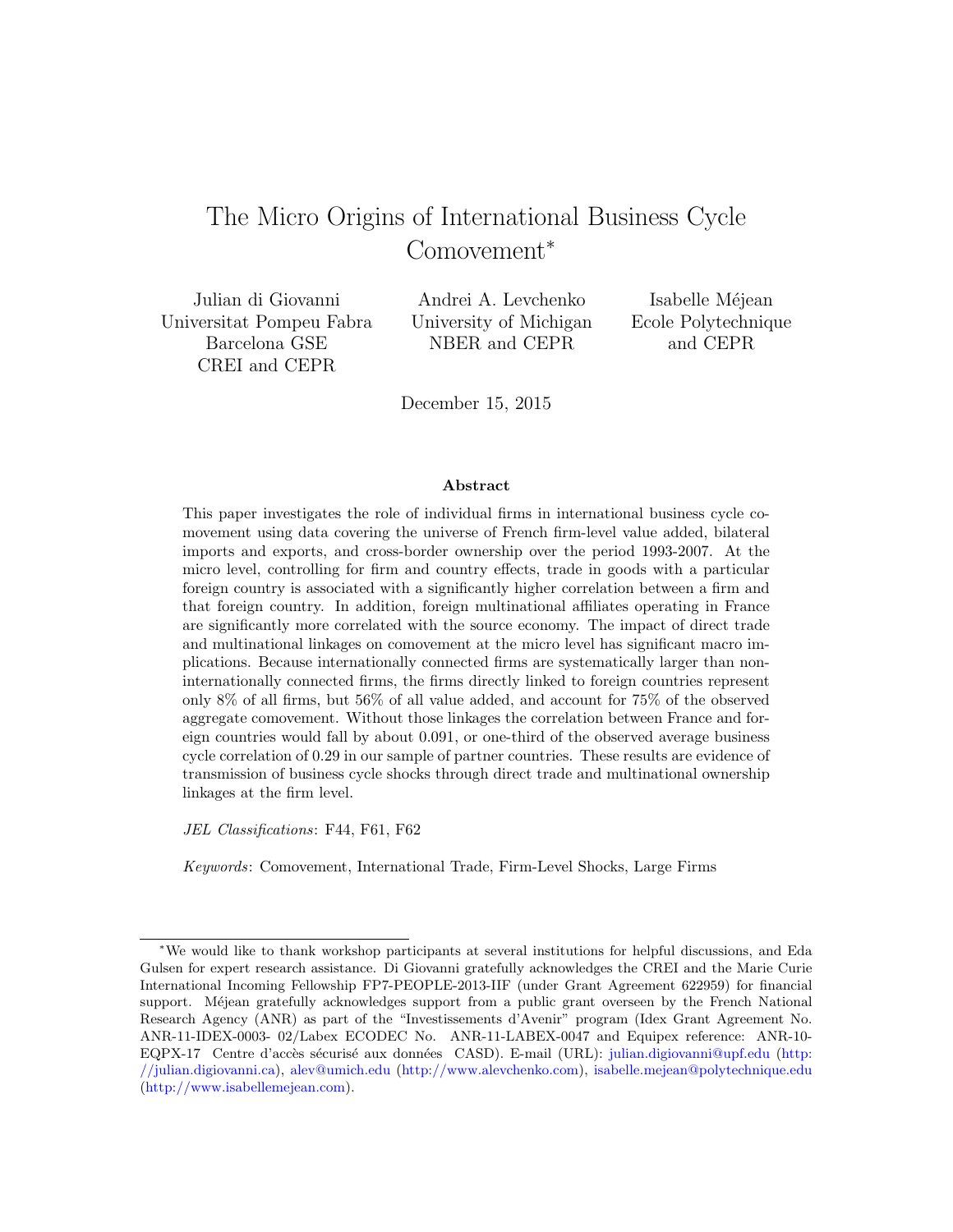## 1 Introduction

Countries that exhibit greater bilateral trade and multinational production linkages have more correlated business cycles [\(Frankel and Rose,](#page-28-0) [1998;](#page-28-0) [Kleinert et al.,](#page-28-1) [2015\)](#page-28-1). While the empirical literature has repeatedly confirmed the trade-comovement relationship in the data, its meaning is not well-understood, either empirically or quantitatively. Taken at face value, the positive association between bilateral trade and multinational linkages and comovement is often interpreted as evidence of transmission of shocks across countries through those linkages.

The empirical literature has faced two related challenges. The first is the critique by [Imbs](#page-28-2) [\(2004\)](#page-28-2) that countries that trade more with each other are similar in other ways, and thus subject to common shocks. Under an extreme version of this view, the trade linkage variable in the Frankel-Rose specification does not reflect the intensity of transmission of shocks, but rather is simply a stand-in for the prevalence of common shocks. The second is that even if one accepts the transmission of shocks interpretation of the Frankel-Rose result, the coarse nature of the cross-country setting makes it difficult to learn about the micro underpinnings of the trade-comovement relationship. This lack of understanding is reinforced by the quantitative literature, which has struggled to capture the trade-comovement relationship. [Kose and Yi](#page-28-3) [\(2006\)](#page-28-3) and [Johnson](#page-28-4) [\(2014\)](#page-28-4) show that even quite sophisticated IRBC models fail to generate the observed positive association, dubbing it the "trade-comovement puzzle."<sup>1</sup>

Until now the properties of international comovement at the firm level, or its aggregate implications, have by and large not been studied. This paper provides a forensic account of international comovement at both the micro and macro levels using data covering the universe of French firm-level value-added, destination-specific imports and exports, and cross-border ownership over the period 1993-2007. Examining cross-border comovement at the firm level has two advantages relative to the traditional approach of looking directly at GDP correlations. First, at the micro level, the data allow for precise measurement of trade and multinational linkages – by  $\dim \times \text{country}$  – and to control for common shocks using appropriate fixed effects. This overcomes the common shocks critique and lets us establish much more firmly that the positive trade-comovement relationship is due at least in part

<sup>&</sup>lt;sup>1</sup>The literature on multinationals and international business cycle comovement is more limited, but shares this feature. [Kleinert et al.](#page-28-1) [\(2015\)](#page-28-1) show that French regions that contain more multinationals from a particular foreign country are more correlated with that country. However, [Cravino and Levchenko](#page-27-0) [\(2015\)](#page-27-0) show that the observed multinational presence alone cannot generate the level of positive comovement found in the data. [Liao and Santacreu](#page-28-5) [\(2015\)](#page-28-5) develop a model in which technology shocks are transmitted between countries through changes in the mix of imported inputs, and show that allowing for the extensive margin of trade yields more promising results.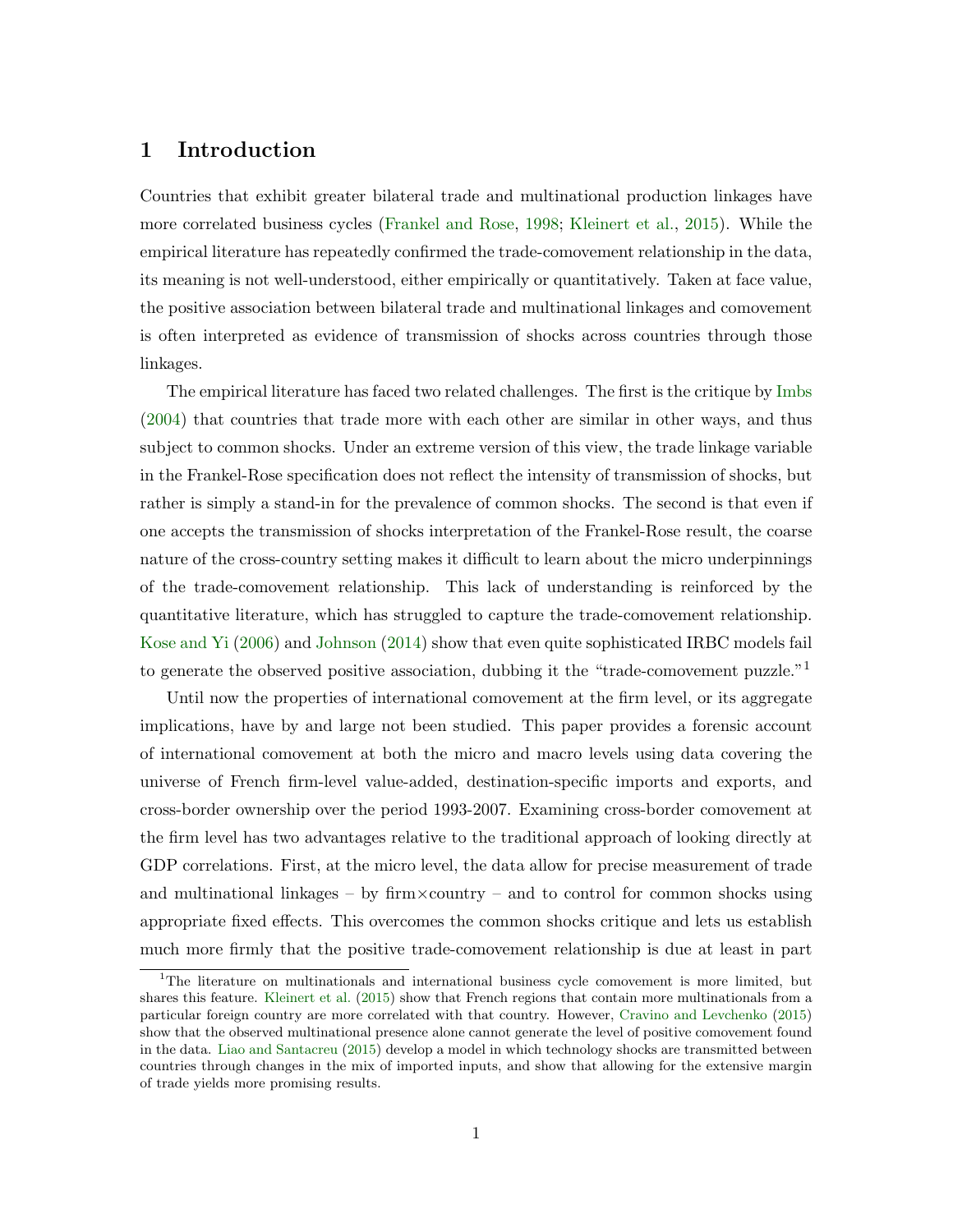to transmission of shocks at the firm level.

Second, at the macro level, our approach allows us to capture the aggregate comovement implications of heterogeneity across firms in both size and the extent of international linkages. Larger firms are disproportionately more likely to trade internationally and own affiliates in foreign countries. Indeed, in most countries international trade flows are dominated by only a handful of large firms. An emerging research agenda in closed-economy macro has argued convincingly that modeling and measuring shocks at the micro level (to firms and sectors), and linkages between them, is essential for understanding aggregate fluctuations.<sup>2</sup> If large firms and firm-to-firm linkages matter for aggregate fluctuations, a natural conjecture is that they will matter as much if not more for cross-border comovement.

We begin by estimating a specification inspired by Frankel and Rose (1998), that relates the correlation of firm total value added growth with foreign GDP growth to firm-level direct linkages to that country. The data contain, for each firm and potential partner country, four types of direct linkages: (i) importing from it, (ii) exporting to it, (iii) being a France-based affiliate of a multinational firm headquartered in that country; (iv) being a French firm with a foreign affiliate in that country. Because the sample includes many firms and countries, estimation controls for both firm and country effects. Country effects in particular absorb the common aggregate shocks affecting France and each foreign country.

In a sample of firm-level correlations with 10 large trading partners of France, trade linkages at the firm level are significantly associated with increased comovement between an individual firm and the country with which it trades. An import link increases the correlation by 0.012, and an export link by 0.005. This is large relative to the average correlation between an individual firm and foreign GDP, which is 0.024 for directly connected firms, and essentially zero for non-directly connected ones. By a similar token, affiliates of foreign multinationals operating in France have a 0.01 higher correlation with their source countries.

At the same time, the empirical exercise reveals the importance of common shocks in the data. In a specification that omits the 10 country fixed effects but still includes the  $\sim$ 1 million firm effects, the coefficients on the direct linkages variables are 2-5 times larger in magnitude and all strongly statistically significant. This underscores both the empirical

<sup>2</sup>[Gabaix](#page-28-6) [\(2011\)](#page-28-6), [di Giovanni and Levchenko](#page-27-1) [\(2012\)](#page-27-1), and [Carvalho and Grassi](#page-27-2) [\(2015\)](#page-27-2) develop models in which aggregate fluctuations arise from shocks to individual firms, because the firm-size distribution is extremely fat-tailed (Zipf's Law). [Acemoglu et al.](#page-27-3) [\(2012\)](#page-27-3) and [Carvalho and Gabaix](#page-27-4) [\(2013\)](#page-27-4) argue that sectoral shocks lead to aggregate fluctuations through interconnections between sectors. [Di Giovanni et al.](#page-28-7) [\(2014\)](#page-28-7) and [Atalay](#page-27-5) [\(2014\)](#page-27-5) provide corresponding empirical evidence on the role of shocks to firms and sectors in aggregate fluctuations.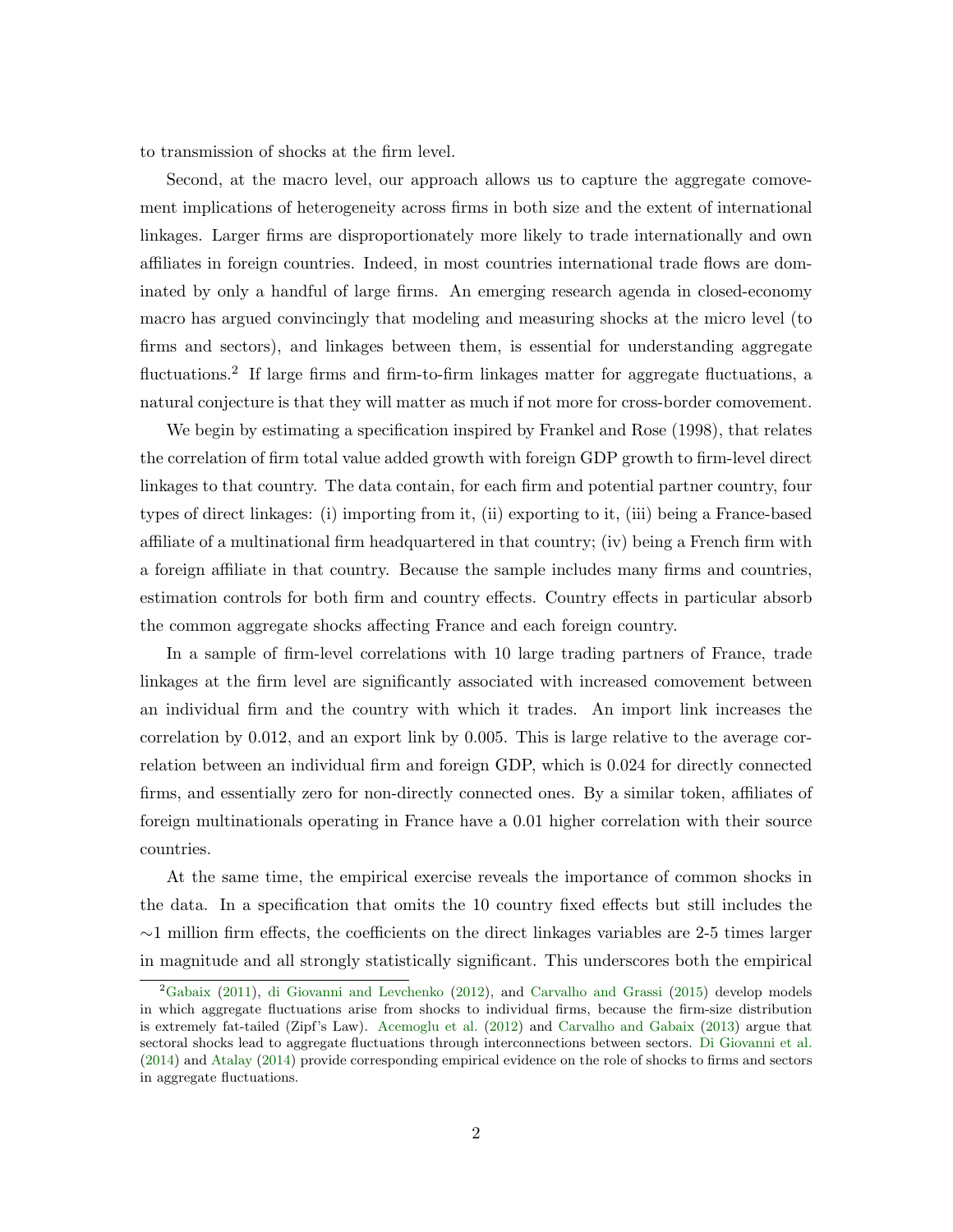relevance of common shocks, and how important it is to control for them in "gravity-macro" analyses of the effects of bilateral trade and capital flows linkages on aggregate outcomes. Nonetheless, the results when controlling for common shocks still provide clear evidence of transmission through direct linkages at the firm level.

We then use the sector-level Input-Output table together with firm-level information on input purchases and domestic sales to construct proxies for indirect linkages between French firms and foreign markets. The measures, inspired by the "network effect" propagation terms in [Acemoglu et al.](#page-27-6) [\(2015\)](#page-27-6), capture the intensity with which a French firm interacts with internationally connected firms. The downstream indicator reflects whether a firm buys intermediate inputs from firms that import from a particular country. The upstream indicator captures whether a firm sells its output to firms that export to a particular country. Both of these measures are firm- and foreign country-specific. We augment the main specification with these indirect linkage terms, and show that the downstream indirect linkages do matter significantly for firm-level comovement with foreign markets. Firms that buy inputs from importers from a particular country are more correlated with that country. The evidence on upstream linkages is more mixed, with coefficients differing in sign and significance depending on specification.

The second half of the analysis examines the macro implications of the micro-level findings. We start with the observation that the aggregate business cycle correlation between France and another country is simply an appropriately weighted sum of the correlations of firm-level total value added with that country. The aggregate business cycle correlation between France and each country can thus be written as a sum of two terms: the part due to the directly connected firms, and the part due to the not directly connected firms. For the 10 large trading partners of France in our sample, we show that the large directly connected firms are important in accounting for aggregate comovement. For a typical foreign partner country, the directly connected firms represent only about 8% of all firms in our dataset, but account for 56% of total value added. The directly connected firms are also unconditionally more correlated with the foreign country. Together these two facts imply that the directly connected firms account for 75% of the aggregate business cycle correlation observed in the data for the median country.

We then use the conditional relationship between direct linkages and firm-level correlations to compute the change in the aggregate correlation between France and each foreign country that would occur if direct linkages at the firm level disappeared. The aggregation exercise combines information on the change in the correlation at the firm level from the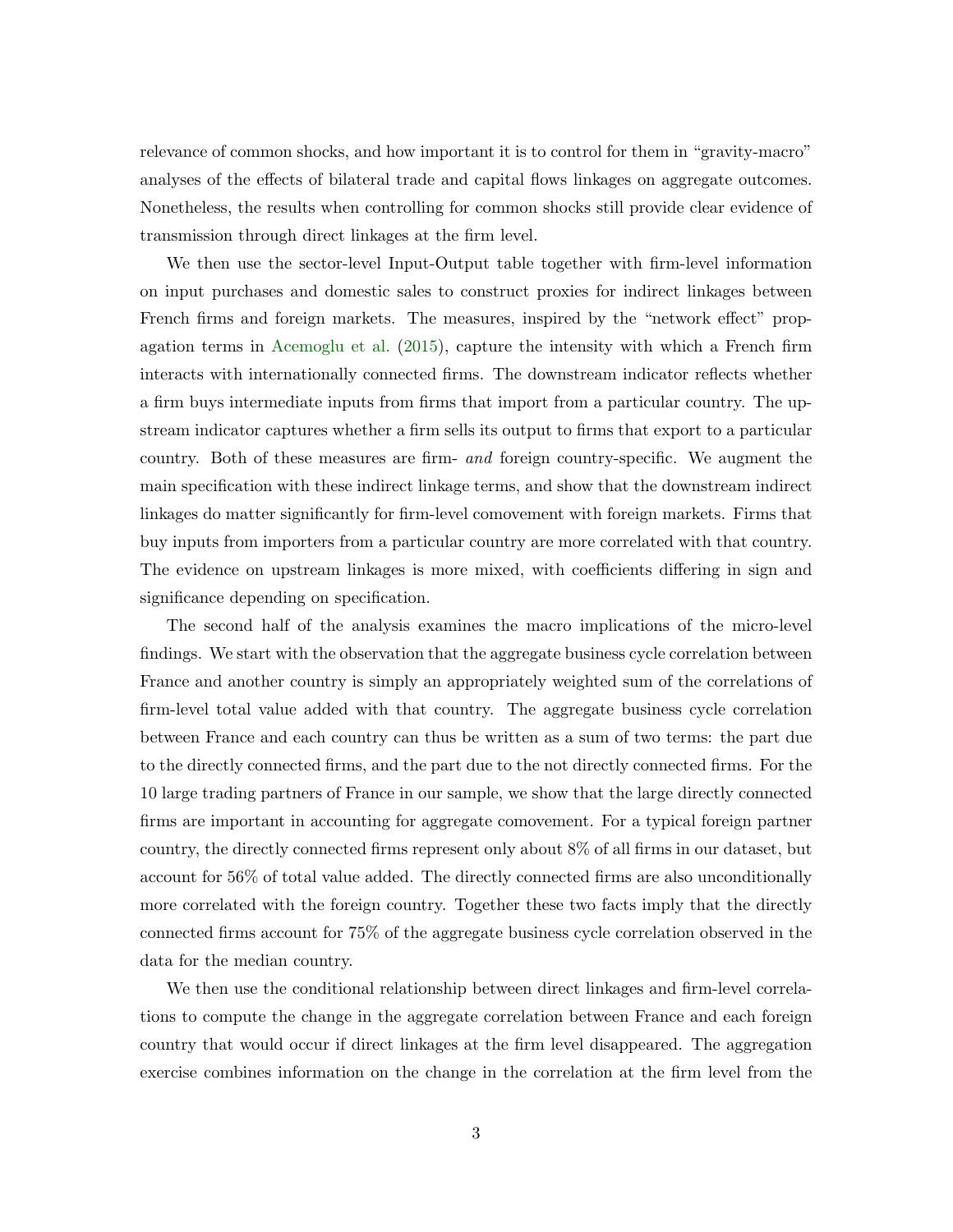regression estimates with firm-level weights. If direct linkages at the firm level were severed, the aggregate correlation would fall by 0.091 on average in our sample of 10 partner countries. This is a non-negligible change relative to the observed correlations between France and its main trading partners of 0.29 on average over this period. Since our data allow us to estimate the coefficients on trade and multinational links separately, we can also check which ones matter more for generating aggregate comovement. It turns out that the trade linkages are about 9 times more important in generating aggregate comovement than multinational linkages, accounting for 0.083 of the overall 0.091 effect.

Augmenting the aggregate impact with the indirect linkage estimates, we show that indirect linkages are quantitatively important as well. Accounting for indirect linkages implies that aggregate correlation would fall by 0.13 on average in the whole economy if links to the foreign country were severed. Thus, direct and indirect linkages together can account for nearly half of the average 0.29 observed aggregate correlation. The results are even stronger in manufacturing. Direct and indirect linkages produce a correlation of 0.414 between French manufacturing and foreign GDP, accounting for the bulk of the 0.484 average correlation in the data. Indirect linkages have a much larger impact in the manufacturing sector compared to the whole economy, alone accounting for 0.343 of the 0.414 total impact, more than 80%.

To summarize, on the one hand the data point clearly to the presence of common shocks, implying that it is imperative to control for them in the empirical exercise. On the other hand, even after controlling for common shocks, there is still substantial evidence of transmission of shocks through trade and multinational linkages. Among those linkages, trade linkages appear to matter more than multinational ones, especially in aggregate. Downstream indirect input linkages are both statistically robust and quantitatively important as well.

Our paper contributes to the empirical literature on international business cycle comovement. Studies building on [Frankel and Rose](#page-28-0) [\(1998\)](#page-28-0) have confirmed the positive association between trade and comovement and examined how it differs across types of goods trade and sub-samples of countries (see, e.g. [Baxter and Kouparitsas,](#page-27-7) [2005;](#page-27-7) [Calderon et al.,](#page-27-8) [2007;](#page-27-8) [Ng,](#page-28-8) [2010;](#page-28-8) [Blonigen et al.,](#page-27-9) [2014;](#page-27-9) [Liao and Santacreu,](#page-28-5) [2015\)](#page-28-5). While the existing empirical literature has almost exclusively used aggregate GDP correlations as the outcome variable, there has been comparatively little work on international comovement at more disaggregated levels. [Di Giovanni and Levchenko](#page-27-10) [\(2010\)](#page-27-10) estimate the relationship between bilateral trade, input linkages, and sector-level correlations. This paper's contribution is to examine the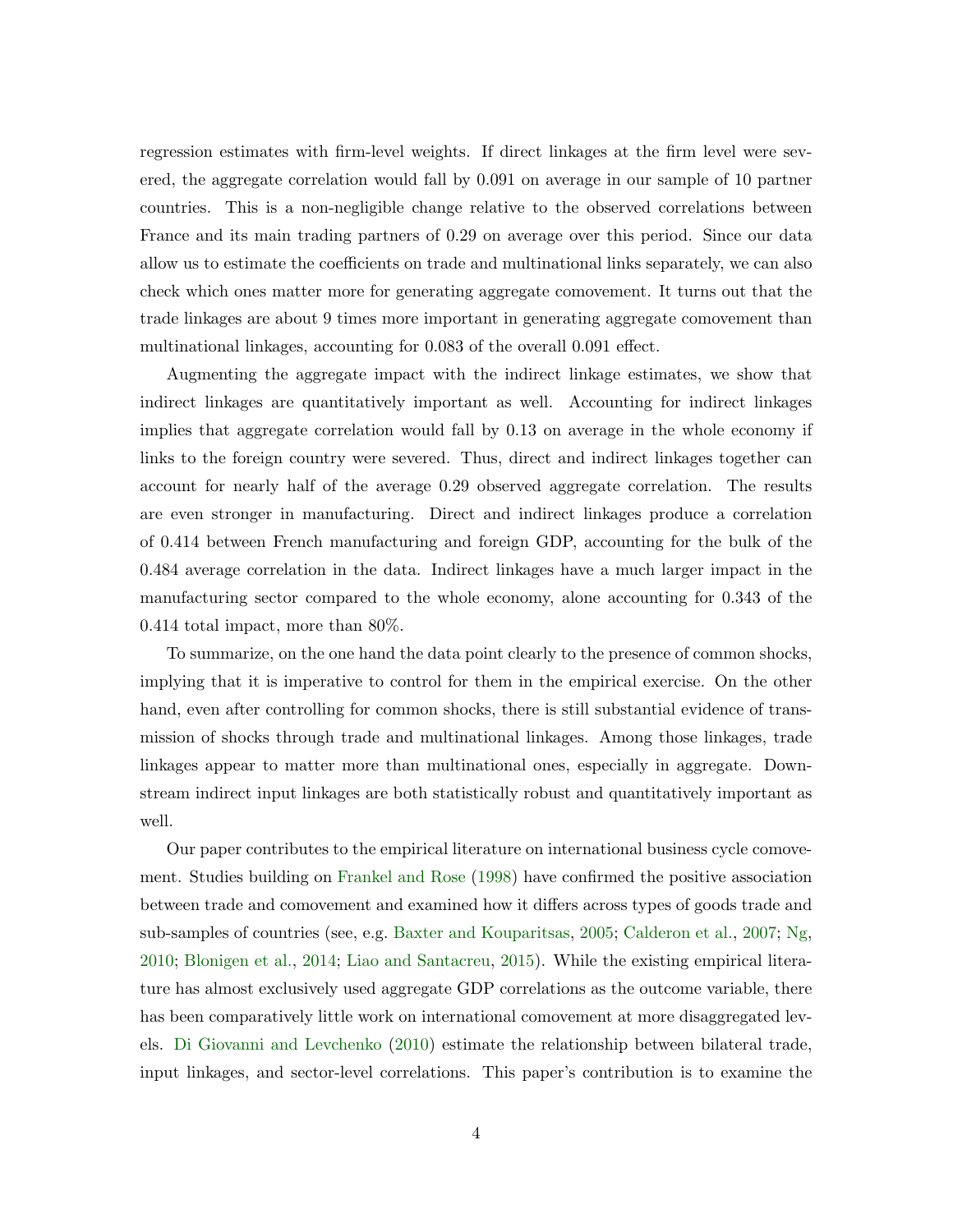trade-comovement relationship at the firm level, and to derive the aggregate implications based on micro-level estimates. In this respect, it shares some features with recent papers such as [Kurz and Senses](#page-28-9) [\(2015\)](#page-28-9), [Boehm et al.](#page-27-11) [\(2014\)](#page-27-11), and [Cravino and Levchenko](#page-27-0) [\(2015\)](#page-27-0), who perform related exercises.

An important research agenda, going back to [Backus et al.](#page-27-12) [\(1995\)](#page-27-12), attempts to understand the positive GDP correlation across countries using representative firm models in which all shocks are aggregate. Later developments in this literature explored the role of the production structure, such as input-output linkages [\(Burstein et al.,](#page-27-13) [2008;](#page-27-13) [Arkolakis](#page-27-14) [and Ramanarayanan,](#page-27-14) [2009\)](#page-27-14), or firm heterogeneity [\(Ghironi and Melitz,](#page-28-10) [2005;](#page-28-10) [Alessandria](#page-27-15) [and Choi,](#page-27-15) [2007\)](#page-27-15) but have similarly been confined to considering only the role of aggregate productivity shocks in generating cross-country business cycle comovement. Our results suggest that to fully understand the impact of transmission of shocks for aggregate comovement, a quantitative framework must feature a realistic micro-structure that combines granularity in the firm size distribution and systematic heterogeneity among firms in trade and multinational linkages.

The rest of the paper is organized as follows. [Section 2](#page-6-0) lays out the conceptual framework and the empirical exercises performed in the paper. [Section 3](#page-13-0) describes the data, and [Section 4](#page-18-0) the results. [Section 5](#page-23-0) concludes.

## <span id="page-6-0"></span>2 Conceptual Framework

Total value added  $X_t$  by all French firms in year t is by definition given by:  $X_t \equiv \sum_{f \in I_t} x_{ft}$ , where  $x_{ft}$  is defined as the value added of firm f in year t, and  $I_t$  is the set of firms f operating at t. The growth rate of aggregate value added is then defined simply as  $\gamma_{At} = X_t/X_{t-1} - 1$ , where we assume that  $X_{t-1}$  and  $X_t$  are the aggregate value added of all firms that exist both at  $t-1$  and  $t$ , i.e. we restrict attention to the *intensive margin* of aggregate value added growth. [Appendix A](#page-25-0) develops a complete decomposition of the total value added growth into extensive and intensive margins, and presents the results for the relative contributions of the extensive and intensive margins to aggregate comovement between France and its main trade partners. The main result is that the large majority of aggregate comovement is accounted for by the intensive margin, with the extensive margin playing only a minor role.<sup>3</sup>

<sup>3</sup>These results are not inconsistent with the empirical findings in [Liao and Santacreu](#page-28-5) [\(2015\)](#page-28-5), who show that the extensive margin of trade is positively correlated with bilateral comovement. Those results relate the cross-sectional variation in the number of products traded between country pairs to bilateral business cycle comovement. Our extensive margin is the aggregate contribution of entry and exit of French firms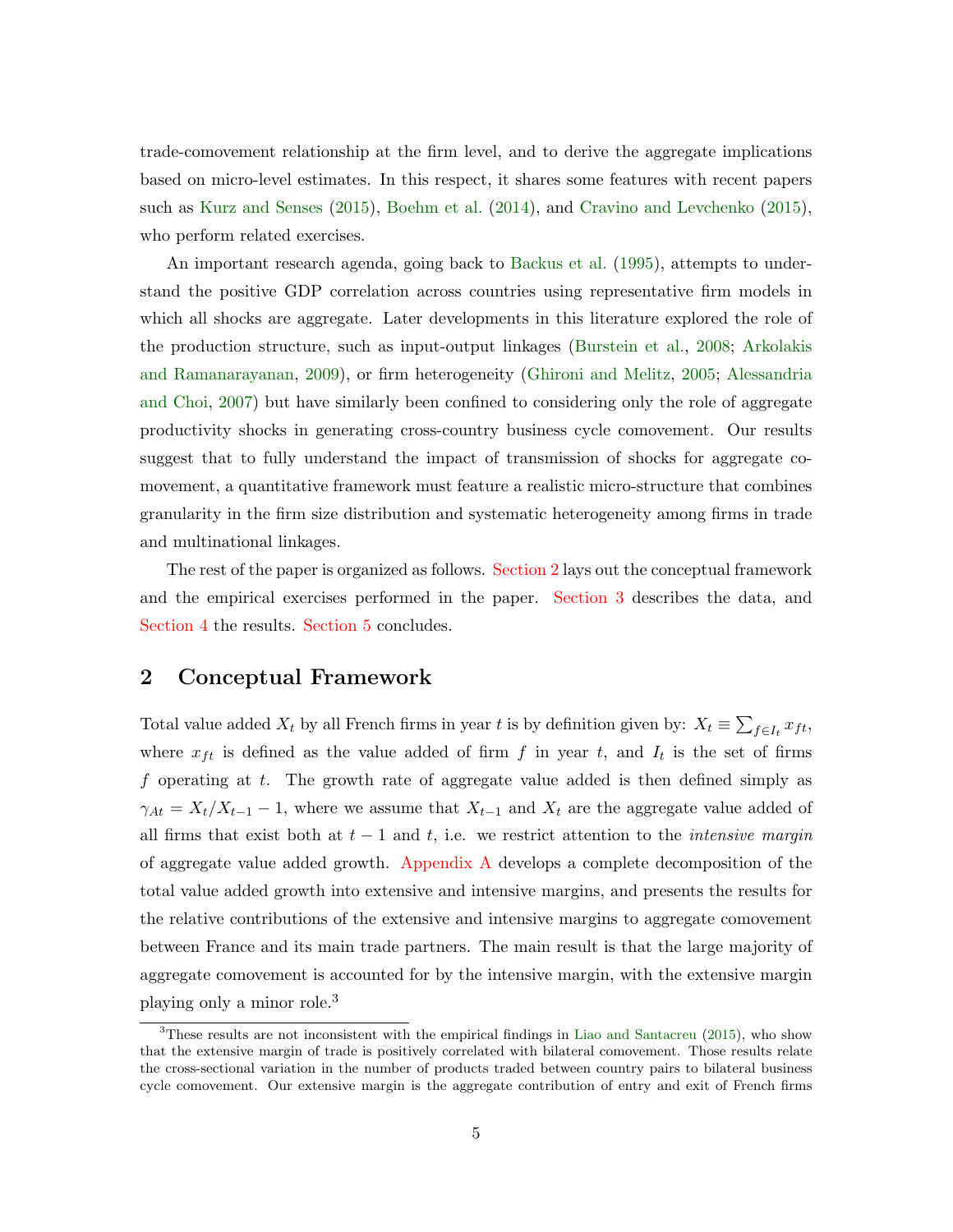The growth rate of aggregate value added can be written as a function of individual firm growth rates and firm shares:

<span id="page-7-0"></span>
$$
\gamma_{At} = \sum_{f} w_{ft-1} \gamma_{ft},\tag{1}
$$

where  $\gamma_{ft}$  is the growth rate of value added of firm f, and  $w_{ft-1}$  is the share of f's value added in total French value added.

The object of interest is the correlation between French aggregate growth and foreign GDP growth. Let  $\gamma_{\mathcal{C}t}$  be the GDP growth of a foreign country  $\mathcal C$  between  $t-1$  and  $t$ . This correlation is given by:

<span id="page-7-1"></span>
$$
\rho\left(\gamma_{At}, \gamma_{Ct}\right) = \frac{\text{Cov}\left(\gamma_{At}, \gamma_{Ct}\right)}{\sigma_A \sigma_C},\tag{2}
$$

where  $\sigma_{\mathcal{C}}$  is the standard deviation of country  $\mathcal{C}$  growth.

Combining  $(1)$  and  $(2)$ , the correlation between France and C at time t can be written as

<span id="page-7-2"></span>
$$
\rho(\gamma_{At}, \gamma_{Ct}) = \frac{\text{Cov}\left(\sum_{f} w_{ft-1} \gamma_{ft}, \gamma_{Ct}\right)}{\sigma_A \sigma_C} \n= \sum_{f} w_{ft-1} \frac{\sigma_f}{\sigma_A} \rho(\gamma_{ft}, \gamma_{Ct}),
$$
\n(3)

where  $\sigma_f$  is the standard deviation of  $\gamma_{ft}$ .

While simply an identity, [Equation \(3\)](#page-7-2) states the key premise of the paper: the aggregate correlation between the French economy and another country is an appropriately weighted sum of the firm-level correlations. The substantial literature on international comovement has studied empirically and theoretically the left-hand side of this equation – the aggregate business cycle comovement. This paper provides a picture of aggregate comovement by examining instead the components of the right-hand side. We proceed by analyzing first the properties of the individual firm-level correlations  $\rho(\gamma_{ft}, \gamma_{Ct})$ , and then the consequences of aggregation across firms.

#### 2.1 Micro Evidence

Equation [\(3\)](#page-7-2) emphasizes that the aggregate business cycle correlation between the French economy and foreign countries is a function of the individual firm-level correlations and these firms' weights in the total French economy. We start by establishing whether the

from year to year, an object that has no close relationship to the cross-country differences in the number of traded varieties.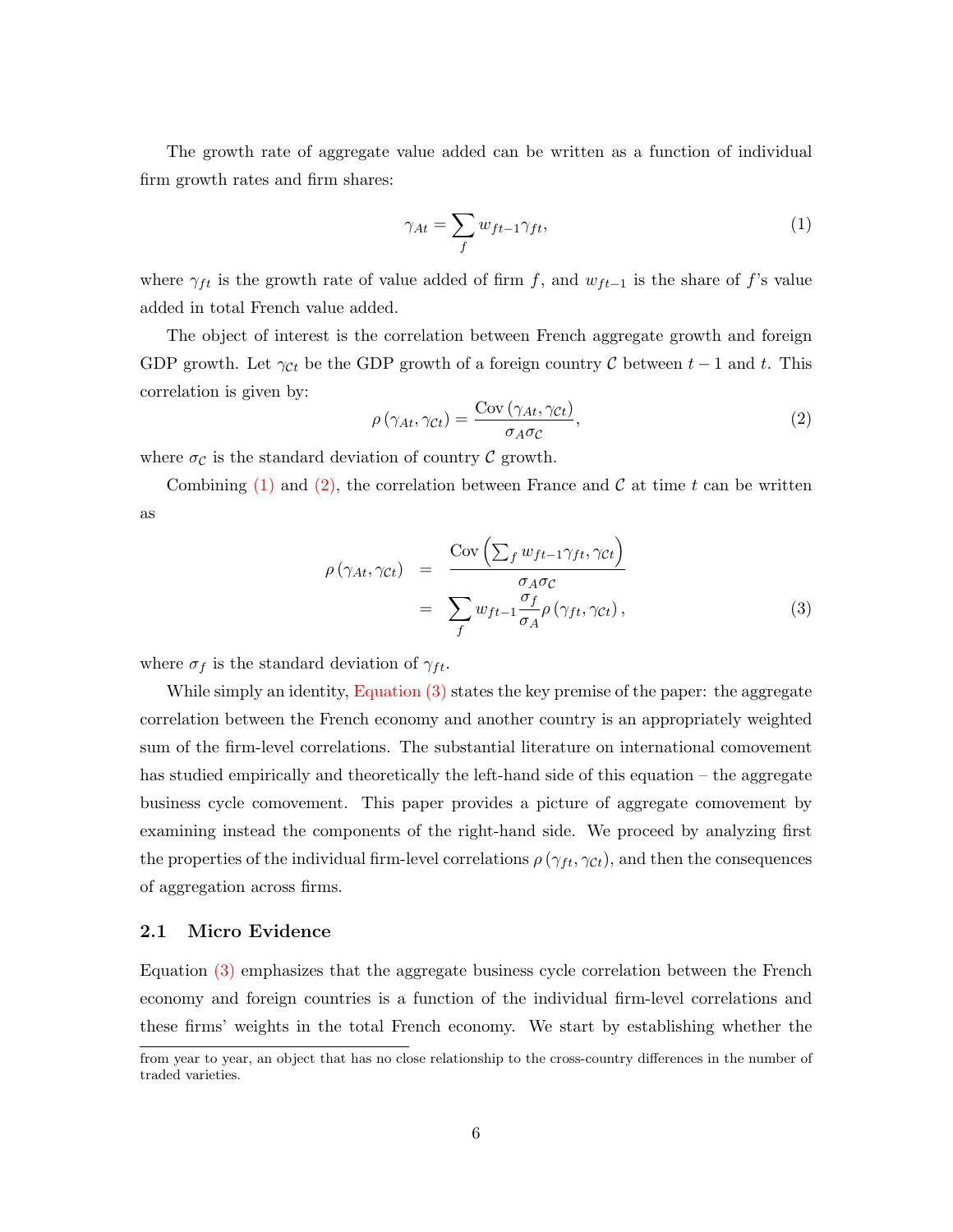direct trade and multinational linkages at the firm level to a particular foreign country are associated with a higher correlation between the firm and that foreign country. To that end, we estimate the following specification:

<span id="page-8-0"></span>
$$
\rho(\gamma_{ft}, \gamma_{Ct}) = \alpha + \beta_1 EX_{f,C} + \beta_2 IM_{f,C} + \beta_3 AFF_{f,C} + \beta_4 HQ_{f,C} + \delta_f + \delta_c + \eta_{f,C}.
$$
 (4)

In equation  $(4)$ , the correlation between a firm and a foreign market C is related to binary indicators of whether the firm exports to there  $(EX<sub>f</sub>,c)$ , imports from there  $(IM<sub>f</sub>,c)$ , is a French multinational with affiliates in  $\mathcal{C}(HQ_{f,\mathcal{C}})$ , or is an affiliate of a foreign multinational headquartered in  $\mathcal{C}(AFF_{f,\mathcal{C}})$ . Importantly, the specification admits both firm and country effects, allowing for a precise identification of transmission of shocks through direct linkages.

The specification is inspired by [Frankel and Rose](#page-28-0) [\(1998\)](#page-28-0), who were the first to establish the robust empirical benchmark in this literature: country pairs that trade more with each other exhibit higher business cycle correlation. However, the interpretation of this stylized fact and the mechanisms responsible for generating it are still not well-understood. Taken at face value, the positive association between trade intensity and comovement suggests transmission of shocks through international trade linkages. However, as argued by [Imbs](#page-28-2) [\(2004\)](#page-28-2), an alternative interpretation is that countries that trade more with each other are similar in other ways, and thus subject to common shocks. Under an extreme version of this view, the trade linkage variable in the Frankel-Rose specification does not reflect the intensity of transmission of shocks, but rather is simply a stand-in for similarity between countries. In addition, even if one accepts the transmission of shocks interpretation of the Frankel-Rose result, the coarse nature of the cross-country setting makes it difficult to learn about the micro underpinnings of the trade-comovement relationship.<sup>4</sup>

Our firm-level specification leads to qualitatively new insights relative to the traditional cross-country empirical model. First, comparing firms within the same country and including country and firm fixed effects addresses the [Imbs](#page-28-2) [\(2004\)](#page-28-2) common shock critique. Since all firms in this specification are in France, country effects will absorb the common shocks affecting France and country  $\mathcal C$ . As a result, we can establish convincingly that trade and multinational linkages are indeed a source of transmission of shocks, rather than simply a stand-in for the presence of common shocks. [Di Giovanni and Levchenko](#page-27-10) [\(2010\)](#page-27-10) adopt a related strategy and use data on sector-level trade and comovement together with countrypair effects that control for common aggregate shocks. At the industry level, a link between

<sup>4</sup>These difficulties in interpreting the cross-country relationship are underscored by the finding that traditional international business cycle models have trouble reproducing it quantitatively [\(Kose and Yi,](#page-28-3) [2006;](#page-28-3) [Johnson,](#page-28-4) [2014\)](#page-28-4).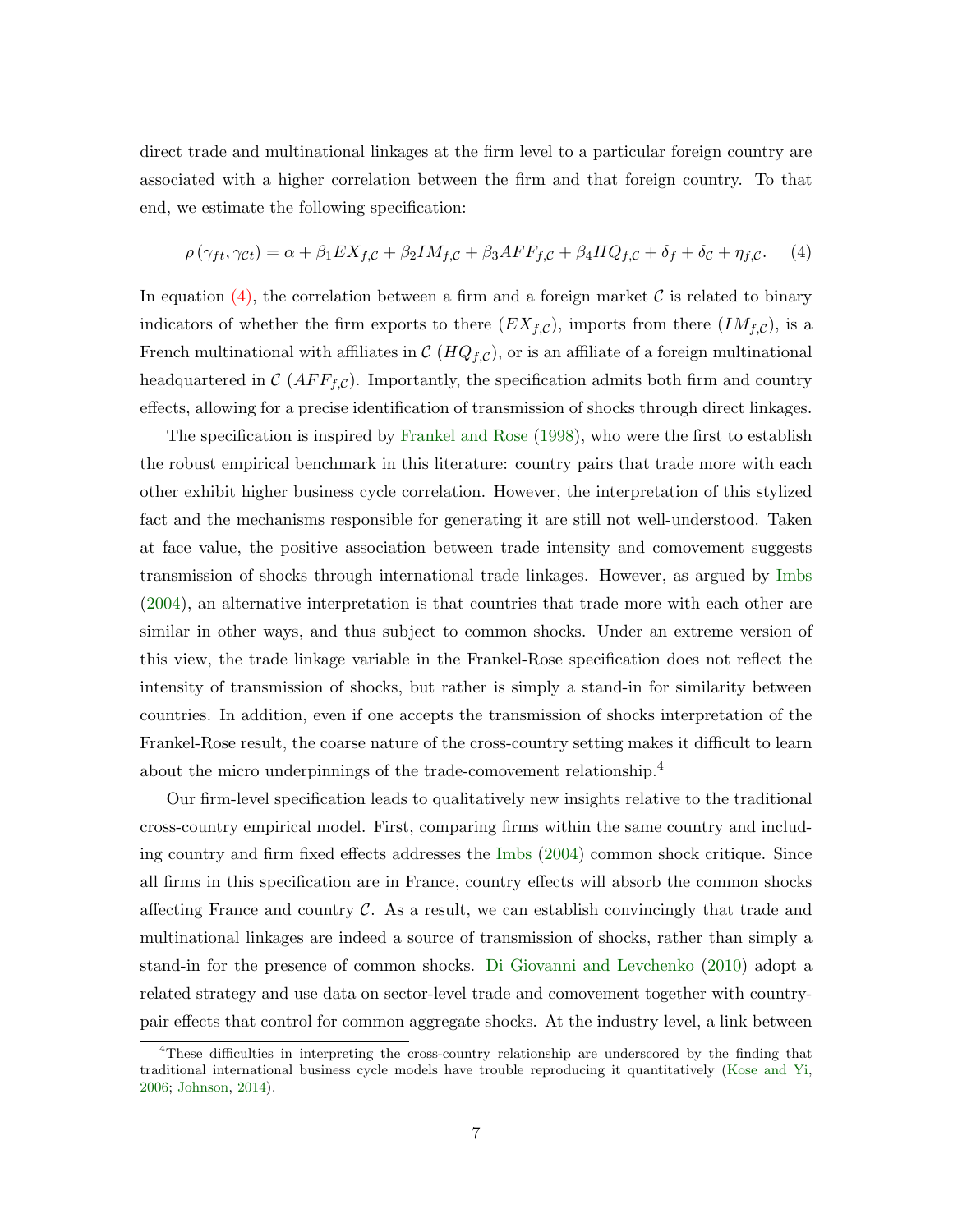sectoral correlation and sectoral trade intensity does not have a tight interpretation, since it is not clear that exports from one of the sector-countries in the pair are used by the other sector-country. Extending this approach to firm-level data is a significant improvement in measurement, since we observe exactly which firms have direct links with which countries. While the country effects are useful at absorbing the macro common shocks, the firm effects allow us to control for heterogeneity at the firm level that varies by firm but not partner country: size, primary industry of operation, capital or skill intensity, access to external finance, R&D intensity, and so on.

Second, estimation at the firm level reveals the micro underpinnings of the aggregate relationship. Observing cross-border links at the firm level allows us to establish with forensic precision the role of each type of trade and multinational relationship in international comovement. With very few exceptions (e.g. [Kleinert et al.,](#page-28-1) [2015\)](#page-28-1), existing papers do not combine information on both trade and multinational linkages in the same specification. This may be important: if both types of linkages potentially matter, not including them will lead to omitted variable bias. Information at the firm level paired with firm effects also enables us to control for heterogeneity across firms in volatility and comovement, as well as for forces that shape a firm's average comovement with the rest of the world (such as its domestic linkages, for instance).

#### 2.1.1 Indirect Linkages

It may be that even firms not directly connected to a particular foreign country comove with that country through indirect linkages, that is, interactions inside the French economy induced by the directly connected firms. A complete account of all indirect linkages is not possible in this empirical setting, as those linkages can take a variety of forms, from purchases/sales of intermediate inputs by the directly connected firms to changes in factor and goods prices in general equilibrium. Nonetheless, we attempt to capture one type of indirect linkage, that can be potentially measured: indirect linkages through input-output relationships inside the French economy. To that end, we construct the following firmspecific indices of indirect linkages:

<span id="page-9-0"></span>
$$
DS_{f,j,C} = INPUTINT_f \sum_{i} IO_{ij} \frac{NIM_{i,C}}{N_i}
$$
\n<sup>(5)</sup>

<span id="page-9-1"></span>
$$
US_{f,j,C} = DOMINT_f \sum_{i} IO_{ji} \frac{NEX_{i,C}}{N_i}.
$$
\n
$$
(6)
$$

In these expressions, i and j index sectors, and firm  $f$  belongs to sector j.  $IO_{ij}$  is the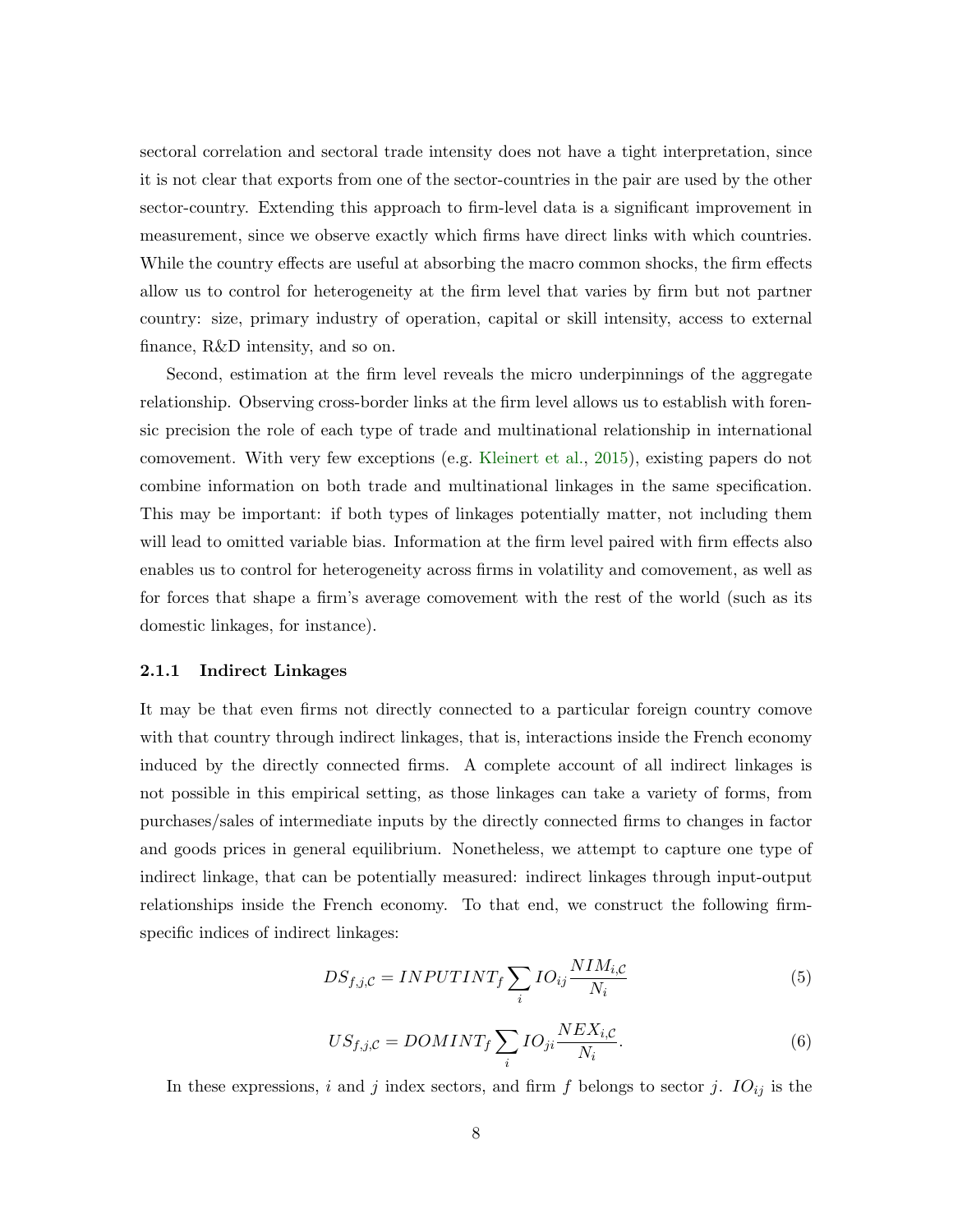domestic direct requirement coefficient of the 1995 French Input-Output matrix, defined as the share of spending on domestically-produced sector  $i$  inputs in production in sector  $j$ .  $NIM_{i,C}$  is the number of French firms in sector i that import from C,  $NEX_{i,C}$  is the number of French firms in sector i that export to  $\mathcal{C}$ , and  $N_i$  is the total number of firms in sector i. Each of these numbers is computed excluding firm  $f$  itself (which is obviously only relevant if  $i = j$ , and thus are in that sense firm-specific, but we suppress the dependence of those values on f to economize on notation. Finally,  $INPUTINT<sub>f</sub>$  is the firm's total input usage intensity, defined as the total material input spending divided by material input spending plus wage bill, averaged across years.  $DOMINT<sub>f</sub>$  is the domestic sales intensity, defined as the share of firm f sales that goes to the domestic market, averaged across years.

These indices are heuristic, but inspired by the formulation of the "network effect" prop-agation of terms in [Acemoglu et al.](#page-27-6) [\(2015\)](#page-27-6). The  $DS_{f,j,C}$  indicator, short for "downstream," is meant to capture the fact that firms in sector  $j$  buy inputs from other sectors  $i$  in the economy. To the extent that sector i is populated by firms that import from country  $\mathcal{C}$ , country  $C$  shocks will propagate to input-buying firms in j through their input purchases of *i*. For any individual sector *i*, the term in the summation,  $IO_{ij} \frac{NIM_{i,C}}{N_{i}}$  $\frac{N_{i}N_{i}}{N_{i}}$ , will be high either if j uses a lot of sector i inputs  $(IO_{ij}$  is high), or if a high fraction of sector i firms import from C. The summation aggregates this information across all the input-supplying sectors of j, and multiplies it by the firm-specific input intensity, since the importance of downstream linkages will be higher for firms that spend a lot on inputs.

The  $US_{f,j,C}$  ("upstream") indicator is meant to capture the fact that firms in sector j supply inputs to other sectors  $i$ , and thus will be affected by whether the sector  $i$  buying its inputs has a large population of directly connected firms. Export opportunities in sector i to country C will propagate to sector j as an increase in exports from i to C will raise demand for sector j inputs. For an individual output sector i, the term  $IO_{ji} \frac{NEX_{i,C}}{N_i}$  $\frac{\partial X_i}{\partial N_i}$  will be high if either i uses a lot of j inputs, or if a large share of firms in i export to  $C$ . The summation across sectors is multiplied by the share of firm  $f$ 's sales in the domestic market, since if f does not sell much of its output in France, by construction it must be a relatively unimportant supplier of inputs to the French market.

The indices are constructed using sector-level information by necessity, as there is yet no firm-level Input-Output matrix available for France. If we had firm-level information, these indices would have a much simpler form, and would exploit information on whether firm f sources inputs from directly connected firms, or supplies inputs to directly connected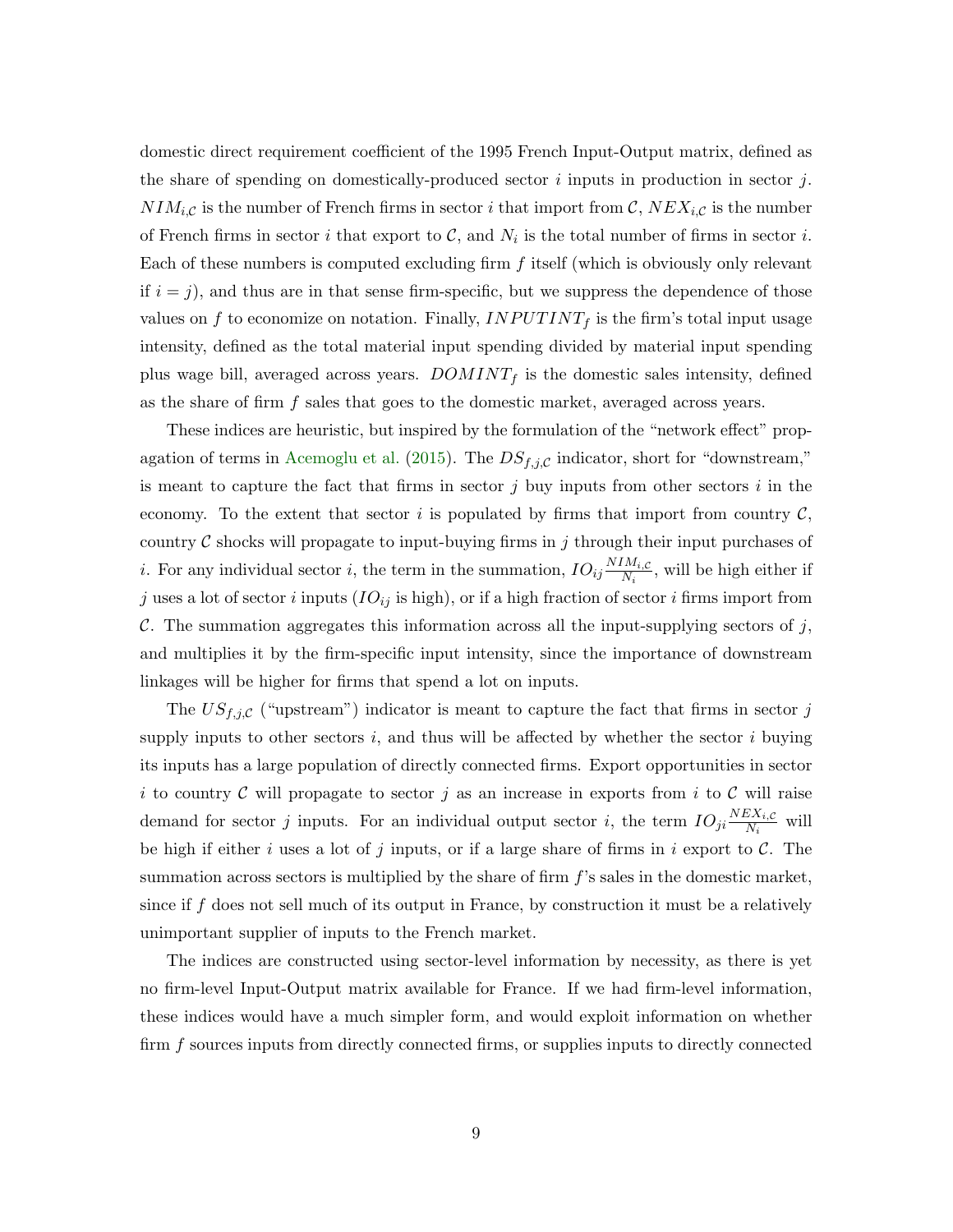firms.<sup>5</sup>

Note that while these formulations appear the most natural to us, one can think of other transmission mechanisms that might be at work. For example, one can build an alternative DS indicator that instead of counting the number of importing firms in the input-supplying sector, counts the number of exporting firms. This indicator would be relevant if there are capacity constraints, and thus greater export opportunities in the input-supplying sector i reduce those firms' domestic supply of inputs. We view those alternative indicators as less compelling and most likely second-order relative to those set out above. An additional question is whether we should also build propagation indices for multinationals and affiliates. In this case, it is also unclear in which way do shocks to multinationals propagate to nondirectly connected firms. To avoid a proliferation of regressors, we favor a more parsimonious specification with only the two indices  $(5)-(6)$  $(5)-(6)$ .

We add these two variables to the baseline specification  $(4)$ . Thus, we include the indirect linkage indicators alongside the direct linkage indicators and country and firm fixed effects:

<span id="page-11-0"></span>
$$
\rho(\gamma_{ft}, \gamma_{Ct}) = \alpha + \beta_1 EX_{f,C} + \beta_2 IM_{f,C} + \beta_3 AFF_{f,C} + \beta_4 HQ_{f,C} + \n+ \beta_5 DS_{f,j,C} + \beta_6 US_{f,j,C} + \delta_f + \delta_c + \eta_{f,C}.
$$
\n(7)

#### 2.2 From Micro to Macro

Next, we investigate the macroeconomic implications of these micro findings. The aggregate correlation as written in [\(3\)](#page-7-2) is additive in the individual firm-level correlations with foreign GDP, and thus can be decomposed easily into the various components. Since we are interested in the impact of individual firms on aggregate correlations, we can decompose the aggregate growth rate into the contribution of two sets of firms: the directly connected and the not directly connected to a particular country:

$$
\gamma_{At} = \sum_{f} w_{ft-1} \gamma_{ft} = \sum_{f \in I_{\mathcal{C}}} w_{ft-1} \gamma_{ft} + \sum_{f \in I_{\mathcal{C}}^c} w_{ft-1} \gamma_{ft},
$$

where  $I_c$  is the set of firms that satisfy at least one of the four criteria included in estimating equation [\(4\):](#page-8-0) (i) export to C; (ii) import from C; (iii) is a French affiliate of a multinational based in C; or (iv) is part of a French multinational that has affiliates in  $\mathcal{C}$ . Correspondingly,

<sup>&</sup>lt;sup>5</sup>If we had a firm-to-firm IO matrix, we could construct the simple index  $DS_{f,C}^* = \sum_g IO_{gf}IM_{g,C}$ , where  $IO_{gf}$  if the share of spending by firm f on inputs supplied by firm g in f's total output (the firm-to-firm direct requirement coefficient), and  $IM_{g,C}$  is, as defined above, the indicator for whether g imports from C. The "ideal" index  $DS_{f,C}^*$  would be a precise measure of whether firm f sources inputs from directly connected firms or not. In the absence of firm-to-firm IO information,  $INPUTINT_f IO_{ij}$  is our best guess for  $IO_{gf}$ , and  $\frac{NIM_{i,C}}{N_i}$  is an estimate for how likely it is that  $IM_{g,C} = 1$ .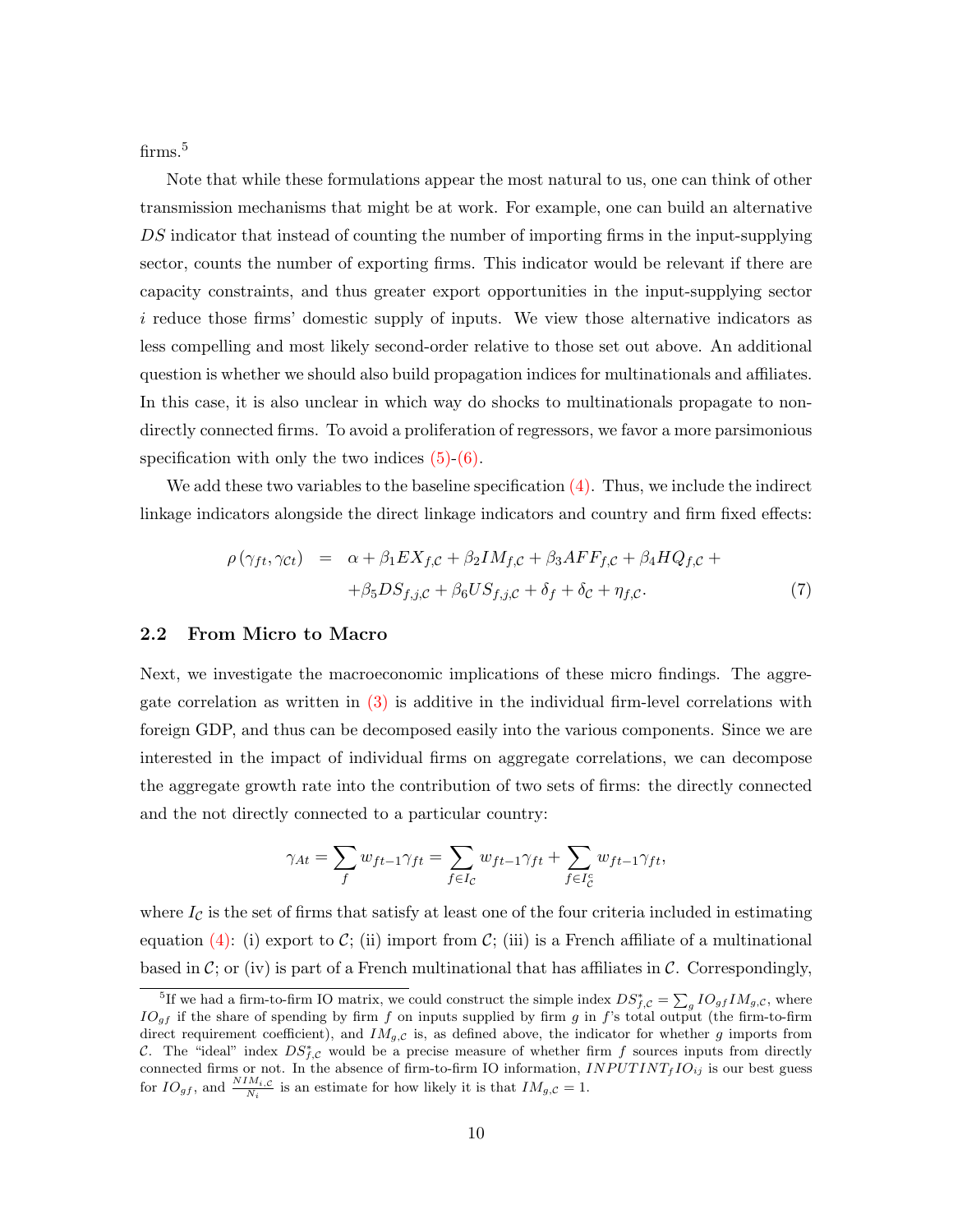$I_{\mathcal{C}}^{c}$  is the complement of that set of firms. Then, the aggregate comovement decomposes additively into two components, one due to the directly connected firms, and the other due to the rest:

<span id="page-12-2"></span>
$$
\rho\left(\gamma_{At}, \gamma_{Ct}\right) = \frac{\sigma_{I_C}}{\sigma_A} \rho \left(\sum_{f \in I_C} w_{ft-1} \gamma_{ft}, \gamma_{Ct}\right) + \frac{\sigma_{I_C^c}}{\sigma_A} \rho \left(\sum_{f \in I_C^c} w_{ft-1} \gamma_{ft}, \gamma_{Ct}\right),\tag{8}
$$

where  $\sigma_{I_c}^2 = \text{Var} \left( \sum_{f \in I_c} w_{ft-1} \gamma_{ft} \right)$  is the variance of the combined value added of the directly connected terms, and similarly for  $\sigma_{I_{\mathcal{C}}}^2$ .

By bringing in information on firm weights  $w_{ft-1}$ , this additive decomposition will provide the first glimpse of whether the directly connected firms combined are a large enough segment of the economy to play an appreciable role in aggregate comovement. Of course, this decomposition yields only part of the answer: the direct component can be large either because the directly connected firms are large, or because they are more correlated. Estimates of equation [\(4\)](#page-8-0) provide the means of separating the two.

For each directly connected firm, we can compute the predicted change in its correlation with country  $\mathcal C$  if it were no longer connected with  $\mathcal C$ :

<span id="page-12-0"></span>
$$
\widehat{\Delta \rho} \left( \gamma_{ft}, \gamma_{Ct} \right) = -\widehat{\beta}_1 \mathbb{1} \left( E X_{f,C} = 1 \right) - \widehat{\beta}_2 \mathbb{1} \left( I M_{f,C} = 1 \right) - \widehat{\beta}_3 \mathbb{1} \left( A F F_{f,C} = 1 \right) - \widehat{\beta}_4 \mathbb{1} \left( H Q_{f,C} = 1 \right). \tag{9}
$$

As an example, if firm f only exported to  $\mathcal C$  and had no other links, the predicted change in the correlation between f and C is simply  $-\hat{\beta}_1$ . The formulation [\(9\)](#page-12-0) allows for every combination of different types of direct links, and turns off all the existing ones at the same time.

Combining [\(9\)](#page-12-0) with [\(3\),](#page-7-2) the predicted change in the aggregate business cycle correlation between France and  $\mathcal C$  if all cross-border links were severed is:

<span id="page-12-1"></span>
$$
\widehat{\Delta \rho} \left( \gamma_{At}, \gamma_{Ct} \right) = \sum_{f} w_{ft-1} \frac{\sigma_f}{\sigma_A} \widehat{\Delta \rho} \left( \gamma_{ft}, \gamma_{Ct} \right). \tag{10}
$$

For simplicity, this calculation assumes that the severing of the direct links does not have an impact on volatilities either at the firm or the aggregate level, or on firm weights. Since in the data the weights differ across years, below we report the values of  $\widehat{\Delta\rho}(\gamma_{At}, \gamma_{Ct})$  averaged across the sample years.

We next account for the impact of indirect linkages in a similar way. If all the direct linkages between country C and France were severed, the  $NIM_{i,C}$  and  $NEX_{i,C}$  terms in [\(5\)-](#page-9-0)[\(6\)](#page-9-1) become zero, and as a result in this comparative static,  $DS_{f,j,C} = US_{f,j,C} = 0 \forall f$ .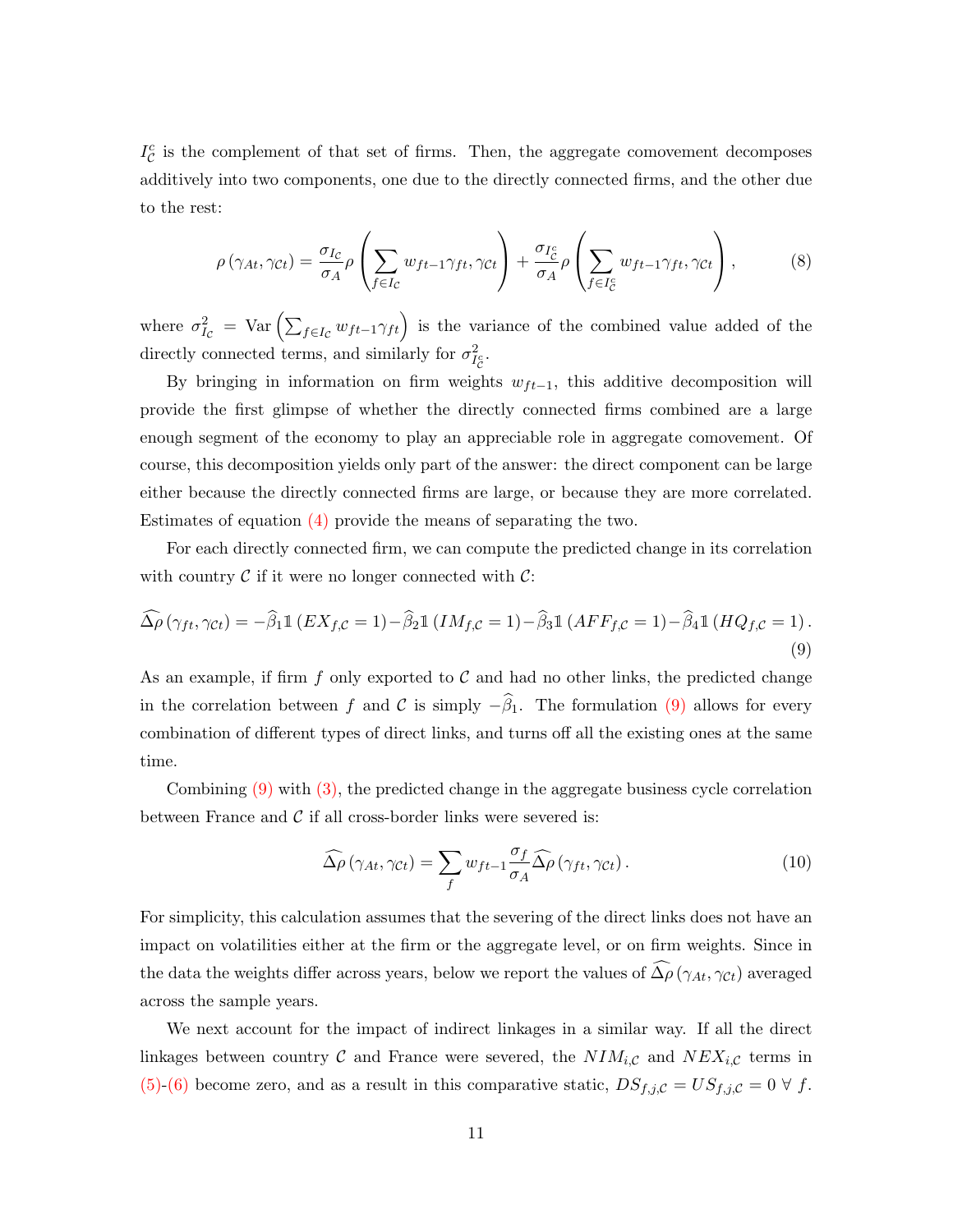This means that at the firm level, the change in correlation following elimination of links with country  $\mathcal C$  is:

<span id="page-13-1"></span>
$$
\widehat{\Delta \rho} \left( \gamma_{ft}, \gamma_{Ct} \right) = -\widehat{\beta}_1 \mathbb{1} \left( E X_{f,C} = 1 \right) - \widehat{\beta}_2 \mathbb{1} \left( I M_{f,C} = 1 \right) - \widehat{\beta}_3 \mathbb{1} \left( A F F_{f,C} = 1 \right) \n- \widehat{\beta}_4 \mathbb{1} \left( H Q_{f,C} = 1 \right) - \widehat{\beta}_5 DS_{f,j,C} - \widehat{\beta}_6 US_{f,j,C},
$$
\n(11)

and the change in aggregate correlation is still given by  $(10)$ . Note that in this formulation, correlation of a firm with  $\mathcal C$  will change even if it has no direct connections to  $\mathcal C$ . By a similar token, even directly connected firms will also exhibit indirect connections to  $C$ , and thus the impact in  $(11)$  is additive.

## <span id="page-13-0"></span>3 Data and Basic Patterns

The empirical analysis relies on several firm-level databases. The main object of interest is the correlation between French and foreign GDP growth. At the most disaggregated level, it is measured using a database that covers the universe of French firm sales and value added over the period 1993-2007. The dataset is described in detail in [di Giovanni et al.](#page-28-7) [\(2014\)](#page-28-7). Importantly, it covers the entire French economy, manufacturing and non-manufacturing sectors included. We augment it with information on each firm's direct trade and multinational linkages, disaggregated by foreign partner country. Namely, we use Customs data to recover bilateral export and import flows, at the level of each individual firm. Finally, information on the firm ownership linkages is taken from the *LIaisons FInancieres* (LIFI) database, an administrative dataset that provides information about the ownership and nationality of the parent company of firms located in France. Together, these two datasets provide firm-level information on all possible direct links to each individual foreign country, whether through cross-border trade or multinational production. Finally, note that we do not have any information at the plant level.

The value added data, as well as additional variables, come from the balance sheet information collected from firms' tax forms. The original dataset is quasi-exhaustive. However, the amount of information that has to be provided to the fiscal administration differs according to the firm's size. Namely, the French tax system distinguishes three different regimes, the "normal" regime (called BRN for  $B\acute{e}n\acute{e}fice$  R $\acute{e}el$  Normal), the "simplified" regime (called RSI for  $Régime Simplifié d'Imposition$ ) that is restricted to smaller firms, and the "micro-BIC" regime for entrepreneurs.<sup>6</sup> Throughout the exercise, "micro-BIC"

 $6$ Under some conditions, firms can choose their tax regime. In 2010, an individual entrepreneur can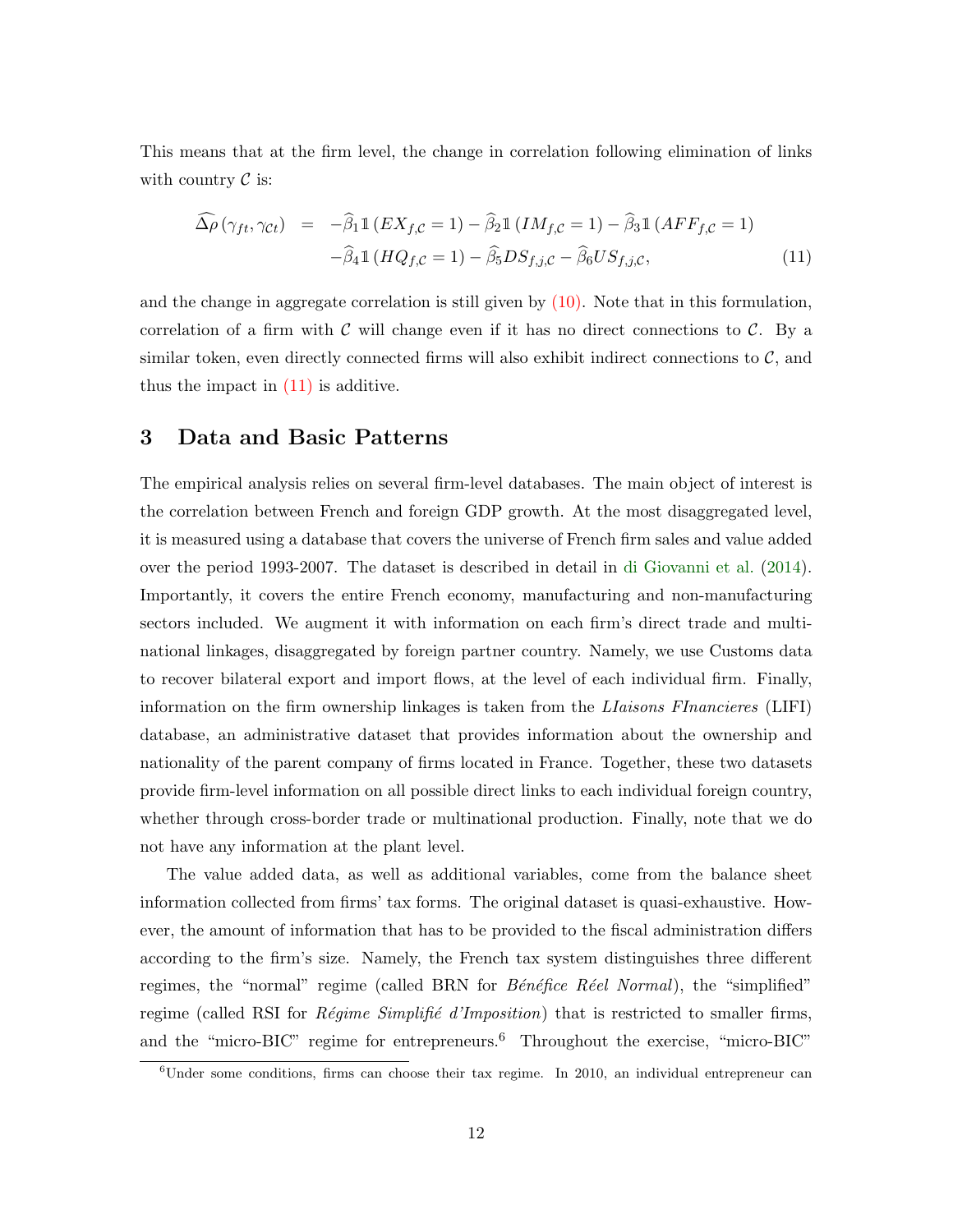and "RSI" firms are excluded. We do not have enough information for "micro-BIC" firms. We also exclude "RSI" firms, both because their weight in annual sales is negligible and because it is difficult to harmonize these data with the rest of the sample. In 2007, those firms represented less than 4% of total sales and about 11% of total employment. Thus, our sample represents the bulk of the aggregate French economy. In this sample, it is possible to classify firms according to the sector in which they operate, using information on their NAF code.<sup>7</sup>

The information collected by the tax authorities is combined with the firm-level export and import data from the French customs authorities. The datasets can be merged using a unique firm identifier, called SIREN. On top of the firm dimension, the customs data also detail trade flows by their country of destination (for exports) or the country of origin (for imports). This information makes it possible to investigate the heterogeneity of trade linkages within firm across different foreign countries. The customs data are also quasiexhaustive. There is a declaration threshold of 1,000 euros for annual exports to and annual imports from any given destination outside the European Union. Below the threshold, the customs declaration is not compulsory. Since 1993, intra-EU trade is no longer liable for any tariff, and as a consequence firms are no longer required to submit the regular customs form. A new form has however been created that tracks intra-EU trade. Unfortunately, the declaration threshold for this kind of trade flows in much higher, around 150,000 euros per year in 2010. A number of firms continue declaring intra-EU trade flows below the threshold however, either because they don't know ex ante that they will not reach the 150,000 Euro limit in a given fiscal year, because they apply the same customs procedure for all export markets they serve, or because they delegate the customs-related tasks to a third party (e.g., a transport firm) that systematically fills out the customs form. Below-cutoff trade flows missing from customs data imply that we might underestimate the contribution of direct trade linkages as a driver of aggregate comovement.<sup>8</sup>

decide to enroll in the "micro-BIC" regime if its annual sales are below 80,300 euros. Likewise, a firm can choose to participate in the RSI rather than the BRN regime if its annual sales are below 766,000 euros (231,000 euros in services). Those thresholds are adjusted over time, but marginally so.

<sup>&</sup>lt;sup>7</sup> "NAF", Nomenclature d'Activités Française, is the French industrial classification. Our baseline analysis considers the level of aggregation with 114 sectors. This corresponds to the 3-digit ISIC (Revision 3) nomenclature. We drop NAF sectors 95 (domestic services), and 99 (activities outside France). We also have to neglect the banking sector due to important restructuring at the beginning of the 2000s that makes it difficult to follow individual firms.

<sup>8</sup>We can judge how many exports we are missing by comparing exports declared on tax forms to exports declared to customs. It appears that the problem is relatively minor. In 10% of firm-year observations, the tax form reports exports but the customs data do not. These observations account for 7% of overall exports. On average, the total exports reported in the tax form but missing from customs (413,000 euros per year) are an order of magnitude smaller than average exports in the whole sample, which are 3,056,000.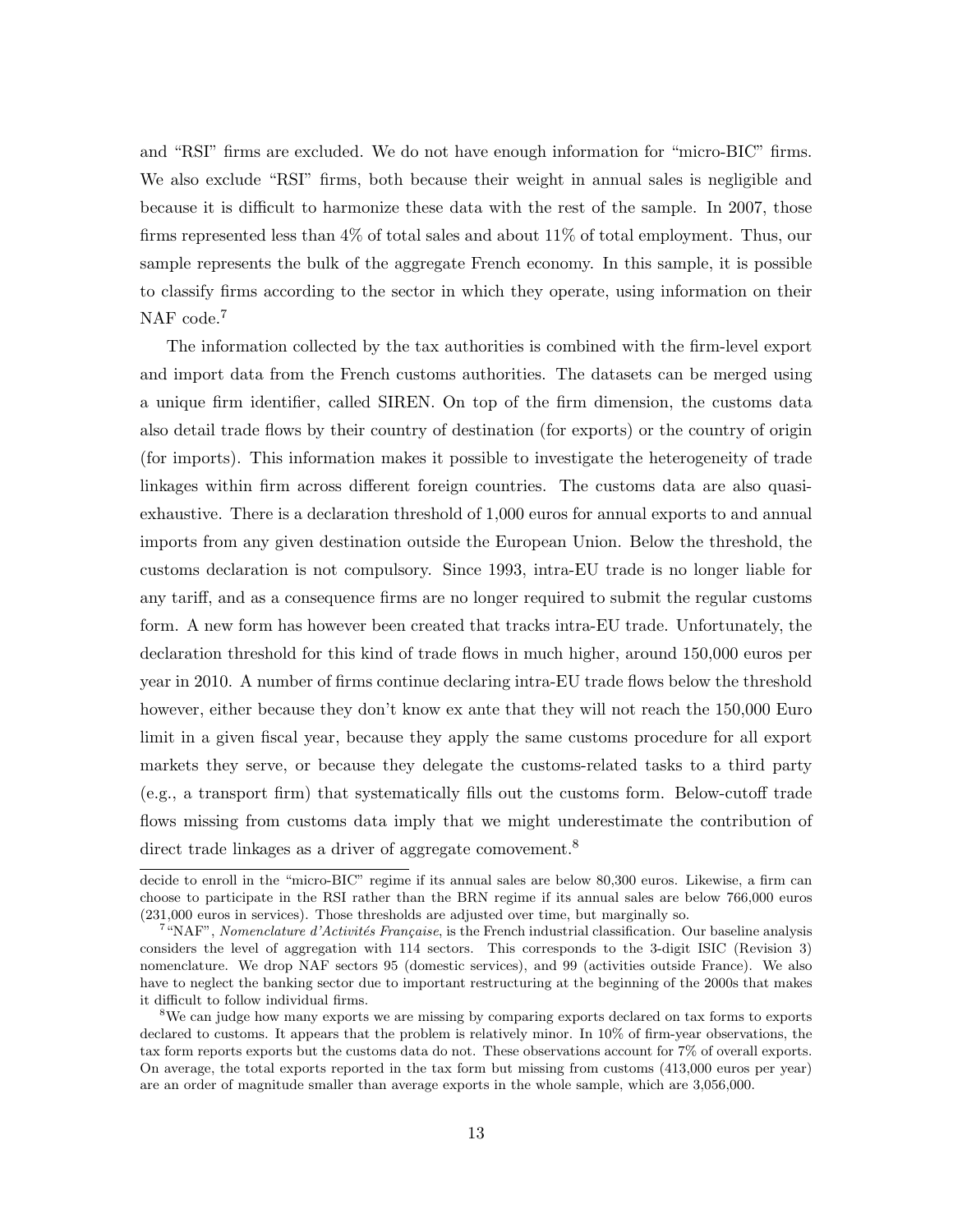The customs data include only trade in goods, and thus firm-level information on trade in services is missing from our analysis. Data on services trade are not collected by customs authorities and are thus considerably more spotty. According to the OECD, in the later half of our sample period services trade accounted for about 20% of overall (goods plus services) French imports and exports. Note that our production, goods trade, and multinational indicator data include service sector firms, and our indirect transmission measures in [\(5\)](#page-9-0) and [\(6\)](#page-9-1) incorporate domestic service sector linkages. Nonetheless, if there are firms that trade services but not goods, the analysis below understates the extent of direct linkages to foreign countries, and thus the contribution of direct linkages to comovement.

Finally, the LIFI data are used to get information on i) whether each French firm is an affiliate of a company headquartered in a particular foreign country, or ii) whether each firm is, or belongs to, a French company that owns foreign affiliates in a particular foreign country. The LIFI database is constructed by the French statistical institute (INSEE). It is not exhaustive, but it has a good coverage. All firms with more than 500 employees or a turnover above 60 million euros, whatever their sector of activity, are included in the survey. Moreover, the information is complemented with two additional administrative sources that contain information on a large number of smaller groups. According to the French statistical institute, a firm is an affiliate of a group if the group has the (direct or indirect) majority of voting rights. Using this definition, INSEE identifies firms that own affiliates abroad, together with the nationalities of those affiliates. When the French firm is identified as an affiliate of a foreign company, the nationality of the parent group is recorded as well.

The firm-level correlation coefficients are measured using the time dimension of the value added data, at the firm level. On the other hand, the empirical strategy does not use the time variability of measures of each firm's direct links with each destination country. To construct the dummies for whether a firm exports  $(EX_{f,C})$ , imports  $(IM_{f,C})$ , has affiliates in the destination  $(AFF_{f,C})$  or is an affiliate of a foreign multinational firm  $(HQ_{f,C})$  the time dimension is thus collapsed. Namely, in the baseline analysis the dummy is set to 1 whenever the firm satisfies the corresponding condition over at least one year in the period of observation.<sup>9</sup> The numbers of firms in each sector that import and export used in the indirect linkage indicators,  $NIM_{i,C}$  and  $NEX_{i,C}$ , are defined consistently with the direct linkage indicators and are simply sector-level summations of those, e.g.  $NIM_{i,\mathcal{C}} =$  $\sum_{f\in i}IM_{f,\mathcal{C}}$ .

 $9$ The results are robust to instead defining the dummy to equal 1 whenever the firm is connected for at least 50% of the years it is present in the sample.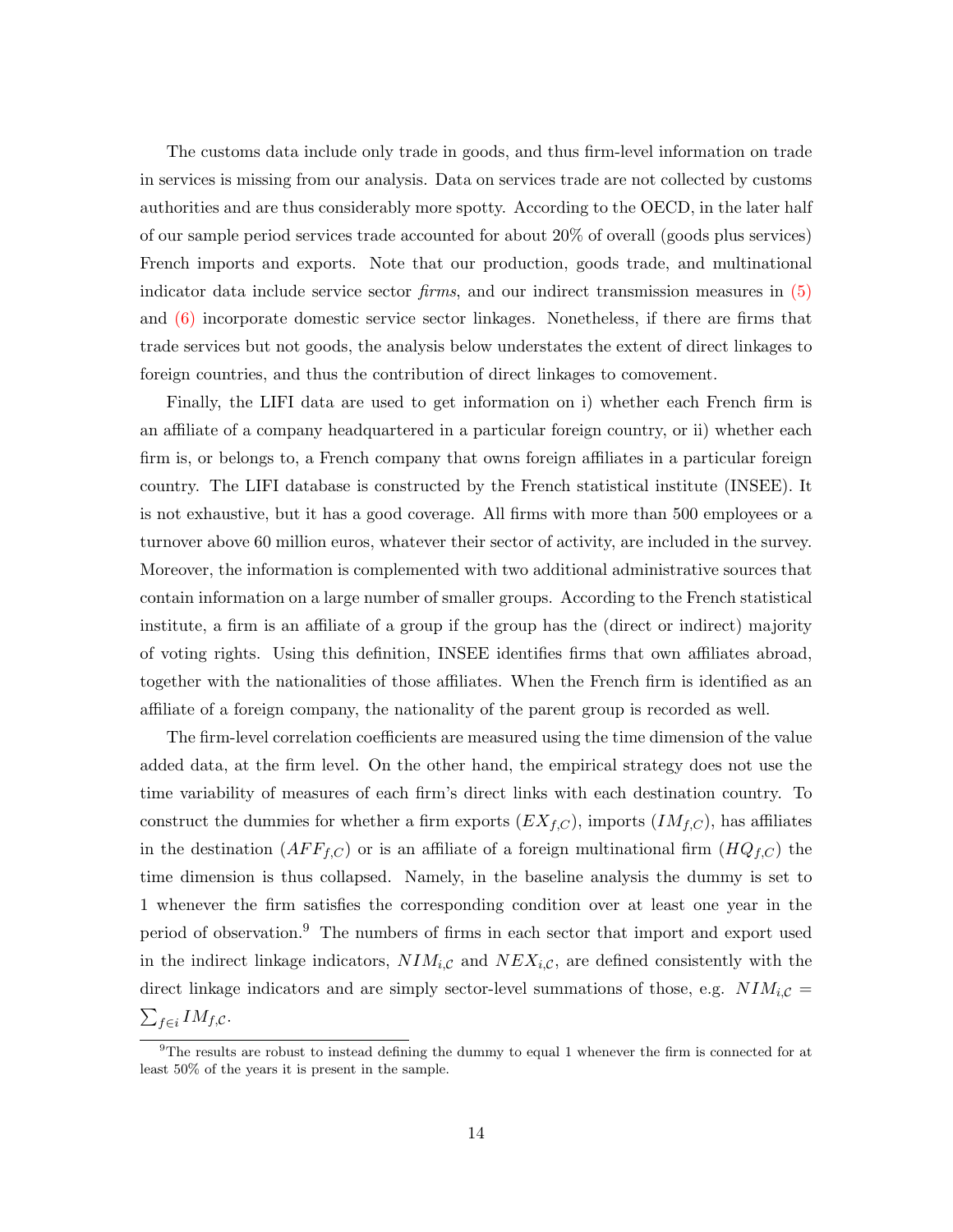[Figure 1](#page-39-0) plots the growth rates of aggregate value added, exports, and imports, together with the growth rate of GDP from IMF's International Financial Statistics, and total exports and imports from IMF's Direction of Trade Statistics. The aggregates in our sample of firms mimic the aggregate data from standard sources quite well.

[Figure 2](#page-40-0) reports the scatterplot of the aggregate correlations with the 10 main trading partner countries implied by our data and the GDP correlations from standard sources, along with a 45-degree line. It is clear that our data capture both the levels and the variation in aggregate comovement extremely well. The correlation between the business cycle comovement implied by our data and by standard GDP data is 0.992.

[Table 1](#page-29-0) presents the basic stylized facts on the composition of the sample. Panel A reports the summary statistics for the whole economy, and Panel B for the manufacturing sector only. The first columns reports the number of firms in the dataset. There are about a million firms in total. The rest of the panel reports the summary statistics for exporters, importers, affiliates of foreign multinationals, and French firms with foreign affiliates. These four categories are of course not mutually exclusive. The table reports the total numbers of observations and firms, the mean and median value added in each category, and the percentage of total value added captured by each category of firms.

As expected, firms engaged in an international activity represent a small share of the population of French firms. Around 20% of French firms export or import at all. There are an order of magnitude more exporters and importers than multinational firms: about 200 thousand of importers and exporters, compared to 30 thousand affiliates of foreign multinationals, and 1786 French firms that have foreign affiliates. Each category of the internationally connected firms has larger average value added than purely domestic firms. The largest category on average is French multinationals with affiliates abroad.

More novel is the information in the last column that reports the share of total value added in France that is taken up by each category of firms. These statistics have not, to our knowledge, been previously reported. It turns out that importers account for 72% of total French value added, and exporters 71%. By contrast, multinational firms account for a smaller share of economic activity, with about 25% for foreign affiliates in France, and 14% for French-owned multinationals. Panel B reports the same statistics for the manufacturing sector. Not surprisingly, the shares of exporters and importers are even larger, at around 93%.

[Table 2](#page-30-0) reports the measures of connectedness and firm-level correlations with France's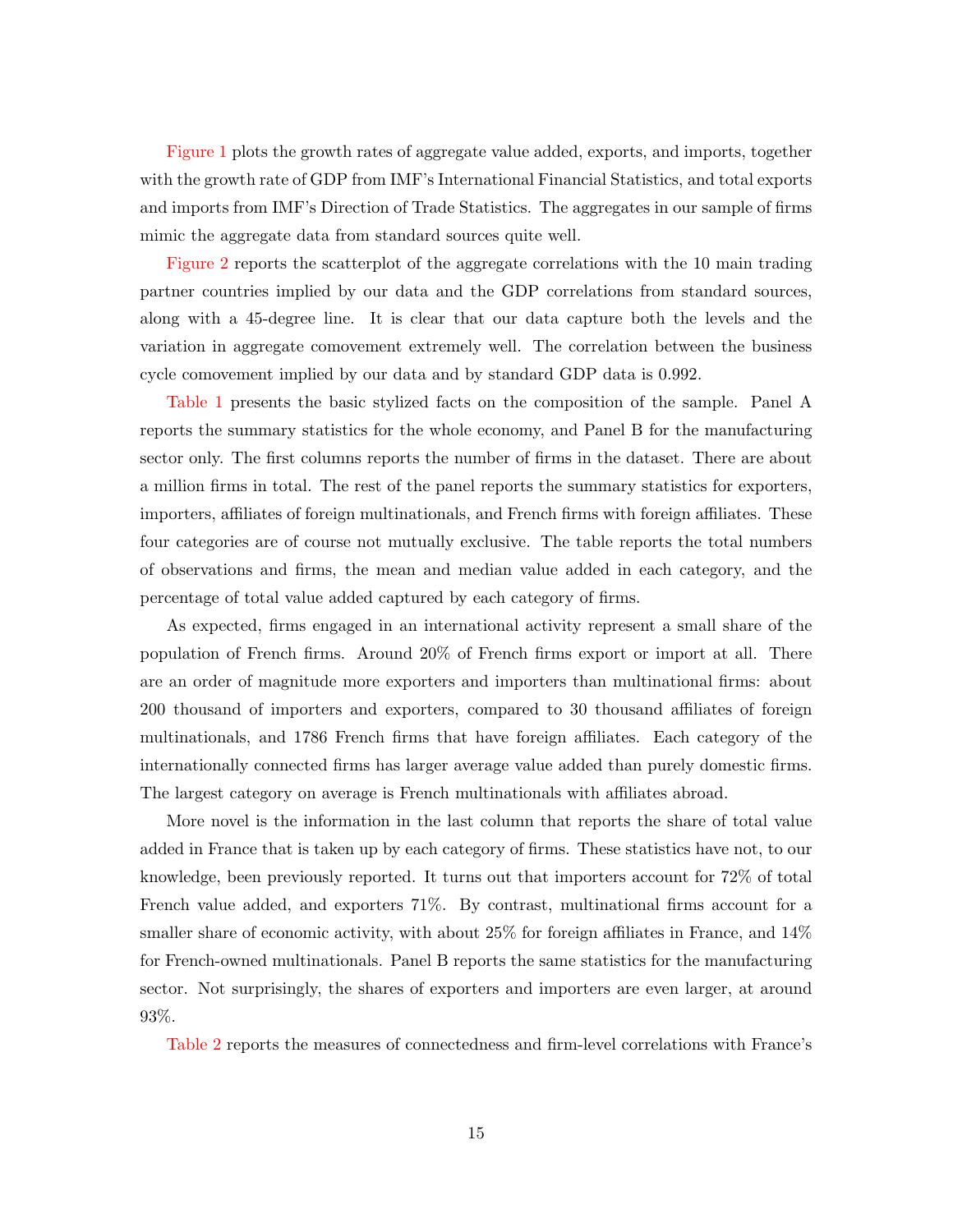10 major trading partner countries.<sup>10</sup> For each country, the table presents the number of directly connected firms, the combined share of those firms in total French value added, and the mean correlation between an individual firm and the GDP growth of that country. The last three columns report the same statistics for the not directly connected firms.

The table illustrates the extent to which the aggregate value added in France is dominated by directly connected firms, as those connected firms are on average an order of magnitude larger than non-connected firms. On average, and for most individual countries, there are an order of magnitude fewer directly connected firms than non-directly connected firms. At the mean, there are 77 thousand directly connected, and 890 thousand not directly connected firms. However, the directly connected firms take up on average 56% of total French value added. For every single partner country, the directly connected firms are more correlated with the foreign GDP, with an average difference in correlation of 0.029 between the directly connected and not connected firms in this set of countries.<sup>11</sup> The variation across countries is as expected. In the 4 countries most closely integrated with France – Belgium, Germany, the UK, and Italy – the directly connected firms account for about 60% of all French value added. At the other extreme, the firms directly connected to Brazil, China, and Japan account for 0.385, 0.489, and 0.478 of aggregate French value added, respectively.

Panel B reports the same statistics for the manufacturing sector. The role of the directly connected firms is greater in this sample. On average, the directly connected firms account for 80% of aggregate manufacturing value added, even though they comprise less than onequarter of all the firms in this sample. The average correlations are slightly higher for manufacturing firms compared to the whole economy, but the difference is not large.

[Table 3](#page-31-0) further separates the directly connected firms into importers, exporters, and foreign and domestic multinationals. Once again, the categories are not mutually exclusive. There are large differences between the trading firms and the multinationals. Directly connected exporters and importers account for 45 and 51 percent of aggregate French value added for this set of foreign countries, or the large majority of the total value added of connected firms. By contrast, affiliates of foreign multinationals from an individual country

 $10$ These countries are 9 of the top 10 trading partners of France plus Brazil, which we included as a major emerging market to make the sample more diverse and less dominated by European countries.

<sup>&</sup>lt;sup>11</sup>The reason that the absolute values of these firm-level correlations are quite small can be gleaned from [Equation \(3\),](#page-7-2) which shows that aggregate correlation is a combination of firm-level correlations and the ratio of firm-level standard deviations to the aggregate standard deviation. Since firm-level standard deviations of value added growth are much larger than the aggregate (see, e.g. [di Giovanni et al.,](#page-28-7) [2014\)](#page-28-7), the individual correlations must be small to be consistent with the observed aggregate correlations such as those reported in [Figure 2.](#page-40-0)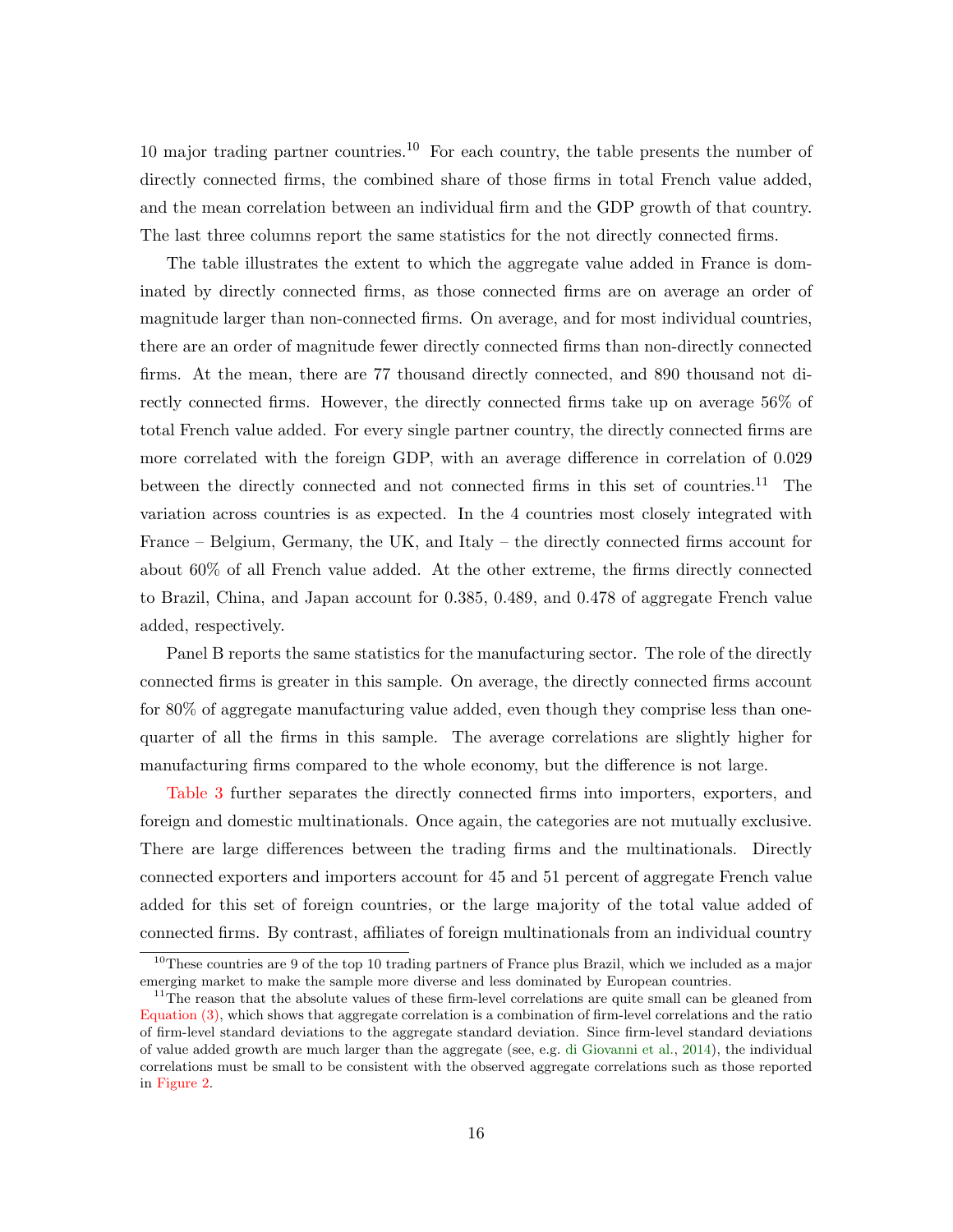take up 2.3% of aggregate value added. French firms with foreign affiliates account for 10.4% of aggregate value added. There are also many fewer multinational firms of both kinds than trading firms. The manufacturing sector (Panel B) yields similar results.

[Table A1](#page-41-0) presents the average standard deviations of firm growth rates across sectors, along with the shares of each sector in total value added. The raw volatility of value added growth varies across sectors, with the standard deviation ranging from a low of 0.2557 (Health and social work) to a high of 0.4157 (Research and development), and a cross-sectoral mean standard deviation of 0.3365. The wholesale and retail trade sector has by far the highest share in aggregate value added, at nearly 18% of the total. While the standard deviation of value added growth, at 0.3221, is quite typical of the rest of the economy, clearly wholesale and retail trade is quite special in other ways. To establish the robustness of the results, all of the analysis below is carried out both on the whole economy and on the manufacturing sector.

Throughout the analysis, we winsorize the firm-level growth rates to be bounded by +100% and −50% to reduce the impact of outliers.

### <span id="page-18-0"></span>4 Main Results

#### 4.1 Firm-Level Linkages and Correlations

[Table 4](#page-32-0) reports the results of estimating [Equation \(4\).](#page-8-0) The baseline sample includes all firms, and performs the analysis on the growth rates of value added. The standard errors are clustered at the firm level. The first column presents the basic estimation without any fixed effects. All four forms of connectedness are positive and strongly significant. The coefficient magnitudes are sizeable as well. Importing or exporting is associated with increases in the correlation of 0.030 and 0.036 respectively. Being a French multinational with affiliates in a particular country increases correlation with that country by 0.02. Foreign affiliates in France have a 0.030 higher correlation with the parent country. The next column adds firm fixed effects. In this specification, the coefficients are estimated from the variation within the same firm across the 10 partner countries. Some of the point estimates fall somewhat, but all four types of connectedness remain positive and strongly significant.

The next column adds country effects. Given that this specification adds only 10 dummy variables to a regression with nearly 9 million observations, it is remarkable how dramatically the coefficients change. The importer coefficient falls by a factor of 2, and the exporter coefficient by a factor of 4. Both multinational coefficients decrease and one of them ceases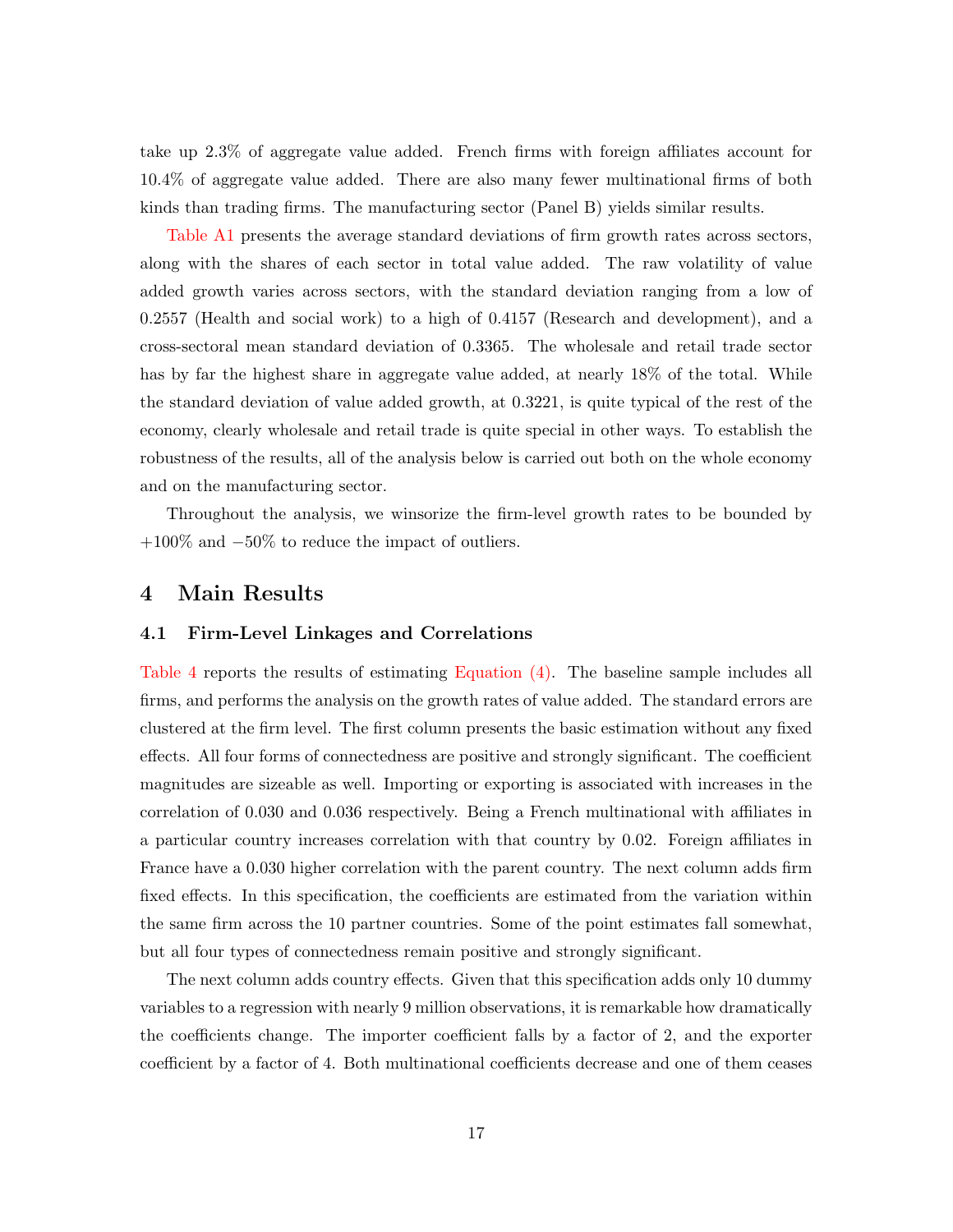to be statistically significant. This change in the coefficients is a stark illustration of the key tension in the Frankel-Rose type estimation: disentangling transmission of shocks through trade from common shocks.

Taken at face value, the [Frankel and Rose](#page-28-0) [\(1998\)](#page-28-0) result that countries with greater bilateral trade are more correlated appears to suggest that trade linkages transmit shocks across countries. However, as argued forcefully by [Imbs](#page-28-2) [\(2004\)](#page-28-2), trade intensity at the bilateral country level could simply be a proxy for a greater prevalence of common shocks (see also the discussion in [di Giovanni and Levchenko,](#page-27-10) [2010\)](#page-27-10). By using firm-level data, we can control much better for the common shocks that affect France and its trading partners. The contrast between the specifications with and without country effects shows why it is important to do so. Without country effects (and even after including firm effects), it looks like directly connected firms are strongly correlated with the markets with which they are linked. However, it is clear that a large part of these estimated coefficients is due to the fact that firms are more likely to establish direct links with more correlated markets. Adding country effects controls for the average correlation between French firms and each country, and reduces the estimated impact of direct connectedness considerably.

Nonetheless, column 3 shows that even after controlling for common shocks, direct linkages increase comovement between a firm and the foreign country. A direct importing link is associated with an increase in the firm-level correlation of 0.012, and an exporting link of 0.005. Foreign affiliates in France have 0.010 higher correlation with their parent country. Relative to the mean correlation of about 0.024 for the directly connected firms, these coefficients are still sizeable.

The rest of the table checks robustness of the results to alternative specifications. Column 4 checks whether the results are driven by omitted regional variation within France, by using foreign country  $\times$  département effects instead of foreign country effects. A département is a relatively small French region: there are 96 *départements* in metropolitan France. These fixed effects control for any differences in correlation between firms in individual French regions and foreign countries. Column 5 instead adds foreign country×sector effects. These control for any differences between how individual French sectors are correlated with foreign countries. In both cases the results are virtually identical to the baseline. Column 6 uses the correlation of firm sales instead of value added. The results are stronger than in the baseline. [Table 5](#page-33-0) replicates all the results using the sample of manufacturing firms. All the patterns of significance and substantive conclusions are unchanged.

[Table 6](#page-34-0) presents the results of estimating [Equation \(7\),](#page-11-0) that includes indirect linkages.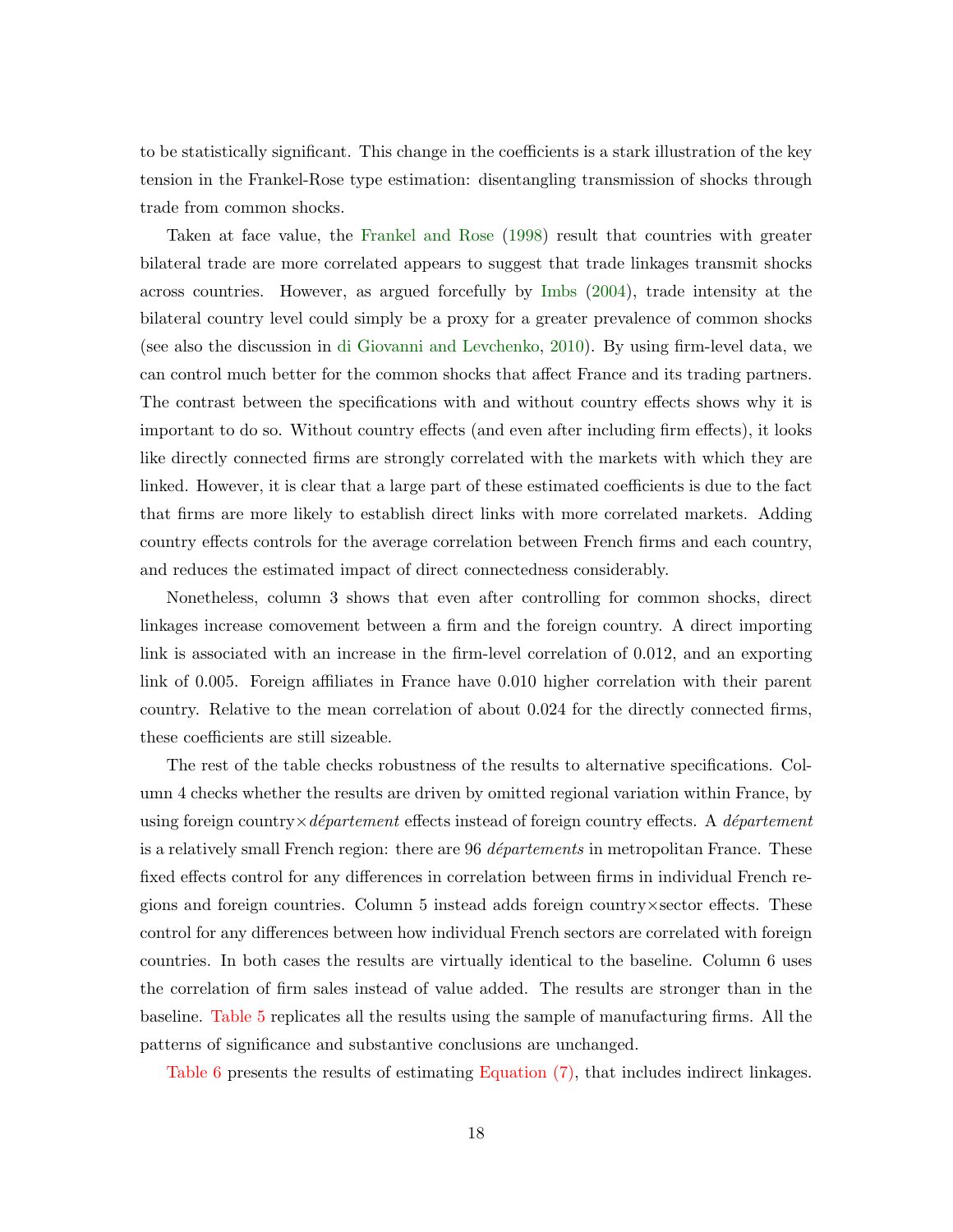The two panels report estimates for the whole economy and the manufacturing sector, respectively. Columns 1 and 3 present the baseline specification with firm and country effects. The coefficients on the indirect linkage variables are strongly significant. The coefficient on  $DS_{f,j,C}$  ("Indirect importers") is positive in both samples, indicating that foreign shocks transmitted through the firm's input suppliers that import from abroad increase comovement. The coefficient on  $US_{f,j,C}$  ("Indirect exporters") is positive for the manufacturing sector, but actually negative (though small in magnitude) for the whole economy. To understand the results better, columns 2 and 4 report the estimates including country×sector effects. These will further absorb the variation across sectors, but are very demanding for the purposes of estimating the impact of  $DS_{f,j,C}$  and  $US_{f,j,C}$ , since those indicators are constructed from largely sector-level variation. The coefficients in  $DS_{f,j,C}$ continue to be positive and significant, but fall considerably in magnitude. The coefficient on  $US_{f,j,\mathcal{C}}$  flips sign and becomes positive and significant in the whole economy, but becomes insignificant in the manufacturing sample. We conclude that the impact of downstream indirect linkages is clearly detectable in the data and robustly positive. On the other hand, the importance of upstream linkages (i.e., supplying inputs to exporting firms) is less clear in the data, with the sign and significance sensitive to sample and fixed effects configuration. As a side note, including indirect linkages has virtually no impact on the size and pattern of significance of the direct linkage coefficients.

An interesting question is whether connectedness through trade and multinational links interact in important ways. One may conjecture, for instance, that firms that are part of the same multinational will comove more when they trade compared to firms that trade at arm's length. [Table 7](#page-35-0) checks this possibility. In order to avoid an excessively large set of interaction terms that is possible between 4 variables, we condense the set of indicators to two: whether the firm trades with a country and whether it is a part of a multinational with a presence in that country. Columns 1 and 3 check whether these coarser indicators significantly increase the correlation with the foreign GDP in the whole economy and the manufacturing samples, respectively. Columns 2 and 4 augment the specification with the interaction between the two. It seems that there is no prima facie evidence of an interaction effect: the coefficient is actually negative, but insignificant.

To summarize, direct connectedness through importing, exporting, and foreign parent firms is robustly positively associated with greater comovement between a firm and foreign GDP. This effect is identified from the variation across foreign countries within the firm (i.e., by comparing the firm's correlation with a country that it trades with to its correlation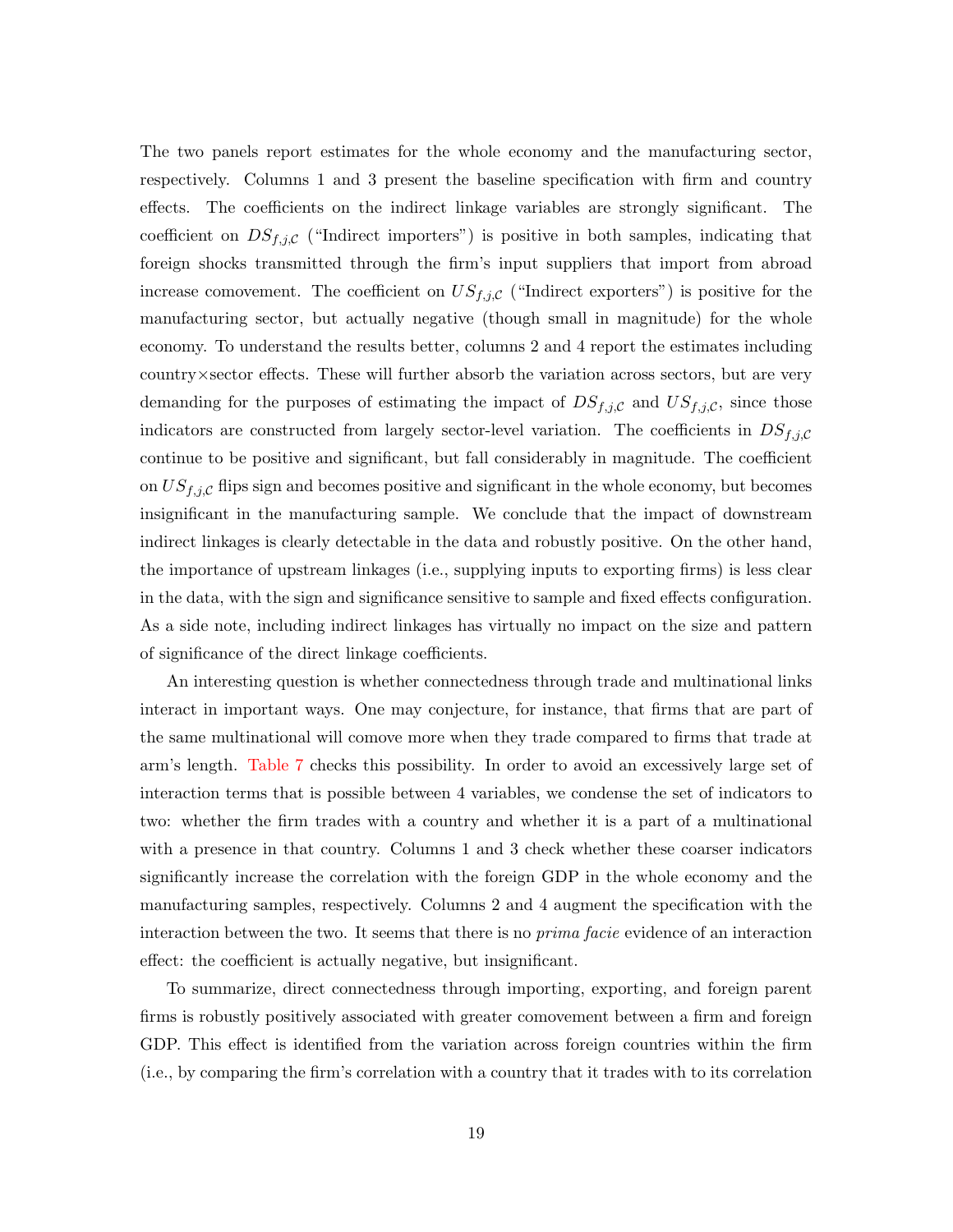with a country that it does not), and after controlling for common aggregate shocks. Thus, this result can be interpreted as robust evidence for transmission of shocks through trade and multinational links. In addition, indirect linkages to downstream firms are robustly positively associated with increased comovement at the firm level.

#### 4.2 Aggregate Implications

[Table 8](#page-36-0) presents the decomposition in [\(8\).](#page-12-2) For each country, it reports the aggregate correlation  $\rho(\gamma_{At}, \gamma_{Ct})$ , as well as the two components of the aggregate correlation on the right-hand side of [Equation \(8\),](#page-12-2) namely those due to the directly and not directly connected firms. The top panel reports the results for the whole economy, and the bottom panel for the manufacturing sector only.

In the whole economy, at the median, 75% of the aggregate correlation is taken up by the directly connected firms. The shares are between zero and one in all but one case (the UK), implying that the direct and indirect components tend to have the same sign as the overall correlation. In the manufacturing sector, the observed correlations are on average higher, and the share taken up by the directly connected firms is larger, at 0.83 at the median.

This decomposition is merely suggestive that direct links are responsible for the observed aggregate comovement. [Equation \(8\)](#page-12-2) shows that the direct component could be large both because the directly connected firms account for the large share of the economy, and/or because they exhibit larger correlations with the foreign country. [Table 2](#page-30-0) shows indeed that both of those things are true. However, the higher correlations reported for the directly connected firms in the table are not necessarily evidence of transmission of shocks. To isolate the role of the transmission of shocks, we next make use of the econometric estimation results.

We first compute, based on each firm's connectedness values, how much its correlation with each country would change if it were no longer connected to that country, as in [\(9\).](#page-12-0) For all firms that are not connected at all to a particular country, this change is zero. We then aggregate according to [Equation \(10\).](#page-12-1) This equation takes into account the interaction between relative firm sizes  $(w_f)$  and connectedness: the impact on aggregate comovement would be greater, all else equal, if the connected firms take up a larger share of aggregate value added.

[Table 9](#page-37-0) presents the results of computing the change in the aggregate correlation as in [\(10\).](#page-12-1) It reports the actual correlation in the data, the predicted change in the correlation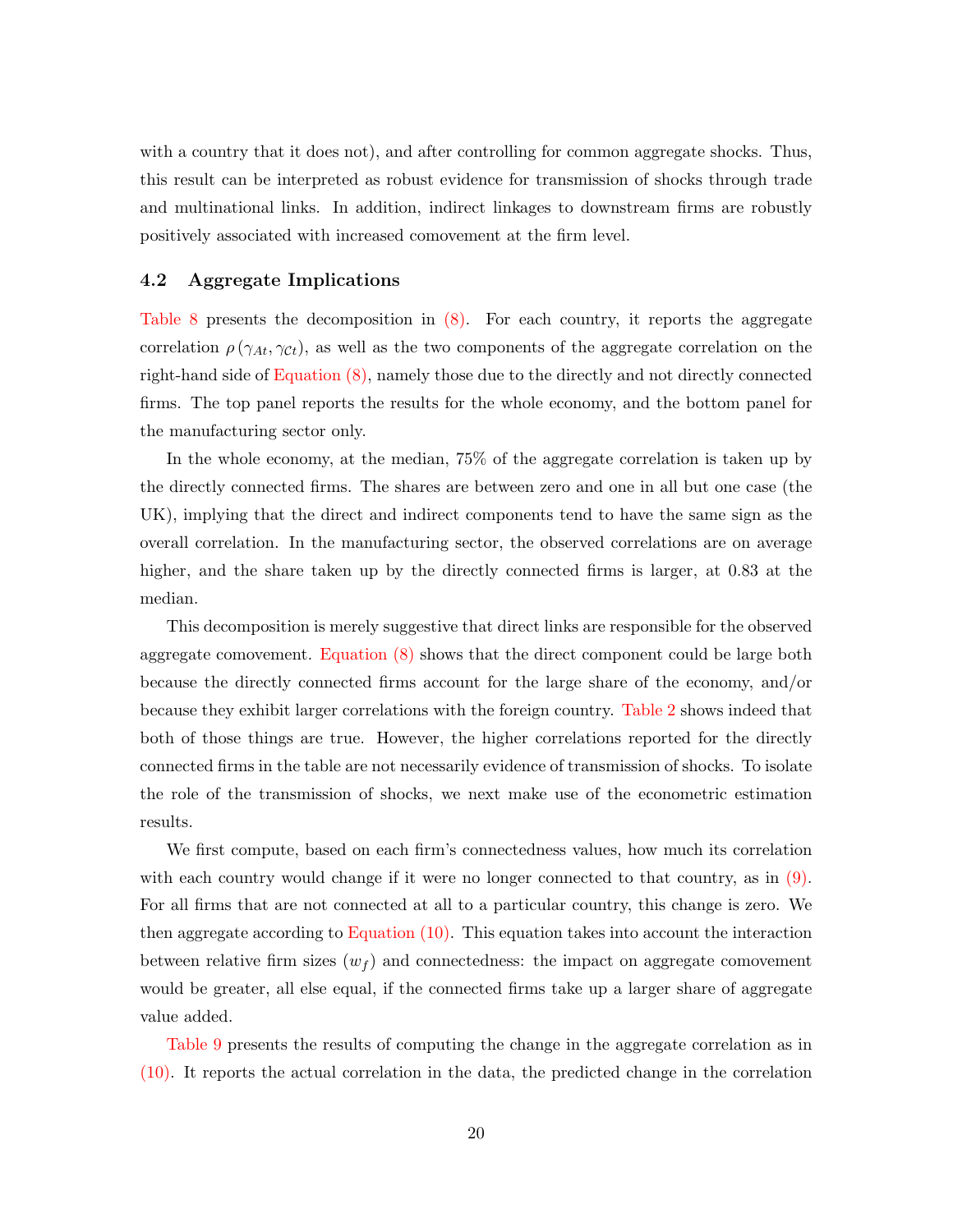if none of the firms were connected, and the standard error for that predicted change in correlation. On average correlation would decrease by about 0.091 if firms stopped being connected. By comparison, the mean actual observed correlation is about 0.29. In the manufacturing sector, the impact is larger, with the severing of direct linkages leading to a fall in correlation of 0.103 on average, relative to the mean observed correlation of 0.484.

An interesting question is whether the change in aggregate correlation is driven by trade in goods or multinational linkages. Examining  $(9)$ , it is clear that the change in aggregate correlation is simply additive in the weighted contribution of trade links (captured by the EX and IM coefficients) and the multinational links. Of course, these are not mutually exclusive for each firm, as a single firm can be in up to 3 of these categories at the same time. However, the breakdown of the aggregate effect into those two components can still be suggestive of the relative importance of those effects.

Columns 4-7 of [Table 9](#page-37-0) separate the contribution of trade linkages (denoted by  $\Delta \rho_A | Trade\rangle$ ), and of the multinational linkages  $(\Delta \rho_A|MNE)$  to aggregate comovement. It turns out that the bulk of the aggregate effect is due to trade. On average, trade linkages account for more than 90% of the total (0.083 out of 0.091). The conclusion is similar in the manufacturing sector.

Finally, we check to what extent the fact that the largest firms tend to be systematically more internationally connected contributes to the aggregate impact of direct linkages. To that end, we construct the change in the aggregate comovement that would obtain if all firms were of equal size:  $w_f = 1/N \forall f$  in [Equation \(10\),](#page-12-1) with N the total number of firms. The results are presented in columns 8-9 of [Table 9,](#page-37-0) under  $\Delta \rho_A |Eq.W.$  The change in the aggregate correlation is substantially smaller, 0.022 for the whole economy, and 0.039 for the manufacturing sector. That is, the fact that the larger firms are systematically more likely to exhibit international linkages roughly quadruples the impact of direct linkages on international comovement.

[Table 10](#page-38-0) reports the change in aggregate correlation taking indirect linkages into account. The indirect linkages are incorporated using the coefficients in columns 1 and 3 of [Table 6,](#page-34-0) and thus in the whole economy sample the impact of upstream linkages is actually modestly negative. The change in aggregate correlation, −0.13 for the whole economy and −0.414 for the manufacturing sector, is now larger, considerably more so in manufacturing. Indeed, the average change in correlation attributed to the regression estimates can account for the majority of the average observed correlation of the manufacturing sector with foreign economies, which is 0.484.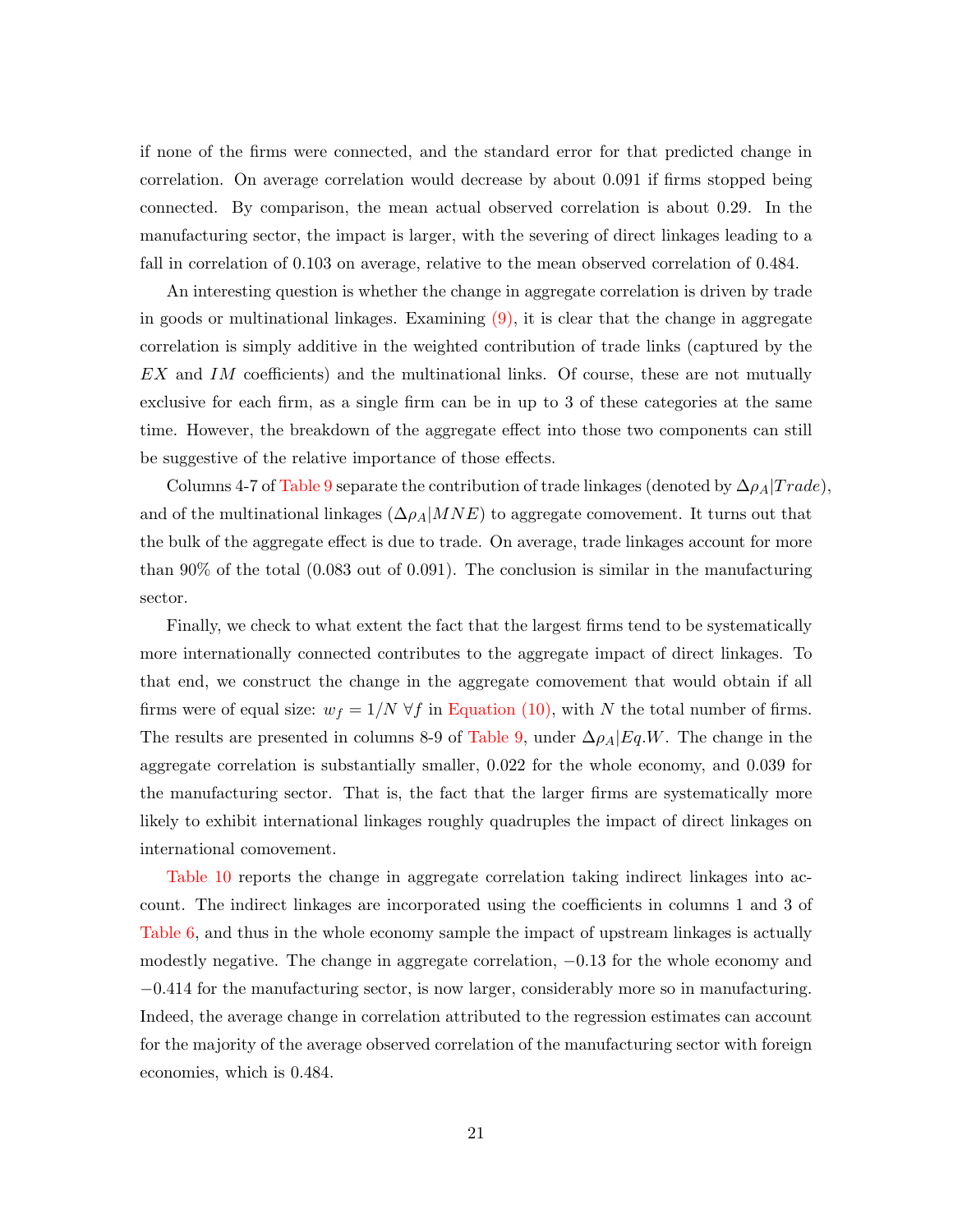There is a pronounced difference between the whole economy and the manufacturing sector when it comes to the importance of indirect linkages. Columns 4-7 of [Table 10](#page-38-0) present the breakdown of the change in the aggregate correlation due to direct and indirect linkages. This exercise uses the direct linkage coefficients from [Table 6,](#page-34-0) and thus column 4 of [Table 10](#page-38-0) does not match exactly column 2 of [Table 9](#page-37-0) (though it is close). For the whole economy, direct linkages account for the majority of the overall effect, an average of −0.074 of the  $-0.130$  total effect. Indirect linkages contribute  $-0.057$  on average.<sup>12</sup> By contrast, indirect linkages are overwhelmingly the most important component in the manufacturing sector, accounting for 0.343 of the total of 0.414, or more than 80% of the overall effect.

An important assumption underlying this aggregation exercise is that there are no other general equilibrium interactions that change firm-level correlations when France's openness changes. In particular, the calculation assumes that (i) the change in the correlation of all directly connected firms is given by  $(9)$ ; and (ii) the change in the correlation of all not directly connected firms is accounted for by our measures of indirect linkages through inputs. Thus, it ignores the possibility that a change in France's overall openness has feedback effects that move the firm-level correlations away from what is predicted by the micro-level regressions. These feedbacks are potentially interesting but there are no established intuitions or results that could even point to the direction of those effects. Clearly, general equilibrium feedbacks can only be analyzed within a full general equilibrium model structure, and are inaccessible to the regression estimation-type approach adopted here. Nonetheless, by combining micro results on changes in comovement at the firm level with information on the combined size of the connected firms, our results can be used to benchmark the size of the likely aggregate effect, evaluate the relative importance of trade and multinational ownership links, and demonstrate the role of the fact that directly connected firms are systematically larger.

## <span id="page-23-0"></span>5 Conclusion

In order to understand fluctuations at the macro level, we must understand micro-level behavior. This paper applies this principle to international business cycle comovement by analyzing this phenomenon at the firm level. Because the largest firms are the most likely to exhibit direct international linkages, we show that they account for nearly half of French aggregate value added. We next show that they are more correlated with the countries to

<sup>&</sup>lt;sup>12</sup>The two effects do not add up exactly to the total due to rounding error in averaging. Within each country, they add up exactly.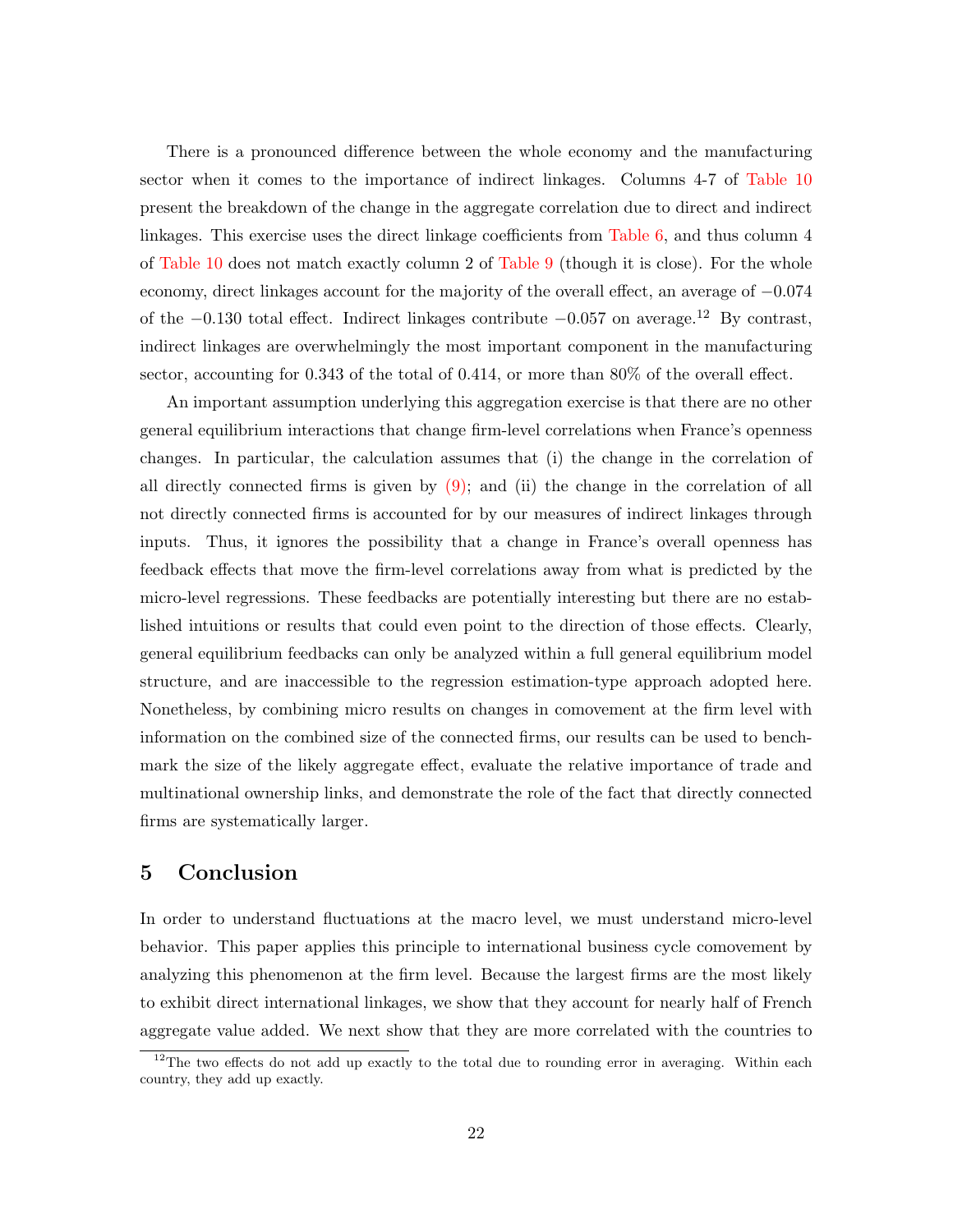which they are directly connected through trade. Combining the two, the directly connected firms account for two-thirds of the observed aggregate correlations between France and its major trading partners, and if these direct linkages were severed, the aggregate correlations would fall by about 0.09, or one-third of the observed aggregate correlations in the data. We provide evidence of downstream linkages as well: firms that buy inputs from French firms that import from foreign markets tend to be more correlated to those foreign markets. Direct and indirect linkages combined can account for nearly half of the observed aggregate comovement between the overall French economy and its trading partners, and for nearly all the observed comovement between French manufacturing value added and foreign GDP.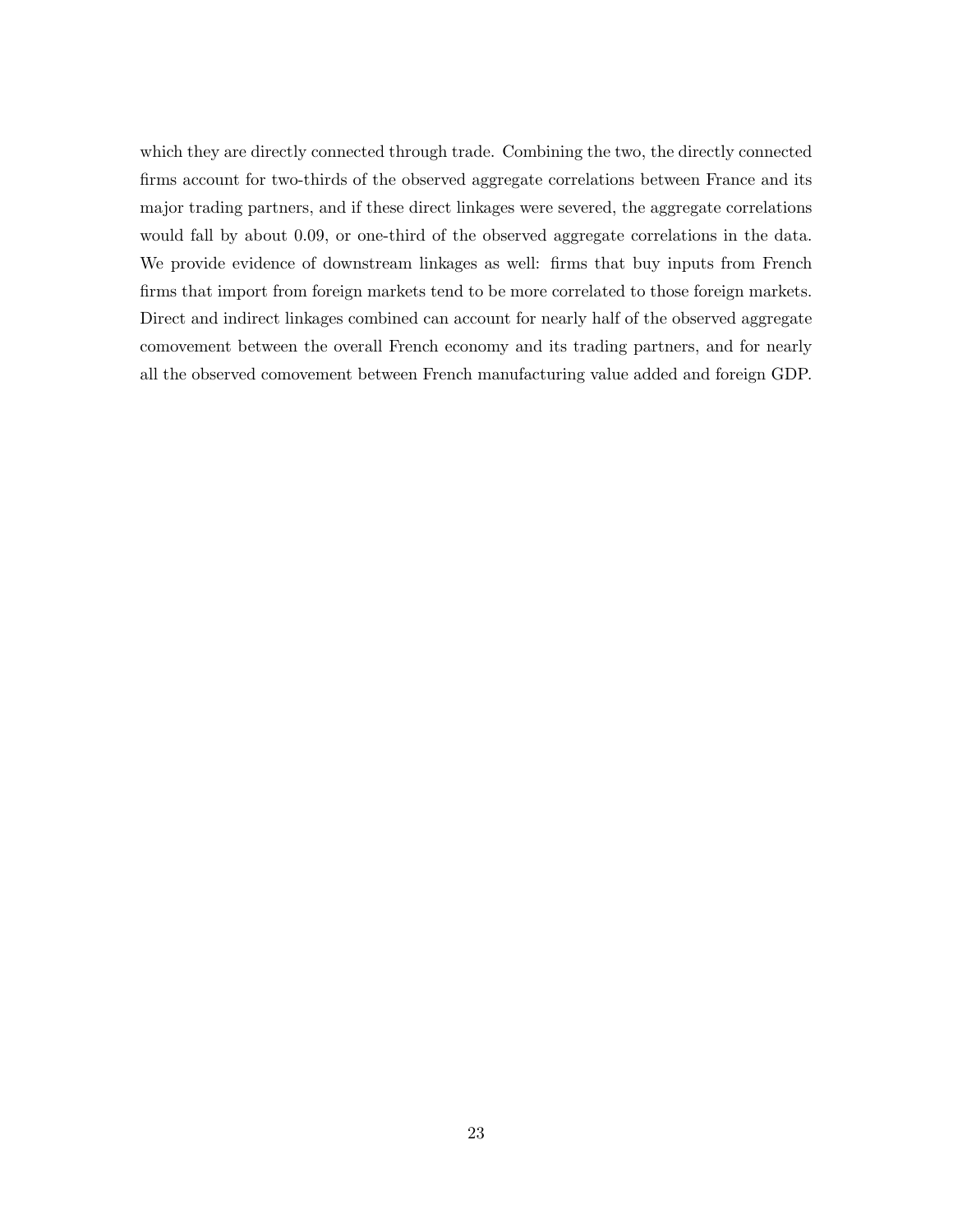## <span id="page-25-0"></span>Appendix A Intensive and Extensive Margins

This appendix decomposes the growth rate of aggregate value added into the intensive and extensive components, and shows that the bulk of the aggregate business cycle comovement between France and its main trading partners is accounted for by the intensive margin. The intensive component at date  $t$  is defined as the growth rate of value added of firms that had positive value added in both year t and year  $t-1$ . The extensive margin is defined as the contribution to total value added of the appearance and disappearance of firms. The log-difference growth rate of total value added can be manipulated to obtain an (exact) decomposition into intensive and extensive components:

<span id="page-25-1"></span>
$$
\tilde{\gamma}_{At} \equiv \ln \sum_{f \in I_t} x_{ft} - \ln \sum_{f \in I_{t-1}} x_{ft-1}
$$
\n
$$
= \ln \frac{\sum_{f \in I_{t/1-1}} x_{ft}}{\sum_{f \in I_{t/1-1}} x_{ft-1}} - \left( \ln \frac{\sum_{f \in I_{t/1-1}} x_{ft}}{\sum_{f \in I_t} x_{ft}} - \ln \frac{\sum_{f \in I_{t/1-1}} x_{ft-1}}{\sum_{f \in I_{t-1}} x_{ft-1}} \right)
$$
\n
$$
= \underbrace{\gamma_{At}}_{Intensive\ margin} - \underbrace{\ln \frac{\pi_{t,t}}{\pi_{t,t-1}}}{Extensive\ margin}, \qquad (A.1)
$$

where  $I_{t/t-1}$  is the set of firms active in both t and  $t-1$  and  $\pi_{t,t}$  ( $\pi_{t,t-1}$ ) is the share of output produced by this intensive sub-sample of firms in period  $t$  ( $t-1$ ). Entrants have a positive impact on growth while exiters push the growth rate down, and the net impact is proportional to the share of entrants'/exiters' value added in aggregate value added.<sup>13</sup>

Using equation  $(A.1)$ , aggregate correlation between France and C can be written as

$$
\tilde{\rho}\left(\gamma_{At}, \gamma_{Ct}\right) = \frac{\sigma_A}{\tilde{\sigma}_A} \rho\left(\gamma_{At}, \gamma_{Ct}\right) + \frac{\sigma_\pi}{\tilde{\sigma}_A} \rho\left(\ln \frac{\pi_{t,t}}{\pi_{t,t-1}}, \gamma_{Ct}\right),\tag{A.2}
$$

where  $\sigma_{\pi}$  is the standard deviation of the extensive margin component of equation  $(A.1)$ ,  $\sigma_A$  is the standard deviation of the intensive margin growth rate  $\gamma_{At}$ , and  $\tilde{\sigma}_A$  is the standard deviation of the overall growth rate  $\tilde{\gamma}_{At}$ .

Thus, aggregate comovement is simply additive in the correlations of the intensive and the extensive margins. [Table A2](#page-42-0) presents the decomposition. On average, the intensive margin accounts for about 90% the overall correlation. [Figure A1](#page-43-0) plots the aggregate correlations against the intensive and the extensive margin components, together with the 45-degree line in each case. It is clear that the variation in the business cycle correlation between France and its trading partners is much better accounted for by the intensive

<sup>&</sup>lt;sup>13</sup>This decomposition follows the same logic as the decomposition of price indices proposed by [Feenstra](#page-28-11) [\(1994\)](#page-28-11).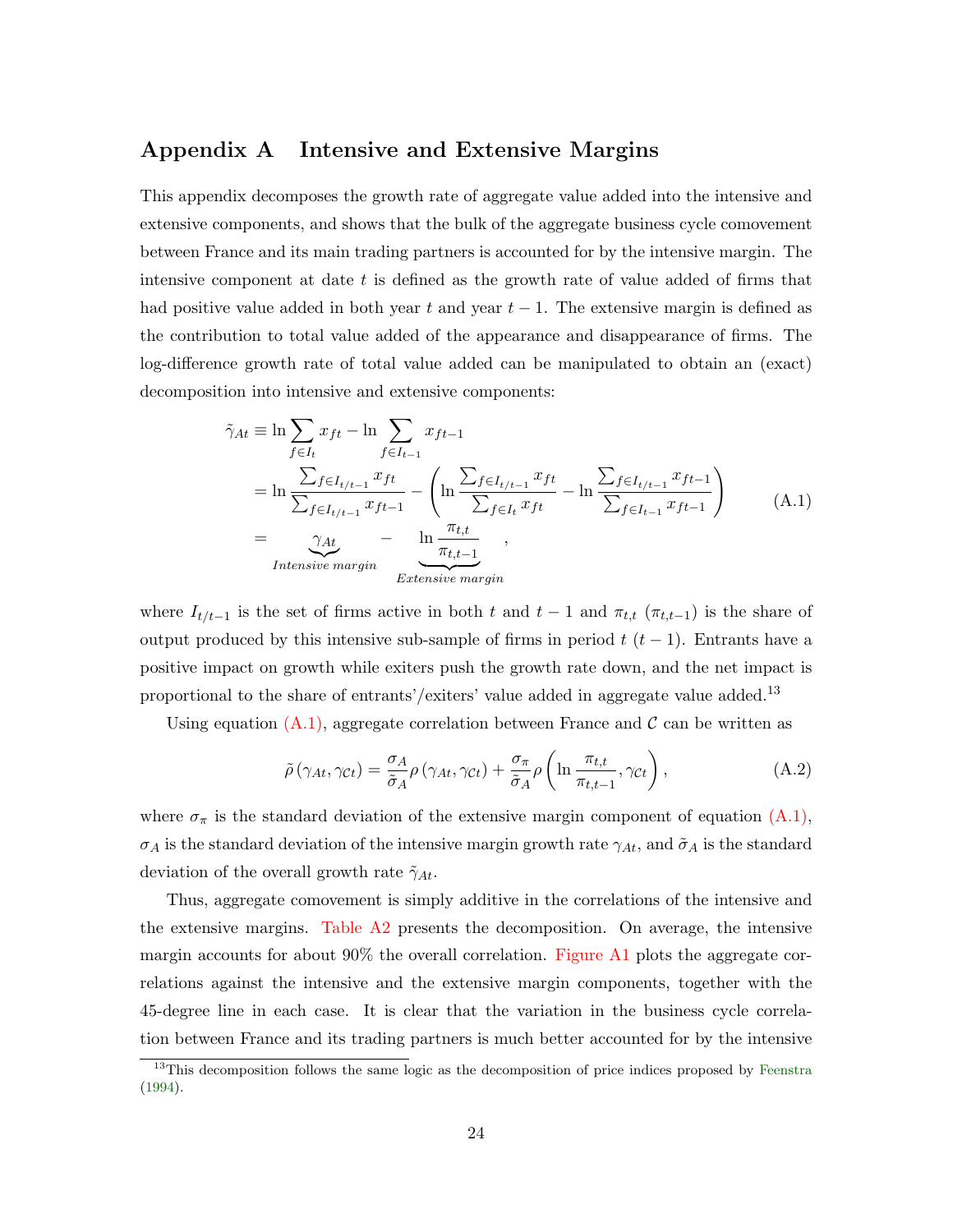margin component. The cross-sectional correlation between the overall and intensive margins (Figure [A1a\)](#page-43-1) is 0.96. By contrast, the variation in the extensive margin correlation across countries is much smaller, and does not explain nearly as well the cross-section of comovement between France and other countries (Figure [A1b\)](#page-43-2).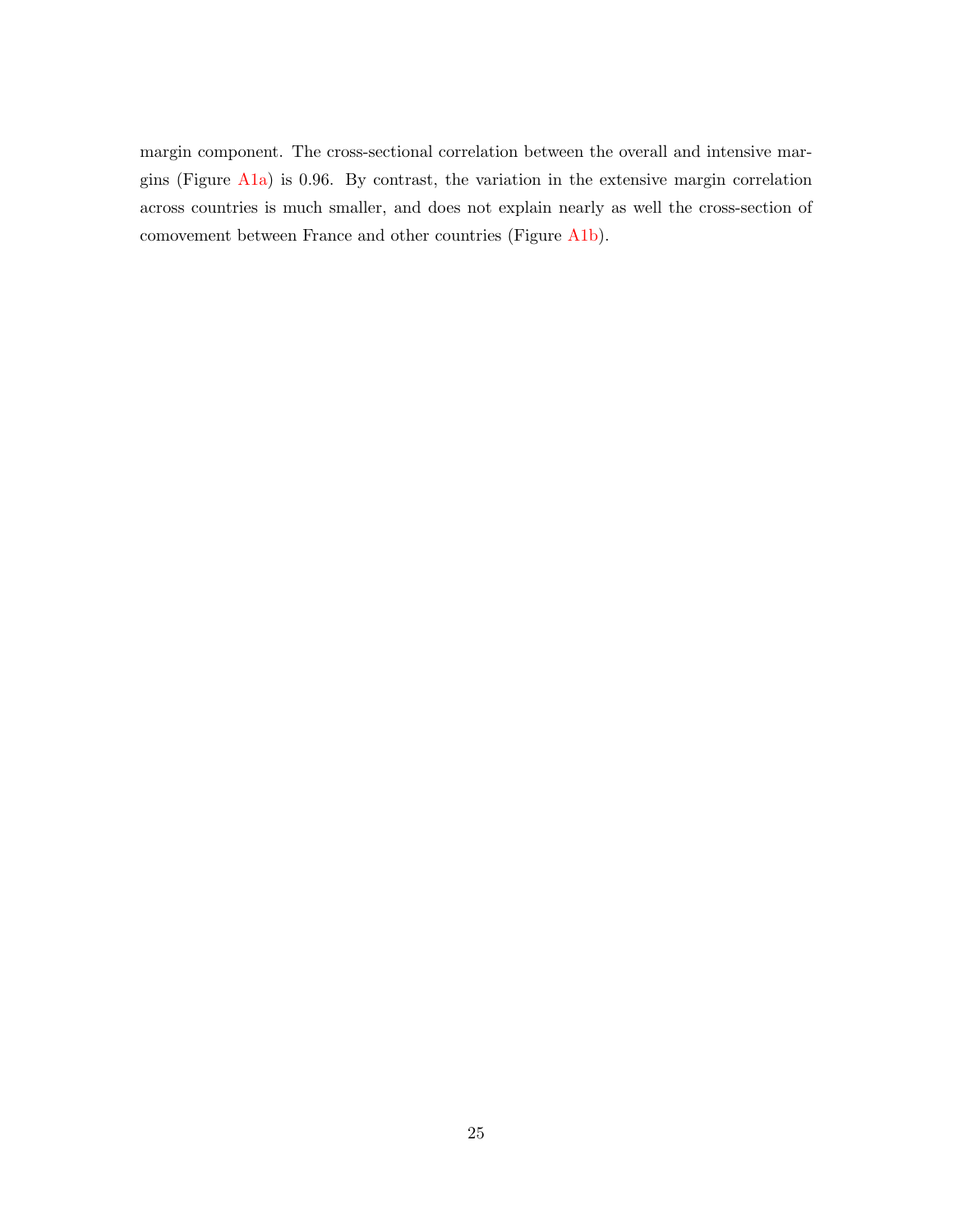## References

- <span id="page-27-6"></span>Acemoglu, Daron, Ufuk Akcigit, and William Kerr, "Networks and the Macroeconomy: An Empirical Exploration," April 2015. Forthcoming, NBER Macroeconomics Annual.
- <span id="page-27-3"></span>, Vasco M. Carvalho, Asuman Ozdaglar, and Alireza Tahbaz-Salehi, "The Network Origins of Aggregate Fluctuations," Econometrica, September 2012, 80 (5), 1977–2016.
- <span id="page-27-15"></span>Alessandria, George and Horag Choi, "Do Sunk Costs of Exporting Matter for Net Export Dynamics?," Quarterly Journal of Economics, 2007, 122 (1), 289–336.
- <span id="page-27-14"></span>Arkolakis, Costas and Ananth Ramanarayanan, "Vertical Specialization and International Business Cycle Synchronization," Scandinavian Journal of Economics, December 2009,  $111(4)$ , 655–680.
- <span id="page-27-5"></span>Atalay, Enghin, "How Important Are Sectoral Shocks?," January 2014. mimeo, University of Chicago.
- <span id="page-27-12"></span>Backus, David K., Patrick J. Kehoe, and Finn E. Kydland, "International Business Cycles: Theory and Evidence," in Thomas Cooley, ed., Frontiers of business cycle research, Princeton: Princeton University Press, 1995, pp. 331–356.
- <span id="page-27-7"></span>Baxter, Marianne and Michael A. Kouparitsas, "Determinants of Business Cycle Momovement: A Robust Analysis," Journal of Monetary Economics, January 2005, 52 (1), 113– 57.
- <span id="page-27-9"></span>Blonigen, Bruce A., Jeremy Piger, and Nicholas Sly, "Comovement in GDP trends and cycles among trading partners," Journal of International Economics, November 2014, 94  $(2), 239 - 247.$
- <span id="page-27-11"></span>Boehm, Christoph, Aaron Flaaen, and Nitya Pandalai Nayar, "Input Linkages and the Transmission of Shocks: Firm-Level Evidence from the 2011 Tohoku Earthquake," October 2014. mimeo, University of Michigan.
- <span id="page-27-13"></span>Burstein, Ariel, Christopher Kurz, and Linda L. Tesar, "Trade, Production Sharing, and the International Transmission of Business Cycles," Journal of Monetary Economics, 2008, 55, 775–795.
- <span id="page-27-8"></span>Calderon, Cesar, Alberto Chong, and Ernesto Stein, "Trade Intensity and Business Cycle Synchronization: Are Developing Countries any Different?," Journal of International Economics, 2007, 71 (1), 2–21.
- <span id="page-27-2"></span>Carvalho, Vasco M. and Basile Grassi, "Large Firm Dynamics and the Business Cycle," May 2015. CEPR Discussion Paper 10587.
- <span id="page-27-4"></span>and Xavier Gabaix, "The Great Diversification and its Undoing," American Economic Review, August 2013, 103 (5), 1697–1727.
- <span id="page-27-0"></span>Cravino, Javier and Andrei A. Levchenko, "Multinational Firms and International Business Cycle Transmission," May 2015. RSIE Discussion Paper 642.
- <span id="page-27-10"></span>di Giovanni, Julian and Andrei A. Levchenko, "Putting the Parts Together: Trade, Vertical Linkages, and Business Cycle Comovement," American Economic Journal: Macroeconomics, April 2010, 2 (2), 95–124.
- <span id="page-27-1"></span> $\Box$  and  $\Box$ , "Country Size, International Trade, and Aggregate Fluctuations in Granular Economies," Journal of Political Economy, December 2012, 120 (6), 1083–1132.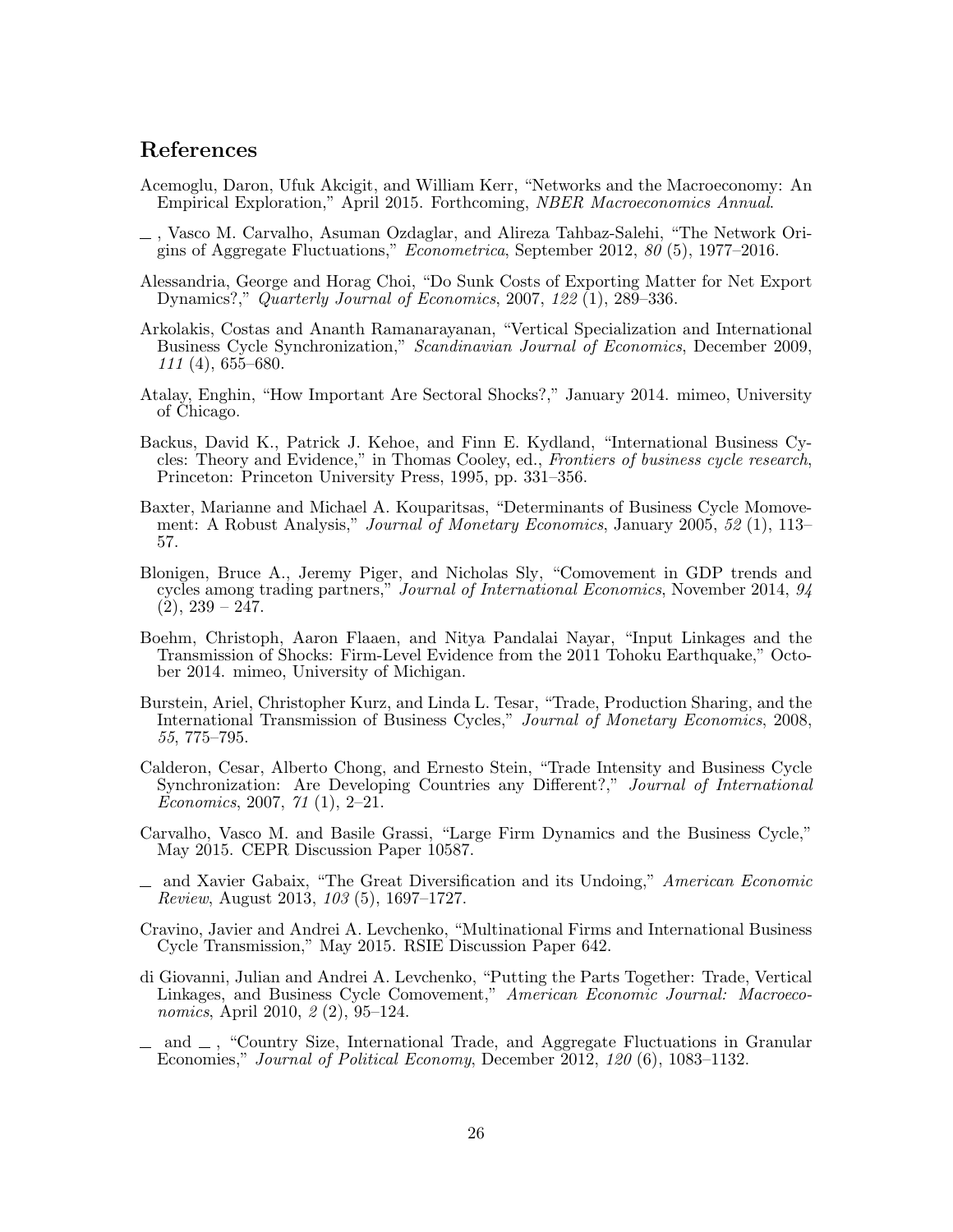- <span id="page-28-7"></span> $\ldots$ ,  $\ldots$ , and Isabelle Méjean, "Firms, Destinations, and Aggregate Fluctuations," *Econo*metrica, July 2014, 82 (4), 1303–1340.
- <span id="page-28-11"></span>Feenstra, Robert, "New Product Varieties and the Measurement of International Prices," American Economic Review, March 1994, 84 (1), 157–177.
- <span id="page-28-0"></span>Frankel, Jeffrey A. and Andrew K. Rose, "The Endogeneity of the Optimum Currency Area Criteria," Economic Journal, July 1998, 108 (449), 1009–25.
- <span id="page-28-6"></span>Gabaix, Xavier, "The Granular Origins of Aggregate Fluctuations," Econometrica, May 2011, 79 (3), 733–772.
- <span id="page-28-10"></span>Ghironi, Fabio and Marc J. Melitz, "International Trade and Macroeconomic Dynamics with Heterogeneous Firms," Quarterly Journal of Economics, August 2005, 120 (3), 865–915.
- <span id="page-28-2"></span>Imbs, Jean, "Trade, Finance, Specialization, and Synchronization," Review of Economics and Statistics, August 2004, 86 (3), 723–34.
- <span id="page-28-4"></span>Johnson, Robert C., "Trade in Intermediate Inputs and Business Cycle Comovement," American Economic Journal: Macroeconomics, October 2014, 6 (4), 39–83.
- <span id="page-28-1"></span>Kleinert, Jörn, Julien Martin, and Farid Toubal, "The Few Leading the Many: Foreign Affiliates and Business Cycle Comovement," American Economic Journal: Macroeconomics, October 2015, 7 (4), 134–159.
- <span id="page-28-3"></span>Kose, M. Ayhan and Kei-Mu Yi, "Can the Standard International Business Cycle Model Explain the Relation Between Trade and Comovement," Journal of International Economics, March 2006, 68 (2), 267–295.
- <span id="page-28-9"></span>Kurz, Christopher and Mine Z. Senses, "Importing, Exporting and Firm-Level Employment Volatility," September 2015. Forthcoming, Journal of International Economics.
- <span id="page-28-5"></span>Liao, Wei and Ana Maria Santacreu, "The Trade Comovement Puzzle and the Margins of International Trade," Journal of International Economics, July 2015, 96 (2), 266–288.
- <span id="page-28-8"></span>Ng, Eric C.Y., "Production fragmentation and business-cycle comovement," Journal of International Economics, September 2010, 82 $(1)$ , 1 – 14.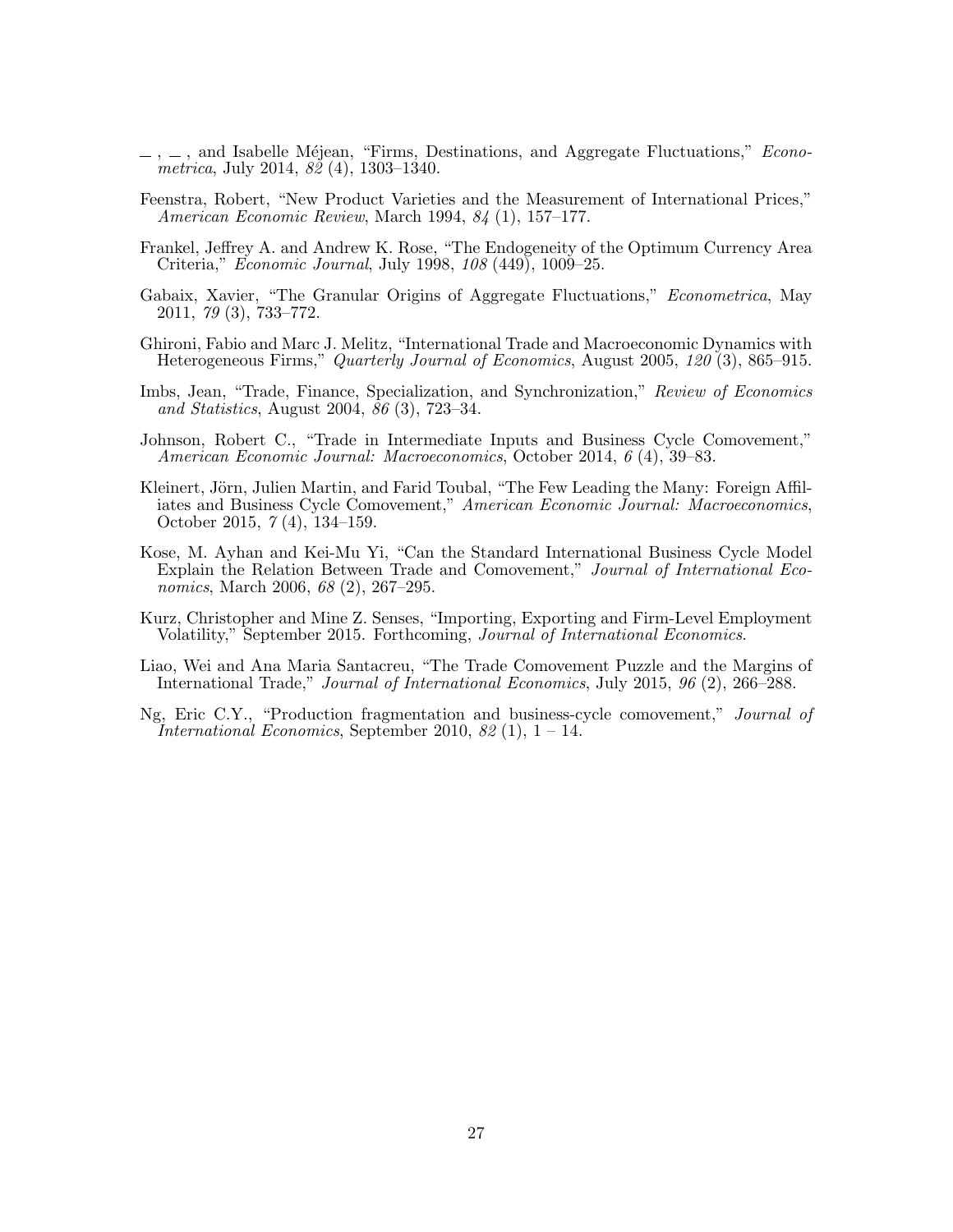<span id="page-29-0"></span>

|                                      |         |        | Panel A: Whole Economy |                |
|--------------------------------------|---------|--------|------------------------|----------------|
|                                      | No.     |        | Value Added            |                |
|                                      | firms   | Mean   | Median                 | Share in total |
|                                      |         |        |                        |                |
| All Firms                            | 998,504 | 1,165  | 211                    | 1.00           |
| Importers                            | 189,852 | 3,516  | 515                    | 0.72           |
| Exporters                            | 200,725 | 3,220  | 477                    | 0.71           |
| Affiliates of foreign multinationals | 30,651  | 7,061  | 1,335                  | 0.25           |
| Firms with foreign affiliates        | 1,786   | 65,833 | 2,279                  | 0.14           |
|                                      |         |        |                        |                |

Table 1. Summary Statistics

|                                     |         |       |             | Panel B: Manufacturing Sector |
|-------------------------------------|---------|-------|-------------|-------------------------------|
|                                     | No.     |       | Value Added |                               |
|                                     | firms   | Mean  | Median      | Share in total                |
| All Firms                           | 145,594 | 2,367 | 382         | 1.00                          |
| Importers                           | 60,402  | 4444  | 872         | 0.93                          |
| Exporters                           | 66,536  | 40523 | 754         | 0.93                          |
| Affiliates of foreign mutinationals | 8,370   | 11993 | 2938        | 0.38                          |
| Firms with foreign affiliates       | 378     | 34787 | 6993        | 0.06                          |
|                                     |         |       |             |                               |

Notes: This table reports the summary statistics for the whole economy and the manufacturing sectors. It reports the number of distinct firms, mean and median value added, and the share of a particular type of firm in total value added. Value added is reported in millions of euros. The categories of firms are not mutually exclusive.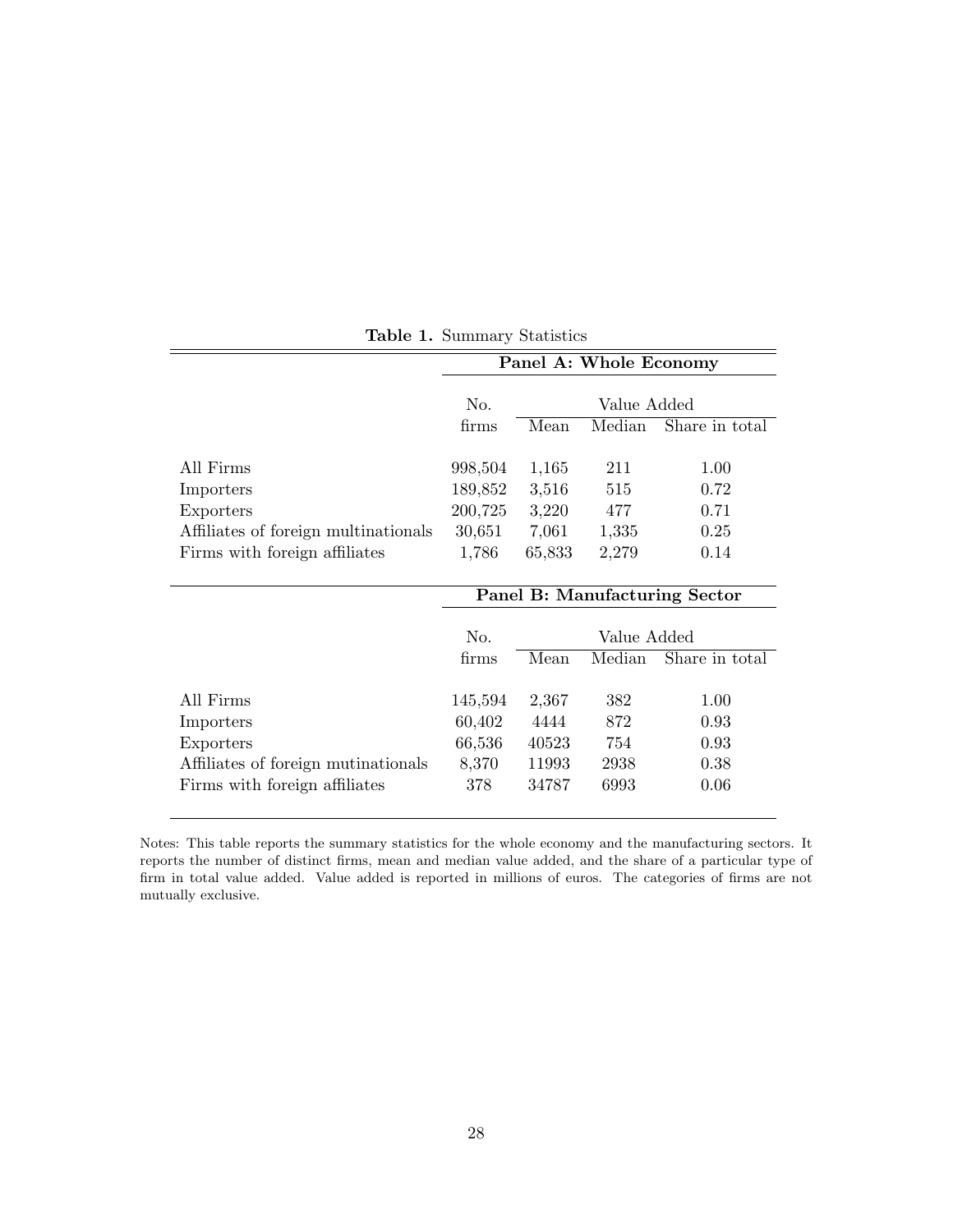<span id="page-30-0"></span>

|                    |         |                    | Panel A: Whole Economy                     |         |                        |                                            |
|--------------------|---------|--------------------|--------------------------------------------|---------|------------------------|--------------------------------------------|
|                    |         | Directly Connected |                                            |         | Not Directly Connected |                                            |
| Country            | No.     | Combined           | Mean                                       | No.     | Combined               | Mean                                       |
|                    | firms   | share              | $\rho(\gamma_{ft}, \gamma_{\mathcal{C}t})$ | firms   | share                  | $\rho(\gamma_{ft}, \gamma_{\mathcal{C}t})$ |
| Belgium            | 113,470 | 0.626              | 0.047                                      | 853,793 | 0.374                  | 0.007                                      |
| <b>Brazil</b>      | 19,966  | 0.385              | $-0.013$                                   | 947,297 | 0.615                  | $-0.035$                                   |
| China              | 46,929  | 0.489              | $-0.064$                                   | 920,334 | 0.511                  | $-0.066$                                   |
| Germany            | 108,659 | 0.627              | 0.039                                      | 858,604 | 0.373                  | $-0.006$                                   |
| Italy              | 105,518 | 0.607              | 0.065                                      | 861,745 | 0.393                  | 0.027                                      |
| Japan              | 39,500  | 0.478              | $-0.042$                                   | 927,763 | 0.522                  | $-0.059$                                   |
| <b>Netherlands</b> | 82,372  | 0.590              | 0.065                                      | 884,891 | 0.410                  | 0.013                                      |
| Spain              | 93,179  | 0.590              | 0.065                                      | 874,084 | 0.414                  | 0.001                                      |
| United Kingdom     | 84,369  | 0.604              | 0.046                                      | 882,894 | 0.396                  | 0.021                                      |
| United States      | 80,817  | 0.604              | 0.063                                      | 886,446 | 0.396                  | 0.044                                      |
| Average            | 77,478  | 0.560              | 0.024                                      | 889,785 | 0.440                  | $-0.005$                                   |

#### Table 2. Directly Connected and Not Directly Connected Firms

Panel B: Manufacturing Sector

|                    |        | Directly Connected |                                            |                | Not Directly Connected |                                            |
|--------------------|--------|--------------------|--------------------------------------------|----------------|------------------------|--------------------------------------------|
| Country            | No.    | Combined           | Mean                                       | N <sub>o</sub> | Combined               | Mean                                       |
|                    | firms  | share              | $\rho(\gamma_{ft}, \gamma_{\mathcal{C}t})$ | firms          | share                  | $\rho(\gamma_{ft}, \gamma_{\mathcal{C}t})$ |
| Belgium            | 43,277 | 0.887              | 0.068                                      | 96,799         | 0.113                  | 0.031                                      |
| Brazil             | 9,854  | 0.601              | 0.000                                      | 130,222        | 0.399                  | $-0.016$                                   |
| China              | 17,447 | 0.689              | $-0.051$                                   | 122,629        | 0.311                  | $-0.049$                                   |
| Germany            | 42,431 | 0.889              | 0.060                                      | 97,645         | 0.111                  | 0.024                                      |
| Italy              | 40,416 | 0.874              | 0.082                                      | 99,660         | 0.126                  | 0.060                                      |
| Japan              | 16,784 | 0.697              | $-0.036$                                   | 123,292        | 0.303                  | $-0.043$                                   |
| <b>Netherlands</b> | 31,852 | 0.847              | 0.083                                      | 108,224        | 0.153                  | 0.051                                      |
| Spain              | 36,665 | 0.857              | 0.035                                      | 103,411        | 0.143                  | 0.016                                      |
| United Kingdom     | 33,372 | 0.854              | 0.057                                      | 106,704        | 0.146                  | 0.033                                      |
| United States      | 29,695 | 0.810              | 0.065                                      | 110,381        | 0.190                  | 0.047                                      |
| Average            | 30,179 | 0.800              | 0.036                                      | 109,897        | 0.200                  | 0.015                                      |

Notes: This table reports the features of directly connected and not directly connected firms for each partner country. The columns report the number of firms, their combined share in aggregate value added (averaged across years), and the mean correlation between firm value added growth and the foreign country's GDP growth.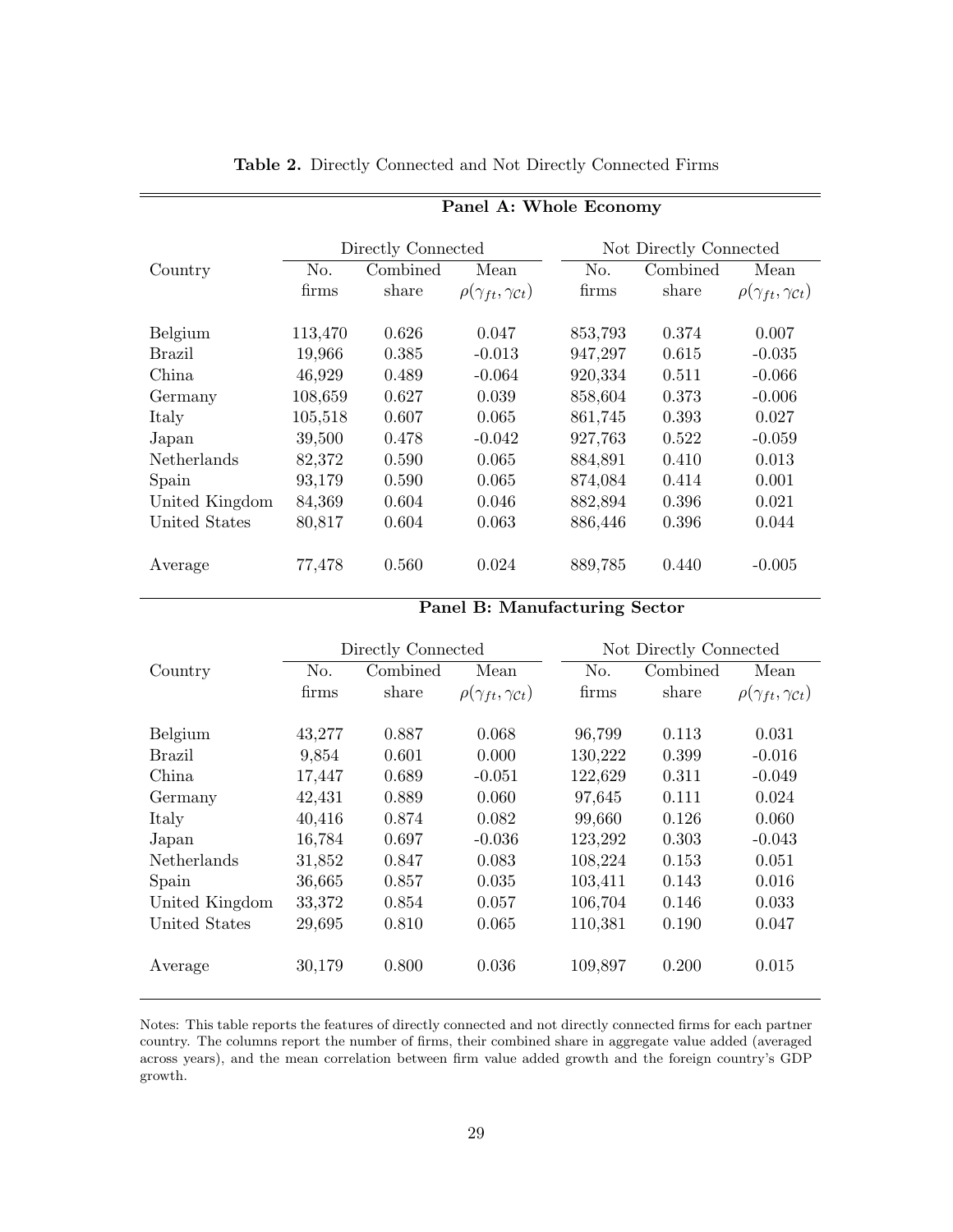|                                                                                                                                                           |                   |           |                                   |        |           | Panel A: Whole Economy          |                          |                              |                                 |                 |                               |                                 |
|-----------------------------------------------------------------------------------------------------------------------------------------------------------|-------------------|-----------|-----------------------------------|--------|-----------|---------------------------------|--------------------------|------------------------------|---------------------------------|-----------------|-------------------------------|---------------------------------|
|                                                                                                                                                           |                   | Exporters |                                   |        | Importers |                                 |                          | Affiliates of multinationals |                                 |                 | Firms with foreign affiliates |                                 |
| Country                                                                                                                                                   | Σó.               | Combined  | Mean                              | Σó.    | Combinec  | Mean                            | ,<br>Ž                   | Combinec                     | Mean                            | Σ.              | Combined                      | Mean                            |
|                                                                                                                                                           | firms             | share     | $(\gamma_{ft},\gamma_{Ct})$<br>P  | firms  | share     | $o(\gamma_{ft}, \gamma_{Ct})$   | firms                    | $_{\text{share}}$            | $\rho(\gamma_{ft},\gamma_{Ct})$ | firms           | share                         | $o(\gamma_{ft},\gamma_{Ct})$    |
| Belgium                                                                                                                                                   | 68,453            | 0.514     | 0.054                             | 87,971 | 0.591     | $0.047\,$                       | 3,527                    | 0.016                        | 0.039                           | 396             | 160.0                         | 0.064                           |
| Brazil                                                                                                                                                    | 12,761            | 0.317     | $-0.007$                          | 9,888  | 0.278     | $-0.014$                        | $\overline{\phantom{0}}$ | 0.000                        | $-0.016$                        | 121             | 0.072                         | 0.018                           |
| China                                                                                                                                                     | 16,562            | 0.372     | $-0.050$                          | 39,154 | 0.445     | $-0.069$                        | $\,89$                   | 0.000                        | $-0.110$                        | 203             | 0.100                         | $-0.056$                        |
| Germany                                                                                                                                                   | 57,198            | 0.493     | 0.050                             | 91,183 | 0.603     | 0.040                           | 4,485                    | 0.035                        | 0.052                           | 437             | 0.124                         | $0.058\,$                       |
| Italy                                                                                                                                                     | 51,903            | 0.471     | 0.073                             | 90,359 | 0.583     | 0.066                           | 1,849                    | 0.014                        | 0.068                           | 374             | 0.124                         | 0.035                           |
| Japan                                                                                                                                                     | 25,071            | 0.401     | $-0.042$                          | 22,960 | 0.413     | $-0.036$                        | 644                      | 0.006                        | $-0.038$                        | 105             | 0.066                         | $-0.073$                        |
| Netherlands                                                                                                                                               | 42,239            | 0.451     | $0.076\,$                         | 63,577 | 0.551     | 0.063                           | 4,195                    | 0.039                        | 0.061                           | 141             | 0.081                         | 0.088                           |
| Spain                                                                                                                                                     | 52,171            | 0.477     | $\!0.031$                         | 72,540 | 0.543     | 0.029                           | 957                      | 0.006                        | 0.039                           | 524             | 0.128                         | 0.044                           |
| United Kingdom                                                                                                                                            | 46,790            | 0.471     | 0.055                             | 64,160 | 0.567     | 0.046                           | 5,142                    | 0.040                        | 0.036                           | 405             | 0.125                         | 0.059                           |
| United States                                                                                                                                             | 46,876            | 0.496     | 0.068                             | 56,914 | 0.563     | 0.061                           | 5,522                    | 0.071                        | 0.078                           | $\overline{30}$ | 0.123                         | 0.091                           |
| Average                                                                                                                                                   | 42,002            | 0.446     | 0.031                             | 59,871 | 0.514     | 0.023                           | 2,641                    | 0.023                        | 0.021                           | 314             | 0.104                         | 0.033                           |
|                                                                                                                                                           |                   |           |                                   |        |           | Panel B: Manufacturing Sector   |                          |                              |                                 |                 |                               |                                 |
|                                                                                                                                                           |                   | Exporters |                                   |        | Importers |                                 |                          | Affiliates of multinationals |                                 |                 | Firms with foreign affiliates |                                 |
| Country                                                                                                                                                   | Σó.               | Combined  | $\overline{\text{Mean}}$          | Σ.     | Combined  | Mean                            | ρ.<br>Σ                  | Combined                     | Mean                            | ,<br>Ž          | Combined                      | Mean                            |
|                                                                                                                                                           | $f_{\rm I}$ finds | share     | $(\gamma_{ft}, \gamma_{Ct})$<br>ρ | firms  | share     | $\rho(\gamma_{ft},\gamma_{Ct})$ | firms                    | share                        | $\rho(\gamma_{ft},\gamma_{Ct})$ | firms           | share                         | $\rho(\gamma_{ft},\gamma_{Ct})$ |
| Belgium                                                                                                                                                   | 33,266            | 0.823     | 0.070                             | 32,929 | $\!0.851$ | 0.069                           | 1,065                    | 0.020                        | 0.069                           | 67              | 0.036                         | 0.061                           |
| <b>Brazil</b>                                                                                                                                             | 7,644             | 0.541     | $0.001\,$                         | 4,080  | 0.429     | 0.003                           |                          |                              |                                 | $\Theta$        | 0.032                         | 0.019                           |
| China                                                                                                                                                     | 9,424             | 0.578     | $-0.044$                          | 13,240 | 0.613     | $-0.055$                        | 16                       | 0.001                        | $-0.076$                        | 65              | 0.013                         | $-0.045$                        |
| Germany                                                                                                                                                   | 29,131            | 0.809     | $\!0.064\!$                       | 35,926 | 0.869     | 0.060                           | 1,375                    | 0.057                        | 0.064                           | 115             | 0.039                         | 0.092                           |
| Italy                                                                                                                                                     | 25,988            | 0.787     | 0.087                             | 34,401 | 0.849     | 0.081                           | 608                      | 0.031                        | 0.064                           | $91\,$          | 0.037                         | 0.045                           |
| Japan                                                                                                                                                     | 12,547            | 0.608     | $-0.037$                          | 9,230  | 0.603     | $-0.026$                        | 168                      | 0.009                        | 0.007                           | $36\,$          | 0.011                         | $-0.060$                        |
| Netherlands                                                                                                                                               | 21,776            | 0.750     | 0.088                             | 23,931 | 0.804     | 0.081                           | 1,084                    | 0.066                        | 0.065                           | 34              | 0.030                         | 0.102                           |
| Spain                                                                                                                                                     | 26,706            | 0.788     | 0.039                             | 27,679 | 0.805     | 0.033                           | 270                      | 0.009                        | 0.027                           | 122             | 0.044                         | 0.053                           |
| United Kingdom                                                                                                                                            | 24,222            | 0.776     | 0.060                             | 25,535 | 0.817     | 0.058                           | 1,101                    | 0.050                        | 0.064                           | $96\,$          | 0.038                         | $0.115$                         |
| United States                                                                                                                                             | 21,298            | 0.721     | 0.067                             | 20,117 | 0.753     | 0.066                           | 1,655                    | 0.121                        | 0.073                           | $\frac{45}{5}$  | 0.043                         | 0.141                           |
| Average                                                                                                                                                   | 21,200            | 0.718     | 0.039                             | 22,706 | 0.739     | 0.037                           | 816                      | 0.036                        | 0.040                           | 82              | 0.032                         | 0.052                           |
| Notes: This table reports the features of different types of directly connected firms. The columns report the number of firms, their combined             |                   |           |                                   |        |           |                                 |                          |                              |                                 |                 |                               |                                 |
| share in aggregate value added (averaged across years), and the mean correlation between firm value added growth and the foreign country's<br>GDP growth. |                   |           |                                   |        |           |                                 |                          |                              |                                 |                 |                               |                                 |

<span id="page-31-0"></span>Table 3. Directly Connected Firms: by Connection Type **Table 3.** Directly Connected Firms: by Connection Type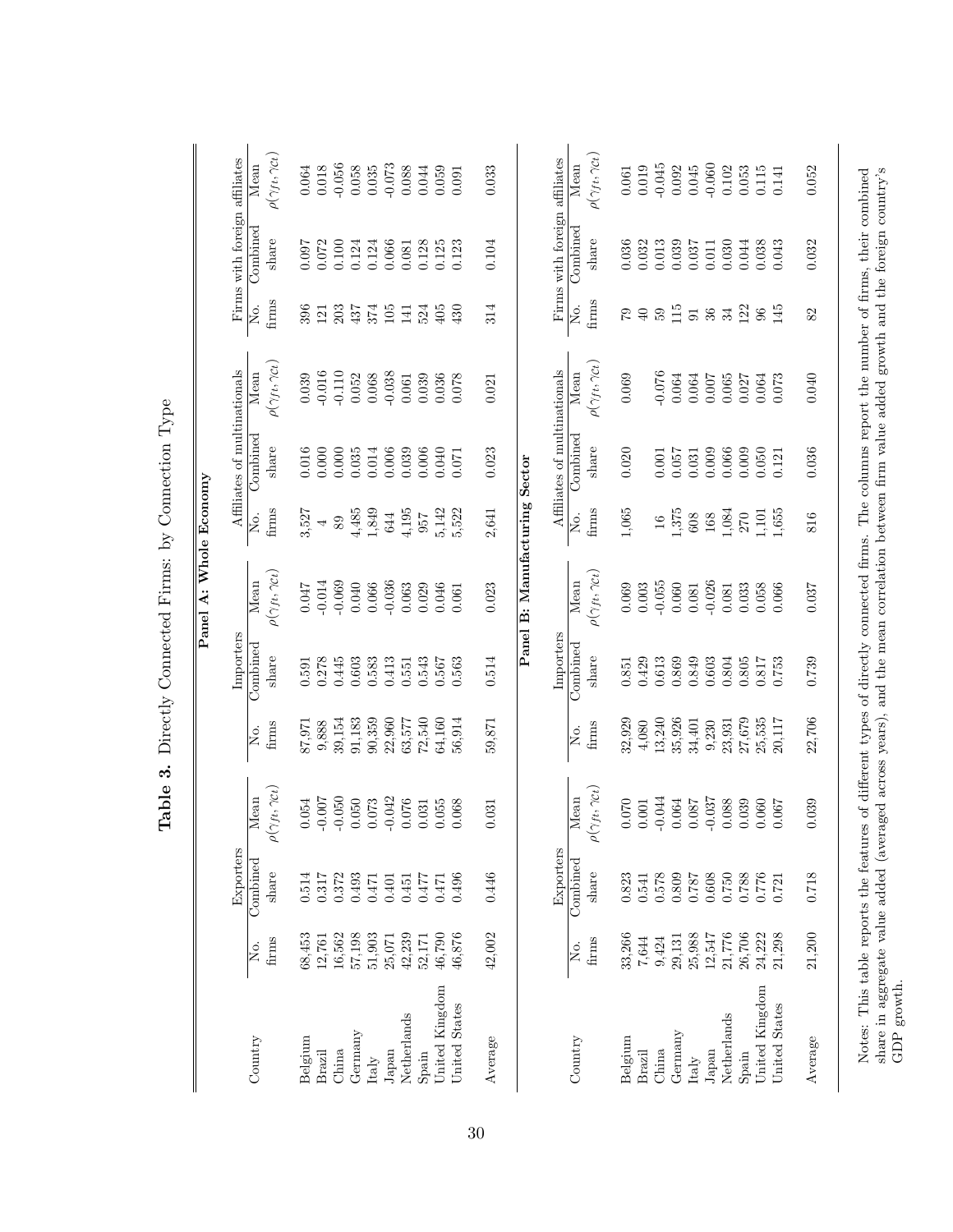<span id="page-32-0"></span>

|                                                                         | Table 4. Main Estimation Results, Whole Economy |                                                                         |                                                                                                             |                                                                                                                                      |                                                                                                                                |                                                                                                          |
|-------------------------------------------------------------------------|-------------------------------------------------|-------------------------------------------------------------------------|-------------------------------------------------------------------------------------------------------------|--------------------------------------------------------------------------------------------------------------------------------------|--------------------------------------------------------------------------------------------------------------------------------|----------------------------------------------------------------------------------------------------------|
|                                                                         | $\widehat{\Xi}$                                 | $\odot$                                                                 | $\widetilde{\omega}$                                                                                        | $(\pm)$                                                                                                                              | $\widetilde{\Xi}$                                                                                                              | $\odot$                                                                                                  |
|                                                                         | Baseline                                        | Baseline                                                                | Baseline                                                                                                    | Baseline                                                                                                                             | Baseline                                                                                                                       | Sales                                                                                                    |
| Dep. Var: $\rho(\gamma_{ft}, \gamma_{Ct})$                              |                                                 |                                                                         |                                                                                                             |                                                                                                                                      |                                                                                                                                |                                                                                                          |
| Importer                                                                | $0.030^{a}$                                     | $0.024^a$                                                               | $0.012^{a}$                                                                                                 | $0.012^a$                                                                                                                            | $0.011^a$                                                                                                                      | $0.017^{a}$                                                                                              |
|                                                                         | $(0.001)$                                       | (0.001)                                                                 |                                                                                                             |                                                                                                                                      | (0.001)                                                                                                                        |                                                                                                          |
| Exporter                                                                | $0.036^a$                                       | $0.020^a$                                                               |                                                                                                             |                                                                                                                                      |                                                                                                                                |                                                                                                          |
|                                                                         | $(0.001)$<br>$0.024b$                           | $\begin{array}{c} (0.001) \\ 0.022^b \\ (0.009) \\ 0.028^a \end{array}$ | $\begin{array}{c} (0.001) \\ 0.005^a \\ (0.001) \\ 0.009 \\ (0.009) \\ (0.009) \\ \end{array}$              | $(0.001)$<br>$0.005^a$<br>$(0.001)$<br>$0.009$                                                                                       | $\begin{array}{c} 0.006^a\\ (0.001)\\ 0.009\\ (0.008)\\ (0.008)\end{array}$                                                    |                                                                                                          |
| French Multinational                                                    |                                                 |                                                                         |                                                                                                             |                                                                                                                                      |                                                                                                                                |                                                                                                          |
|                                                                         | $\left( 0.010\right)$ $0.030^{a}$               |                                                                         |                                                                                                             | $(0.008)$<br>0.010 <sup>a</sup>                                                                                                      |                                                                                                                                |                                                                                                          |
| Affiliate of a Foreign MNE                                              |                                                 |                                                                         |                                                                                                             |                                                                                                                                      |                                                                                                                                |                                                                                                          |
|                                                                         | (0.003)                                         | (0.002)                                                                 | (0.002)                                                                                                     | (0.002)                                                                                                                              | (0.002)                                                                                                                        | $\begin{array}{c} (0.001) \\ 0.011^a \\ (0.001) \\ 0.018^c \\ (0.008) \\ (0.008) \\ 0.014^a \end{array}$ |
| Observations                                                            |                                                 | 8,687,772                                                               | 8,687,772                                                                                                   |                                                                                                                                      |                                                                                                                                | 9,272,135                                                                                                |
| Adjusted $\mathbf{R}^2$                                                 | $8,687,772$<br>$0.001$                          | 0.294                                                                   | 0.300                                                                                                       | $8{,}687{,}770$ $0.375$                                                                                                              |                                                                                                                                | 0.298                                                                                                    |
| Firm FE                                                                 |                                                 | $\mathbf{Y}\mathbf{es}$                                                 |                                                                                                             |                                                                                                                                      |                                                                                                                                |                                                                                                          |
| Country FE                                                              | 2222                                            |                                                                         | $\begin{array}{c} \chi_{\text{es}} \\ \chi_{\text{es}} \\ \chi_{\text{co}} \\ \chi_{\text{co}} \end{array}$ | $\begin{array}{l} {\bf Yes}\\ {\bf No}\\ {\bf Yes}\\ {\bf No}\\ {\bf NO}\\ {\bf SO7},266\\ {\bf 579},785\\ {\bf 25},646 \end{array}$ | $\begin{array}{l} 8{,}687{,}772 \\ 0{,}376 \\ \text{Yes} \\ \text{Yes} \\ \text{No} \\ \text{No} \\ \text{Yes} \\ \end{array}$ | $\frac{1}{2}$ as $\frac{1}{2}$ as $\frac{1}{2}$                                                          |
| $\operatorname{Country} \times \operatorname{Region} \operatorname{FE}$ |                                                 | $228$                                                                   |                                                                                                             |                                                                                                                                      |                                                                                                                                |                                                                                                          |
| EE<br>Country × Sector                                                  |                                                 |                                                                         |                                                                                                             |                                                                                                                                      |                                                                                                                                |                                                                                                          |
| $#$ of Xing links                                                       |                                                 |                                                                         |                                                                                                             |                                                                                                                                      |                                                                                                                                |                                                                                                          |
| $#$ of Ming links                                                       | $407,266$<br>579,787<br>25,646                  | $407,266$<br>579,787<br>25,646                                          | $\frac{407,266}{579,787}$ $\frac{25,646}{25,646}$                                                           |                                                                                                                                      | 407,266<br>579,787                                                                                                             | 422,620<br>599,579                                                                                       |
| # of Affiliates                                                         |                                                 |                                                                         |                                                                                                             |                                                                                                                                      | 25,646                                                                                                                         | 28,053                                                                                                   |
| $#$ of HQ links                                                         | 3,070                                           | $3,070$                                                                 | 3,070                                                                                                       | $3,070$                                                                                                                              | 3,070<br>934,021                                                                                                               | 3,646                                                                                                    |
| $#$ of Firm FEs                                                         |                                                 | 934,021                                                                 | $^{934,021}_{10}$                                                                                           | 934,019                                                                                                                              |                                                                                                                                | 996,365                                                                                                  |
| # of Country FEs                                                        |                                                 |                                                                         |                                                                                                             |                                                                                                                                      |                                                                                                                                | $\Box$                                                                                                   |
| # of $\text{Country} \times \text{Region} \text{ FEs}$                  |                                                 |                                                                         |                                                                                                             | 980                                                                                                                                  |                                                                                                                                |                                                                                                          |
| of Country×Sector FEs                                                   |                                                 |                                                                         |                                                                                                             |                                                                                                                                      | 1,110                                                                                                                          |                                                                                                          |

Notes: Standard errors clustered at the firm level. ": significant at the 1% level; ": significant at the 5% level; ": significant at the 10% level.<br>This table reports the results of estimating Equation (4) for the whole Notes: Standard errors clustered at the firm level.  $a$ : significant at the 1% level;  $b$ : significant at the 5% level;  $c$ : significant at the 10% level. This table reports the results of estimating [Equation](#page-8-0) (4) for the whole economy. The independent variables are binary indicators for whether the firm imports from a country, exports to it, is an affiliate of a multinational firm from that country, or is a French multinational with affiliates in that country.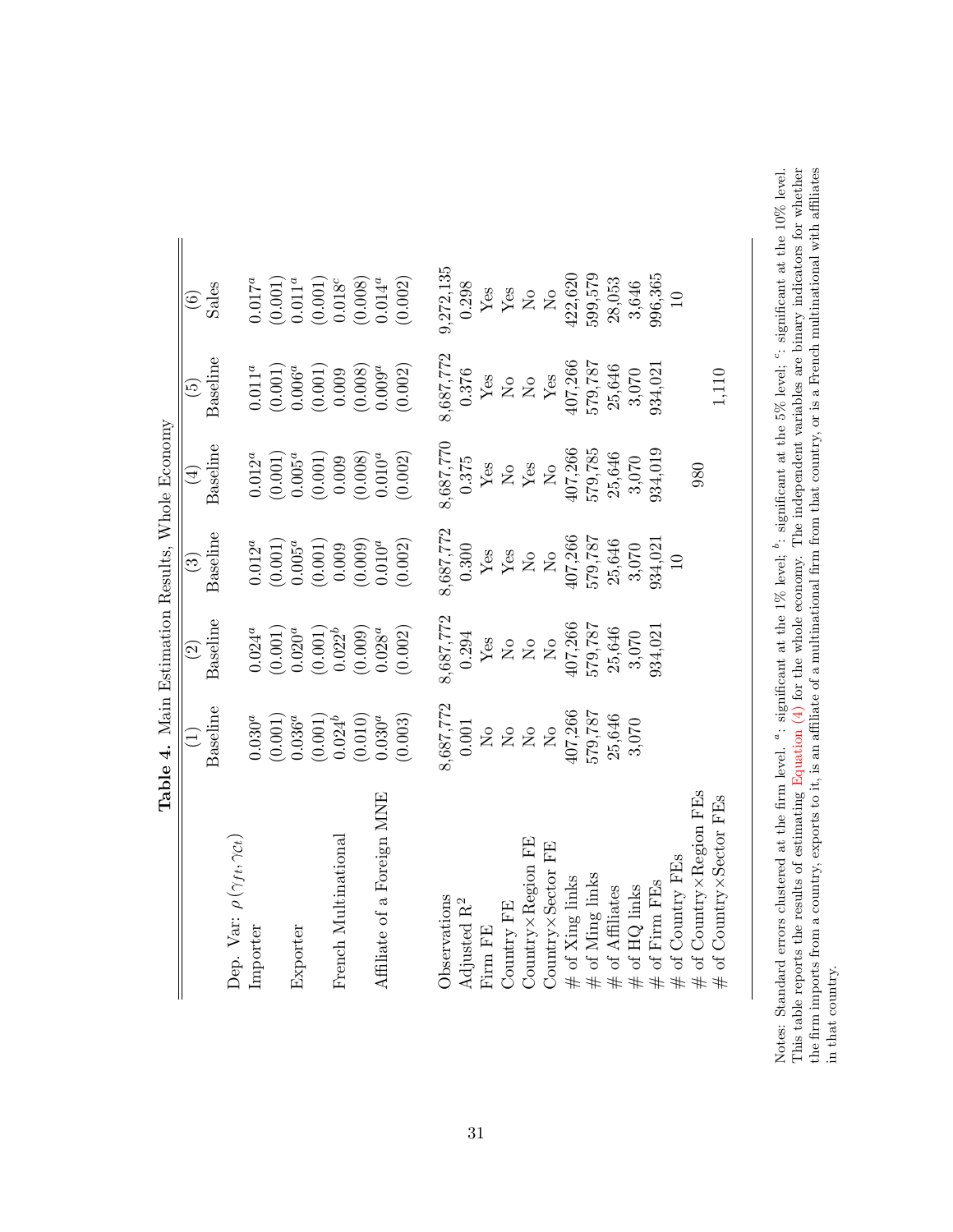<span id="page-33-0"></span>

|                                                                  |                                                                                                                                                                                                                                                                                                                                                                                                                            |                                                                                                                                                            |                                                                                                                   | Table 5. Main Estimation Results, Manufacturing Sector                                                               |                                                                                       |                                                                                                                                                                                                                       |
|------------------------------------------------------------------|----------------------------------------------------------------------------------------------------------------------------------------------------------------------------------------------------------------------------------------------------------------------------------------------------------------------------------------------------------------------------------------------------------------------------|------------------------------------------------------------------------------------------------------------------------------------------------------------|-------------------------------------------------------------------------------------------------------------------|----------------------------------------------------------------------------------------------------------------------|---------------------------------------------------------------------------------------|-----------------------------------------------------------------------------------------------------------------------------------------------------------------------------------------------------------------------|
|                                                                  | $\Xi$                                                                                                                                                                                                                                                                                                                                                                                                                      | $\odot$                                                                                                                                                    | $\widehat{\mathbb{G}}$                                                                                            | $(\pm)$                                                                                                              | $\widetilde{\Xi}$                                                                     | $\widehat{\odot}$                                                                                                                                                                                                     |
|                                                                  | Baseline                                                                                                                                                                                                                                                                                                                                                                                                                   | Baseline                                                                                                                                                   | Baseline                                                                                                          | Baseline                                                                                                             | Baseline                                                                              | Sales                                                                                                                                                                                                                 |
| Dep. Var: $\rho(\gamma_{ft}, \gamma_{Ct})$                       |                                                                                                                                                                                                                                                                                                                                                                                                                            |                                                                                                                                                            |                                                                                                                   |                                                                                                                      |                                                                                       |                                                                                                                                                                                                                       |
| Importer                                                         | $0.023^{a}$                                                                                                                                                                                                                                                                                                                                                                                                                | $0.030^{a}$                                                                                                                                                | $0.011^a$                                                                                                         | $0.011^a$                                                                                                            | $0.008^a$                                                                             | $0.018^a$                                                                                                                                                                                                             |
|                                                                  |                                                                                                                                                                                                                                                                                                                                                                                                                            |                                                                                                                                                            |                                                                                                                   |                                                                                                                      |                                                                                       |                                                                                                                                                                                                                       |
| Exporter                                                         |                                                                                                                                                                                                                                                                                                                                                                                                                            |                                                                                                                                                            |                                                                                                                   |                                                                                                                      |                                                                                       |                                                                                                                                                                                                                       |
|                                                                  | $(0.002)$<br>$0.026^a$<br>$(0.002)$<br>$0.008$<br>$(0.018)$<br>$(0.016^a$                                                                                                                                                                                                                                                                                                                                                  |                                                                                                                                                            |                                                                                                                   |                                                                                                                      |                                                                                       |                                                                                                                                                                                                                       |
| French Multinational                                             |                                                                                                                                                                                                                                                                                                                                                                                                                            |                                                                                                                                                            |                                                                                                                   |                                                                                                                      |                                                                                       |                                                                                                                                                                                                                       |
|                                                                  |                                                                                                                                                                                                                                                                                                                                                                                                                            |                                                                                                                                                            |                                                                                                                   |                                                                                                                      |                                                                                       |                                                                                                                                                                                                                       |
| Affiliate of a Foreign MNE                                       |                                                                                                                                                                                                                                                                                                                                                                                                                            |                                                                                                                                                            |                                                                                                                   |                                                                                                                      |                                                                                       |                                                                                                                                                                                                                       |
|                                                                  | (0.005)                                                                                                                                                                                                                                                                                                                                                                                                                    | $\begin{array}{c} (0.001) \\ 0.021^a \\ (0.002) \\ 0.009 \\ (0.014) \\ 0.026^a \\ 0.026^a \end{array}$                                                     | $\begin{array}{c} (0.002) \\ 0.005^a \\ (0.002) \\ 0.002 \\ (0.013) \\ (0.013^a \\ 0.013^a \end{array}$           | $\begin{array}{c} (0.001) \\ 0.005^a \\ (0.002) \\ 0.002 \\ (0.013) \\ 0.014^a \\ 0.014^a \end{array}$               | $(0.001)$<br>$0.005^a$<br>$(0.002)$<br>$0.006$<br>$(0.013)$<br>$0.012^a$<br>$(0.004)$ | $\begin{array}{c} (0.002) \\ 0.011^a \\ (0.002) \\ 0.015 \\ (0.014) \\ (0.010^b \\ 0.010^b \end{array}$                                                                                                               |
| Observations                                                     |                                                                                                                                                                                                                                                                                                                                                                                                                            |                                                                                                                                                            | .,275,031                                                                                                         | 1,275,031                                                                                                            |                                                                                       |                                                                                                                                                                                                                       |
| Adjusted R <sup>2</sup>                                          | $1,275,031$<br>0.001                                                                                                                                                                                                                                                                                                                                                                                                       | $[\begin{array}{l} 1.275,031\\ 0.297\\ \text{Yes}\\ \text{N\,6}\\ \text{N\,6}\\ \text{N\,6}\\ \text{N\,6}\\ \text{N\,6}\\ 204,722\\ 219,066\\ \end{array}$ | 0.301                                                                                                             | $\begin{array}{c} 0.376 \\ \text{Yes} \\ \text{No} \\ \text{Yes} \\ \text{Yes} \\ 104,722 \\ 204,722 \\ \end{array}$ | $[1275, 031\n0.378\nYes\nN6\nN6\n204, 722\n219, 066$                                  | $\begin{array}{l} 1,324,962\\ 0.302\\ \text{Yes}\\ \text{Yes}\\ \text{N\,65}\\ \text{N\,6}\\ \text{N\,6}\\ \text{N\,6}\\ \text{N\,6}\\ 209,160\\ \text{7,453}\\ \text{7,453}\\ \text{839}\\ \text{839}\\ \end{array}$ |
| Firm FE                                                          |                                                                                                                                                                                                                                                                                                                                                                                                                            |                                                                                                                                                            |                                                                                                                   |                                                                                                                      |                                                                                       |                                                                                                                                                                                                                       |
| Country FE                                                       | $\begin{array}{l} \tt No\ o\ \tt No\ o\ \tt No\ O\ \tt No\ O\ \tt NO\ O\ \tt NO\ O\ \tt NO\ O\ \tt NO\ O\ \tt NO\ O\ \tt NO\ O\ \tt NO\ O\ \tt NO\ O\ \tt NO\ O\ \tt NO\ O\ \tt NO\ O\ \tt NO\ O\ \tt NO\ O\ \tt NO\ O\ \tt NO\ O\ \tt NO\ O\ \tt NO\ O\ \tt NO\ O\ \tt NO\ O\ \tt NO\ O\ \tt NO\ O\ \tt NO\ O\ \tt NO\ O\ \tt NO\ O\ \tt NO\ O\ \tt NO\ O\ \tt NO\ O\ \tt NO\ O\ \tt NO\ O\ \tt NO\ O\ \tt NO\ O\ \tt NO$ |                                                                                                                                                            | $\begin{array}{l} {\rm Yes}\\ {\rm Yes}\\ {\rm No}\\ 204,722\\ 219,066\\ 7,163\\ 815\\ 815\\ 135,756 \end{array}$ |                                                                                                                      |                                                                                       |                                                                                                                                                                                                                       |
| $\operatorname{Country} \times \operatorname{Region} \text{ FE}$ |                                                                                                                                                                                                                                                                                                                                                                                                                            |                                                                                                                                                            |                                                                                                                   |                                                                                                                      |                                                                                       |                                                                                                                                                                                                                       |
| $_{\rm FE}$<br>Country × Sector                                  |                                                                                                                                                                                                                                                                                                                                                                                                                            |                                                                                                                                                            |                                                                                                                   |                                                                                                                      |                                                                                       |                                                                                                                                                                                                                       |
| $#$ of Xing links                                                |                                                                                                                                                                                                                                                                                                                                                                                                                            |                                                                                                                                                            |                                                                                                                   |                                                                                                                      |                                                                                       |                                                                                                                                                                                                                       |
| $#$ of Ming links                                                |                                                                                                                                                                                                                                                                                                                                                                                                                            |                                                                                                                                                            |                                                                                                                   |                                                                                                                      |                                                                                       |                                                                                                                                                                                                                       |
| # of Affiliates                                                  |                                                                                                                                                                                                                                                                                                                                                                                                                            | 7,163                                                                                                                                                      |                                                                                                                   | $7,163$<br>815<br>95,756                                                                                             | $\frac{7,163}{815}$<br>135,756                                                        |                                                                                                                                                                                                                       |
| $#$ of HQ links                                                  | 815                                                                                                                                                                                                                                                                                                                                                                                                                        | $815$<br>$(35,756)$                                                                                                                                        |                                                                                                                   |                                                                                                                      |                                                                                       |                                                                                                                                                                                                                       |
| $#$ of Firm FEs                                                  |                                                                                                                                                                                                                                                                                                                                                                                                                            |                                                                                                                                                            |                                                                                                                   |                                                                                                                      |                                                                                       |                                                                                                                                                                                                                       |
| # of Country FEs                                                 |                                                                                                                                                                                                                                                                                                                                                                                                                            |                                                                                                                                                            |                                                                                                                   |                                                                                                                      |                                                                                       | $141,185$<br>141,185                                                                                                                                                                                                  |
| $\#$ of Country×Region FEs                                       |                                                                                                                                                                                                                                                                                                                                                                                                                            |                                                                                                                                                            |                                                                                                                   | 980                                                                                                                  |                                                                                       |                                                                                                                                                                                                                       |
| of Country×Sector FEs                                            |                                                                                                                                                                                                                                                                                                                                                                                                                            |                                                                                                                                                            |                                                                                                                   |                                                                                                                      | 610                                                                                   |                                                                                                                                                                                                                       |

Notes: Standard errors clustered at the firm level. ": significant at the 1% level; ": significant at the 5% level; ": significant at the 10% level.<br>This table reports the results of estimating Equation (4) for the manufa Notes: Standard errors clustered at the firm level.  $a$ : significant at the 1% level;  $b$ : significant at the 5% level;  $c$ : significant at the 10% level. This table reports the results of estimating [Equation](#page-8-0) (4) for the manufacturing sector. The independent variables are binary indicators for whether the firm imports from a country, exports to it, is an affiliate of a multinational firm from that country, or is a French multinational with affiliates in that country.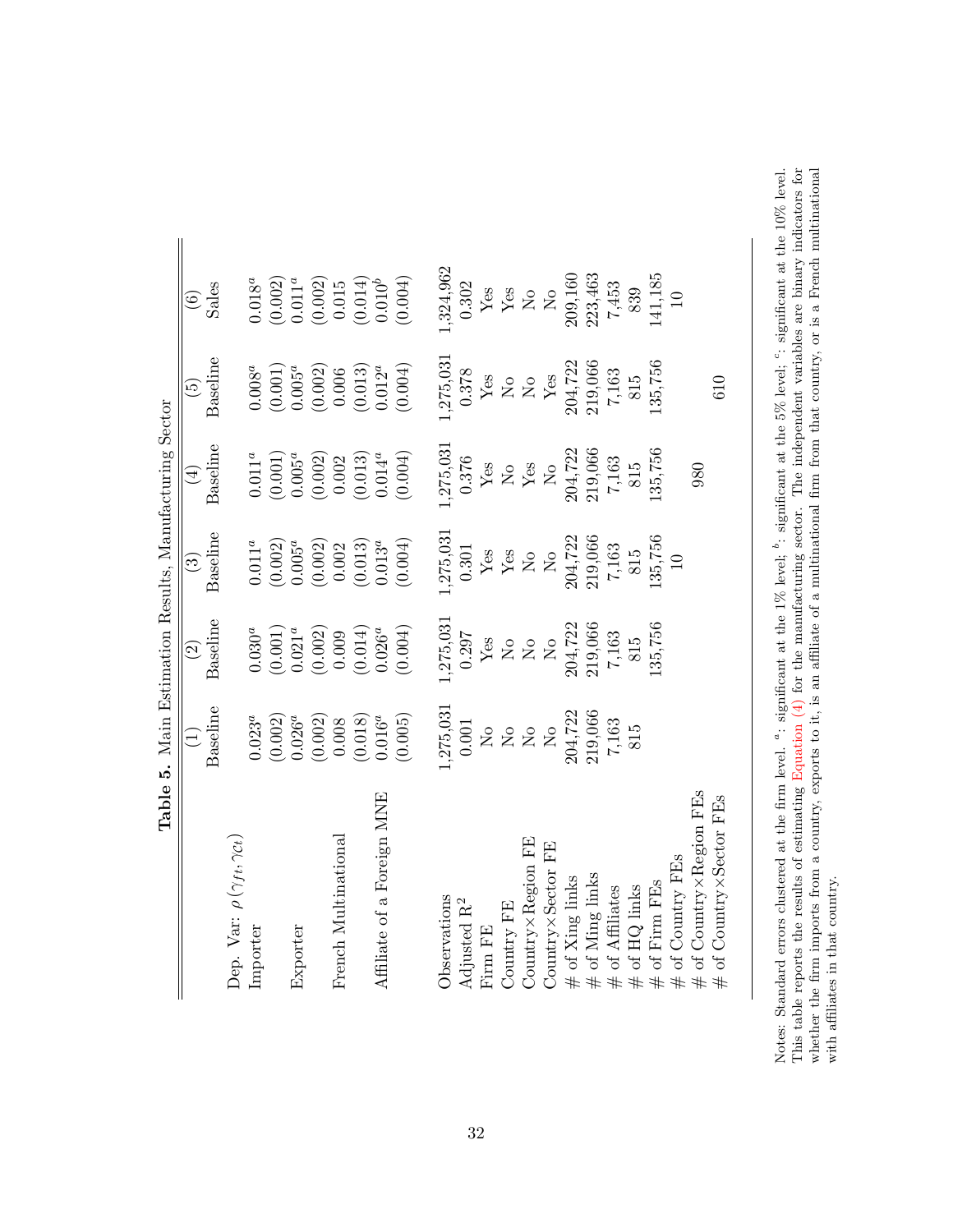<span id="page-34-0"></span>

|                                                      | (1)            | (2)                    | $\overline{(3)}$ | (4)                           |
|------------------------------------------------------|----------------|------------------------|------------------|-------------------------------|
|                                                      |                | Panel A: Whole Economy |                  | Panel B: Manufacturing Sector |
| Dep. Var: $\rho(\gamma_{ft}, \gamma_{\mathcal{C}t})$ |                |                        |                  |                               |
| Importer                                             | $0.010^a$      | $0.011^a$              | $0.008^a$        | $0.007^{a}$                   |
|                                                      | (0.001)        | (0.001)                | (0.002)          | (0.001)                       |
| Exporter                                             | $0.003^a$      | $0.006^{a}$            | $0.003^b$        | $0.005^a$                     |
|                                                      | (0.001)        | (0.001)                | (0.002)          | (0.002)                       |
| French Multinational                                 | 0.010          | 0.009                  | 0.002            | 0.006                         |
|                                                      | (0.009)        | (0.008)                | (0.013)          | (0.013)                       |
| Affiliate of a Foreign MNE                           | $0.011^a$      | $0.010^{a}$            | $0.012^a$        | $0.012^a$                     |
|                                                      | (0.002)        | (0.002)                | (0.004)          | (0.004)                       |
| Indirect importers                                   | $0.204^a$      | $0.052^b$              | $0.226^a$        | $0.098^a\,$                   |
|                                                      | (0.016)        | (0.022)                | (0.028)          | (0.033)                       |
| Indirect exporters                                   | $-0.025^a$     | $0.037^b$              | $0.311^{a}$      | 0.120                         |
|                                                      | (0.006)        | (0.015)                | (0.033)          | (0.077)                       |
| Observations                                         | 8,146,907      | 8,146,907              | 1,263,024        | 1,263,024                     |
| Adjusted $\mathbb{R}^2$                              | 0.300          | 0.376                  | 0.302            | 0.378                         |
| Firm FE                                              | Yes            | Yes                    | Yes              | Yes                           |
| Country FE                                           | Yes            | N <sub>o</sub>         | Yes              | N <sub>o</sub>                |
| Country×Sector FE                                    | N <sub>o</sub> | Yes                    | N <sub>o</sub>   | Yes                           |
| $#$ of Xing links                                    | 405,689        | 405,705                | 204,575          | 204,575                       |
| $#$ of Ming links                                    | 577,705        | 577,526                | 218,931          | 218,931                       |
| $#$ of Affiliates                                    | 24,313         | 24,313                 | 7,134            | 7,134                         |
| $#$ of HQ links                                      | 3,043          | 3,043                  | 815              | 815                           |
| $#$ of Firm FEs                                      | 871,741        | 871,741                | 134,308          | 134,308                       |
| $#$ of Country FEs                                   | 10             |                        | 10               |                               |
| $#$ of Country×Sector FEs                            |                | 1,110                  |                  | 610                           |

| Table 6. Estimation Results, Taking Indirect Linkages into Account |  |  |
|--------------------------------------------------------------------|--|--|
|--------------------------------------------------------------------|--|--|

Notes: Standard errors clustered at the firm level.  $a$ : significant at the 1% level;  $b$ : significant at the 5% level; <sup>c</sup>: significant at the 10% level. This table reports the results of estimating [Equation \(7\)](#page-11-0) for the whole economy in Panel A and for the manufacturing sector in Panel B. The independent variables are binary indicators for whether the firm imports from a country, exports to it, is an affiliate of a multinational firm from that country, or is a French multinational with affiliates in that country. "Indirect importers" is the downstream indirect linkage indicator  $DS_{f,j,C}$  defined in [\(5\).](#page-9-0) "Indirect Exporters" is the upstream indirect linkage indicator  $US_{f,j,\mathcal{C}}$  defined in [\(6\).](#page-9-1)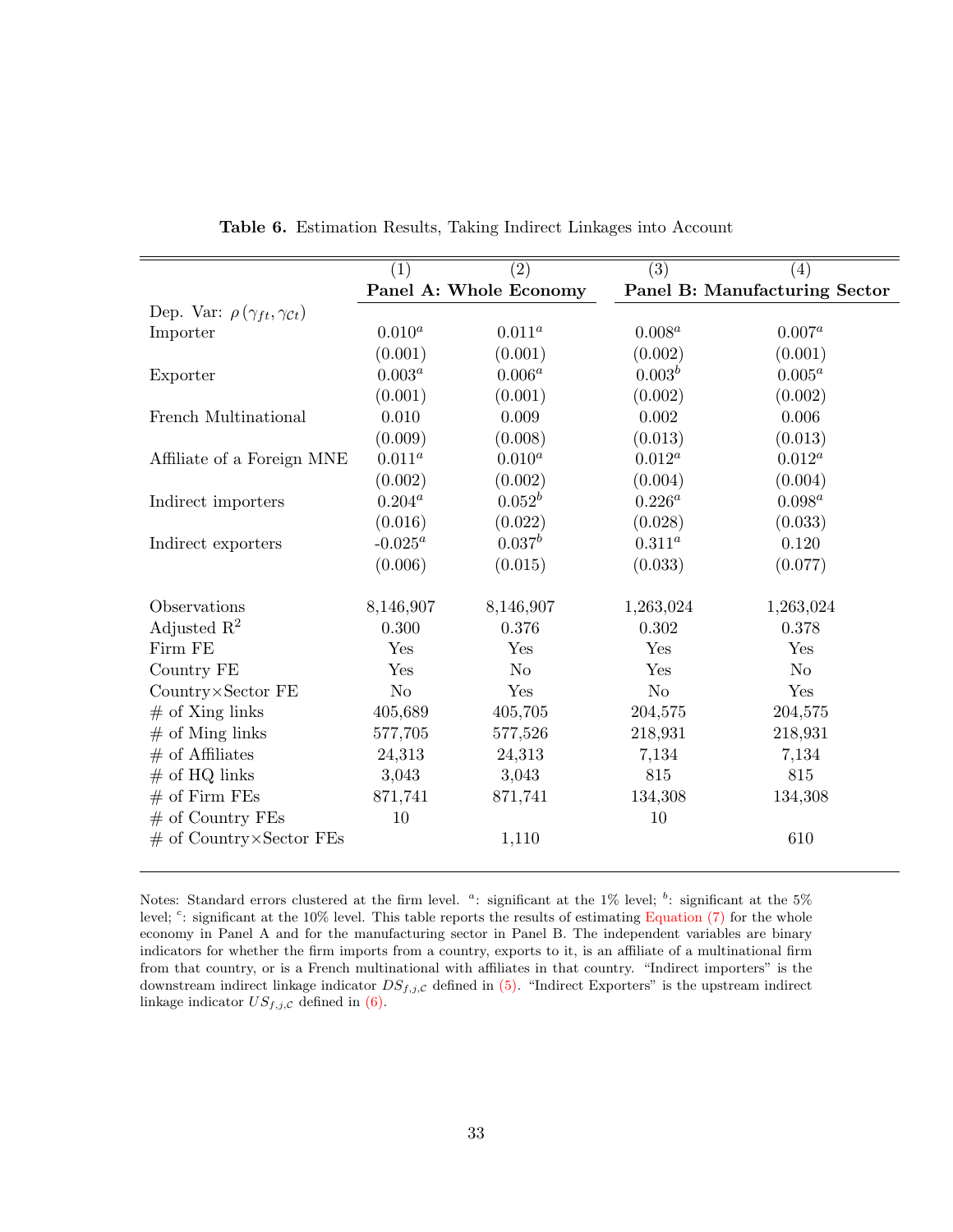<span id="page-35-0"></span>

|                                                                                                                                            |                                 | Table 7. Estimation Results: Interaction Terms |                                                              |                               |
|--------------------------------------------------------------------------------------------------------------------------------------------|---------------------------------|------------------------------------------------|--------------------------------------------------------------|-------------------------------|
|                                                                                                                                            | $\widehat{\Xi}$                 | $\widehat{2}$                                  | $\widehat{\mathbb{C}}$                                       | $(\pm)$                       |
|                                                                                                                                            |                                 | Panel A: Whole Economy                         |                                                              | Panel B: Manufacturing Sector |
| Dep. Var: $\rho\left(\gamma_{ft},\gamma_{Ct}\right)$                                                                                       |                                 |                                                |                                                              |                               |
| $\text{Trade dummy (Importer} + \text{Exporter} \geq 1)$                                                                                   | $0.010^a$                       | $0.010^a$                                      |                                                              | $0.009^a$                     |
|                                                                                                                                            | $\left( 0.001\right)$           | $\left(0.001\right)$ $0.012^a$                 | $\begin{array}{c} 0.009^a \\ (0.002) \\ 0.014^a \end{array}$ | (0.002)                       |
| MNE Dummy (French multinational $+$ Affiliate $\geq$ 1)                                                                                    | $0.012^a$                       |                                                |                                                              | 0.020 <sup>c</sup>            |
|                                                                                                                                            | (0.002)                         | (0.004)                                        | (0.004)                                                      | (0.012)                       |
| Trade×MNE Dummy                                                                                                                            |                                 | $-0.000$                                       |                                                              |                               |
|                                                                                                                                            |                                 | (0.005)                                        |                                                              | (0.012)                       |
| Observations                                                                                                                               | 8,687,727                       | 8,687,727                                      | 1,275,031                                                    | 1,275,031                     |
| R <sup>2</sup>                                                                                                                             | 0.300                           | 0.300                                          | 0.301                                                        | 0.301                         |
| Firm FE                                                                                                                                    | $\frac{\text{Yes}}{\text{Yes}}$ | $\frac{\text{Yes}}{\text{Yes}}$                | $\rm \frac{Yes}{Yes}$                                        | $\rm \frac{Yes}{Yes}$         |
| Country FE                                                                                                                                 |                                 |                                                |                                                              |                               |
| $\begin{array}{l} \# \text{ of Trade links} \\ \# \text{ of MNE links} \\ \# \text{ of Firm FEs} \\ \# \text{ of Country FEs} \end{array}$ | 735,715                         | 735,715                                        | 289,006                                                      | 289,006                       |
|                                                                                                                                            | 28,658                          | 28,658                                         | 7,966                                                        | 7,966                         |
|                                                                                                                                            | 934,021                         | 934,021                                        | 135,756                                                      | 135,756                       |
|                                                                                                                                            | $\overline{a}$                  | $\overline{a}$                                 | $\overline{10}$                                              | $\overline{a}$                |
|                                                                                                                                            |                                 |                                                |                                                              |                               |

Notes: Standard errors clustered at the firm level. <sup>a</sup>: significant at the 1% level; <sup>b</sup>: significant at the 5% level; <sup>c</sup>: significant at the 10% level. This table reports the results of estimating Equation  $(4)$ , adding an interaction between trade and multinational status. The independent variables are binary indicators for whether the firm trades with a country (imports fro Notes: Standard errors clustered at the firm level. <sup>a</sup>: significant at the 1% level; <sup>b</sup>: significant at the 5% level; <sup>c</sup>: significant at the 10% level. This table reports the results of estimating [Equation](#page-8-0) (4), adding an interaction between trade and multinational status. The independent variables are binary indicators for whether the firm trades with a country (imports from it or exports to it), has any multinational links with a country

(is an affiliate of a multinational firm from that country, or is a French multinational with affiliates in that country), and the interactions.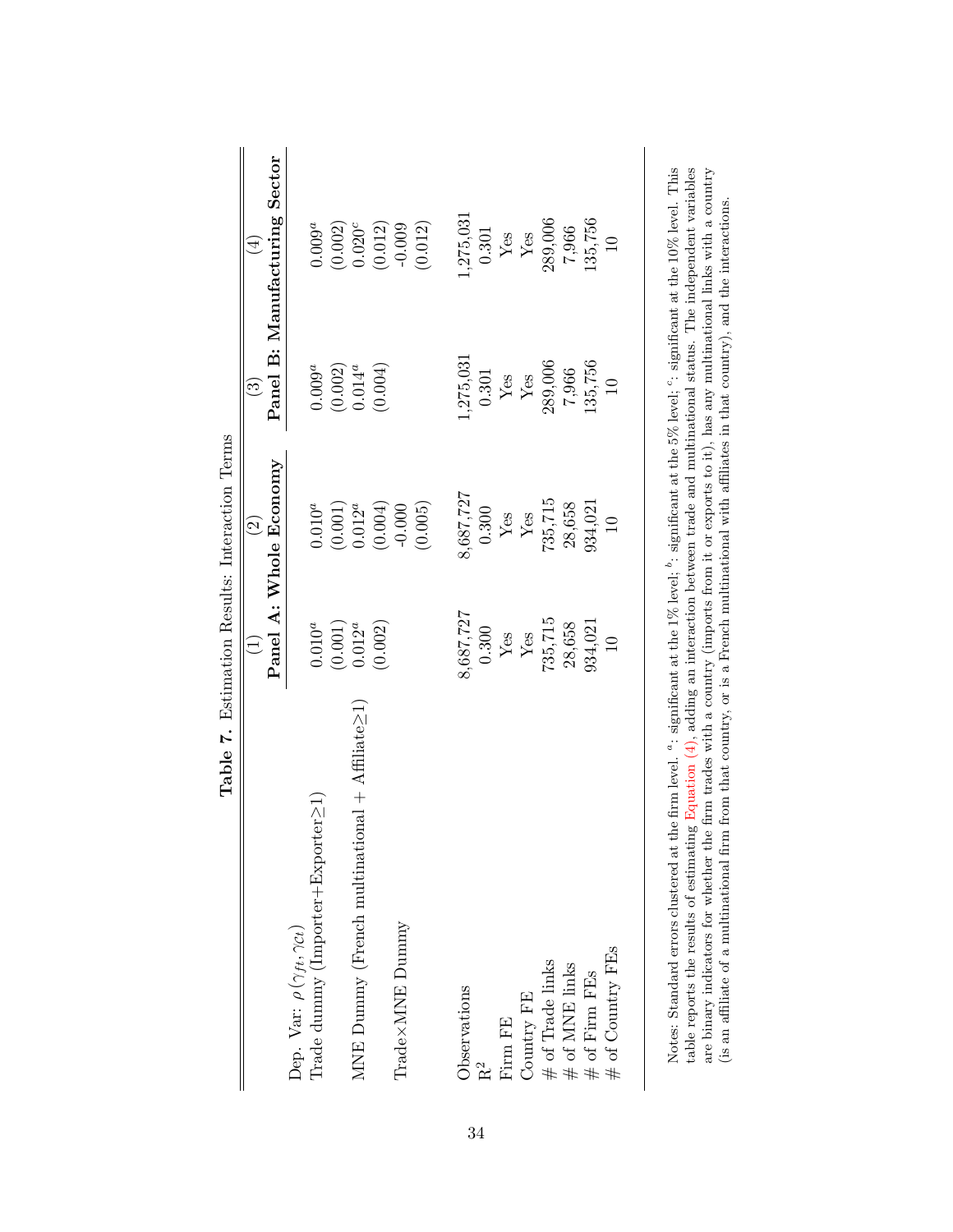|                |            | Panel A: Whole Economy        |              |
|----------------|------------|-------------------------------|--------------|
| Country        | $\rho_A$   | Directly                      | Not Directly |
|                | (observed) | Connected                     | Connected    |
|                |            |                               |              |
| Belgium        | 0.758      | 0.542                         | 0.216        |
| <b>Brazil</b>  | $-0.269$   | $-0.184$                      | $-0.085$     |
| China          | $-0.545$   | $-0.389$                      | $-0.157$     |
| Germany        | 0.643      | 0.445                         | $0.198\,$    |
| Italy          | 0.630      | 0.464                         | 0.166        |
| Japan          | $-0.183$   | $-0.152$                      | $-0.032$     |
| Netherlands    | 0.618      | 0.442                         | 0.176        |
| Spain          | 0.876      | 0.588                         | 0.288        |
| United Kingdom | 0.010      | 0.128                         | $-0.119$     |
| United States  | 0.372      | 0.327                         | 0.045        |
| Average        | 0.291      | 0.221                         | 0.070        |
|                |            | Panel B: Manufacturing Sector |              |
| Country        | $\rho_A$   | Directly                      | Not Directly |
|                | (observed) | Connected                     | Connected    |
|                |            |                               |              |
| Belgium        | 0.935      | 0.828                         | 0.107        |
| <b>Brazil</b>  | 0.177      | 0.153                         | 0.025        |
| China          | $-0.190$   | $-0.164$                      | $-0.026$     |
| Germany        | 0.695      | 0.596                         | 0.098        |
| Italy          | 0.718      | 0.620                         | 0.098        |
| Japan          | 0.166      | 0.138                         | 0.028        |
| Netherlands    | 0.718      | 0.622                         | 0.096        |
| Spain          | 0.673      | 0.587                         | 0.087        |
| United Kingdom | 0.435      | 0.428                         | 0.007        |

## <span id="page-36-0"></span>Table 8. Aggregate Correlations: Contributions of Direct and Indirect Terms

Notes: This table reports the results of decomposition in [Equation \(8\).](#page-12-2) The first column reports the actual correlation in the data.

United States 0.509 0.464 0.045

Average 0.484 0.427 0.056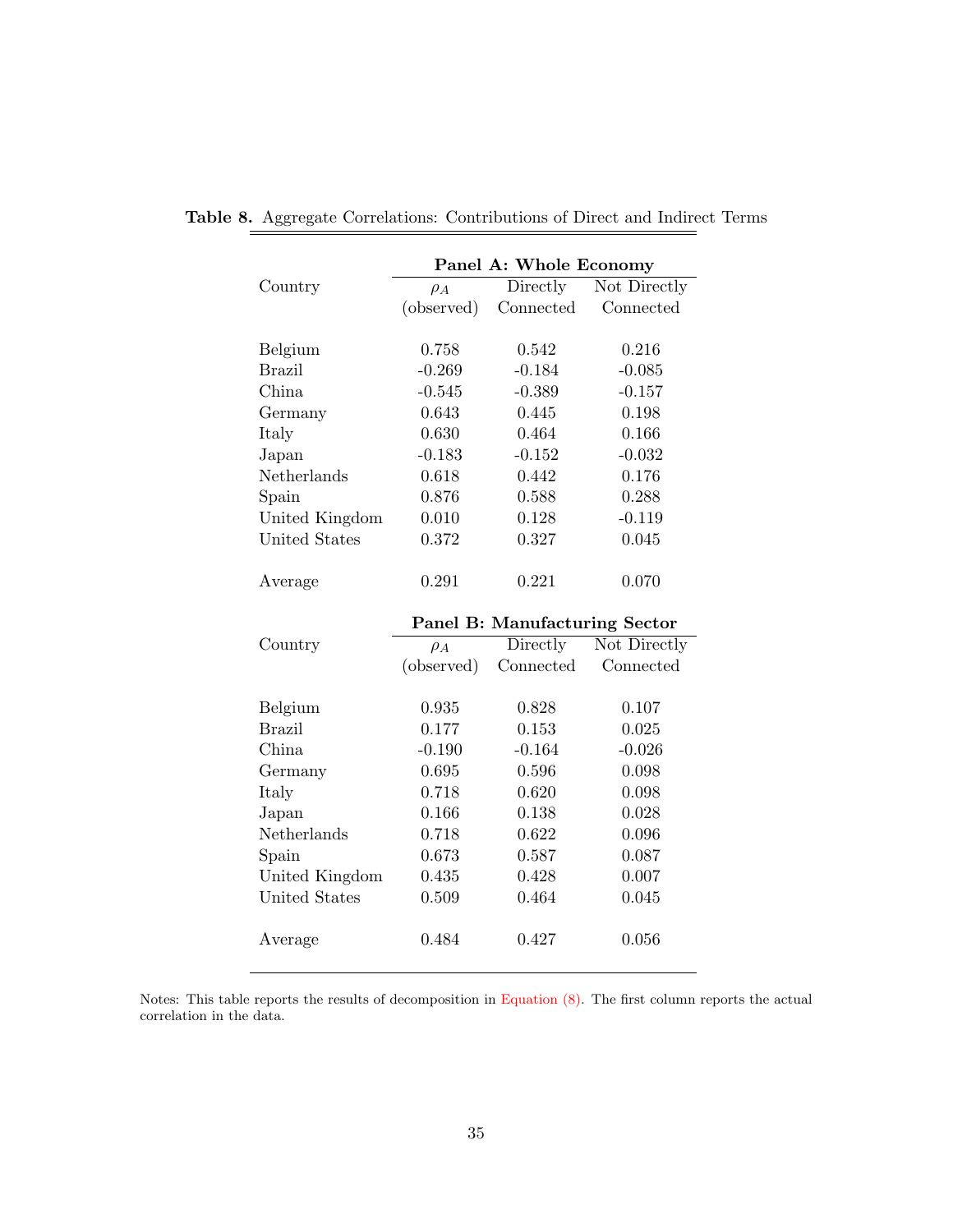<span id="page-37-0"></span>

|                                                                |          | $\widetilde{\mathcal{S}}$ | $\odot$                                  | $\bigoplus$                        | $\widetilde{\mathfrak{G}}$                                                                                                                                                                                                                                           | $\widehat{\odot}$              | (7)                                                                        | $\circledast$             | ම                         |
|----------------------------------------------------------------|----------|---------------------------|------------------------------------------|------------------------------------|----------------------------------------------------------------------------------------------------------------------------------------------------------------------------------------------------------------------------------------------------------------------|--------------------------------|----------------------------------------------------------------------------|---------------------------|---------------------------|
|                                                                |          |                           |                                          |                                    |                                                                                                                                                                                                                                                                      | Panel A: Whole Economy         |                                                                            |                           |                           |
| Country                                                        | $\rho_A$ | $\Delta\rho_A$            | $\rho_A)$<br>$s.e.(\Delta)$              | $\Delta \rho_A   \overline{Trace}$ | $s.e.(\Delta\rho_A Tradeade)$                                                                                                                                                                                                                                        | $\Delta \rho_A M\overline{NE}$ | $s.e.(\Delta\rho_A M\,N E)$                                                | $\Delta\rho_A Eq.\bar{W}$ | $s.e.(\Delta\rho_A Eq.W)$ |
| Belgium                                                        | 0.758    | $-0.104$                  | 0.01                                     | $-0.096$                           | 0.010                                                                                                                                                                                                                                                                | $-0.008$                       | 0.013                                                                      | $-0.032$                  | 0.002                     |
| Brazil                                                         | $-0.269$ | $-0.049$                  | $\circ$ $\overline{\phantom{0}}$<br>0.01 | $-0.045$                           | 0.006                                                                                                                                                                                                                                                                | $-0.004$                       | 0.010                                                                      | $-0.004$                  | 0.000                     |
| China                                                          | $-0.545$ | $-0.074$                  | IJ<br>0.01                               | $-0.068$                           | 0.008                                                                                                                                                                                                                                                                | $-0.005$                       | 0.013                                                                      | $-0.013$                  | 0.001                     |
| Germany                                                        | 0.643    | $-0.109$                  | ာ<br>0.01                                | $-0.097$                           | 0.010                                                                                                                                                                                                                                                                | $-0.011$                       | 0.017                                                                      | $-0.032$                  | 0.002                     |
| Italy                                                          | 0.630    | $-0.102$                  | $\circ$ $\circ$<br>0.01                  | $-0.093$                           | 0.010                                                                                                                                                                                                                                                                | $-0.009$                       | 0.017                                                                      | $-0.030$                  | 0.002                     |
| $_{\rm Japan}$                                                 | $-0.183$ | $-0.071$                  | 0.01                                     | $-0.067$                           | 0.008                                                                                                                                                                                                                                                                | $-0.004$                       | 0.009                                                                      | $-0.010$                  | 0.001                     |
| Netherlands                                                    | 0.618    | $-0.097$                  | $\overline{\phantom{a}}$<br>0.01         | $-0.087$                           | 0.009                                                                                                                                                                                                                                                                | $-0.010$                       | 0.011                                                                      | $-0.023$                  | 0.002                     |
| Spain                                                          | 0.876    | $-0.095$                  | 0.020                                    | $-0.087$                           | 0.010                                                                                                                                                                                                                                                                | $-0.008$                       | 0.017                                                                      | $-0.026$                  | 0.002                     |
| United Kingdom                                                 | 0.010    | $-0.103$                  | 0.019                                    | $-0.091$                           | 0.010                                                                                                                                                                                                                                                                | $-0.012$                       | 0.017                                                                      | $-0.024$                  | 0.002                     |
| United States                                                  | 0.372    | $-0.109$                  | 0.01                                     | $-0.092$                           | 0.010                                                                                                                                                                                                                                                                | $-0.016$                       | $0.017$                                                                    | $-0.023$                  | 0.002                     |
| Average                                                        | 0.291    | $-0.091$                  |                                          | $-0.083$                           |                                                                                                                                                                                                                                                                      | $-0.009$                       |                                                                            | $-0.022$                  |                           |
|                                                                |          |                           |                                          |                                    | Panel B: Manufacturing Sector                                                                                                                                                                                                                                        |                                |                                                                            |                           |                           |
| Country                                                        | $\rho_A$ | $\Delta\rho_A$            | $\rho_A)$<br>$s.e.(\Delta)$              | $\Delta \rho_A   Trade$            | $s.e.(\Delta\rho_A Trade,rade)$                                                                                                                                                                                                                                      | $\Delta \rho_A   MNE$          | $s.e.(\Delta\rho_A MNE)$                                                   | $\Delta\rho_A Eq.W$       | $s.e.(\Delta\rho_A Eq.W)$ |
| Belgium                                                        | 0.935    | $-0.116$                  | c<br>0.01                                | $-0.113$                           | 0.018                                                                                                                                                                                                                                                                | $-0.003$                       | 0.005                                                                      | $-0.058$                  | 0.008                     |
| Brazil                                                         | 0.177    | $-0.062$                  | $\mathbf{\Omega}$<br>0.01                | $-0.061$                           | 0.011                                                                                                                                                                                                                                                                | $-0.001$                       | 0.004                                                                      | $-0.009$                  | 0.002                     |
| China                                                          | $-0.190$ | $-0.080$                  | S<br>0.01                                | $-0.080$                           | 0.013                                                                                                                                                                                                                                                                | 0.000                          | 0.002                                                                      | $-0.022$                  | 0.003                     |
| Germany                                                        | 0.695    | $-0.121$                  | $\circ$<br>0.01                          | $-0.114$                           | 0.018                                                                                                                                                                                                                                                                | $-0.007$                       | 0.006                                                                      | $-0.059$                  | 0.008                     |
| Italy                                                          | 0.718    | $-0.116$                  | $\circ$<br>0.01                          | $-0.111$                           | 0.018                                                                                                                                                                                                                                                                | $-0.004$                       | 0.005                                                                      | $-0.055$                  | 0.008                     |
| $_{\rm Japan}$                                                 | 0.166    | $-0.083$                  | ಣ<br>0.01                                | $-0.082$                           | 0.013                                                                                                                                                                                                                                                                | $-0.001$                       | 0.002                                                                      | $-0.019$                  | 0.003                     |
| Netherlands                                                    | 0.718    | $-0.115$                  | $\infty$<br>0.01                         | $-0.105$                           | 0.017                                                                                                                                                                                                                                                                | $-0.009$                       | 0.005                                                                      | $-0.042$                  | 0.006                     |
| Spain                                                          | 0.673    | $-0.108$                  | G<br>0.01                                | $-0.107$                           | 0.018                                                                                                                                                                                                                                                                | $-0.002$                       | 0.006                                                                      | $-0.048$                  | 0.007                     |
| United Kingdom                                                 | 0.435    | $-0.114$                  | $\infty$<br>0.01                         | $-0.108$                           | 0.018                                                                                                                                                                                                                                                                | $-0.006$                       | 0.006                                                                      | $-0.045$                  | 0.006                     |
| United States                                                  | 0.509    | $-0.115$                  | 0.01                                     | $-0.100$                           | 0.016                                                                                                                                                                                                                                                                | $-0.015$                       | 0.008                                                                      | $-0.039$                  | 0.005                     |
| Average                                                        | 0.484    | $-0.103$                  |                                          | $-0.098$                           |                                                                                                                                                                                                                                                                      | $-0.005$                       |                                                                            | $-0.040$                  |                           |
| associated with the estimated change in aggregate correlation. |          |                           |                                          |                                    | Notes: This table reports the results of the aggregation exercise in Equation (10). The column labeled s.c. $(\Delta \rho_A)$ reports the standard error                                                                                                             |                                | Columns 4-7 present the change in the correlation due to severing of trade |                           |                           |
|                                                                |          |                           |                                          |                                    | linkages and multinational linkages separately, along with corresponding standard errors. Columns 8-9 present the change in the correlation due<br>to severing of direct linkages assuming that all firms have equal size, along with corresponding standard errors. |                                |                                                                            |                           |                           |

Table 9. Changes in Aggregate Correlations **Table 9.** Changes in Aggregate Correlations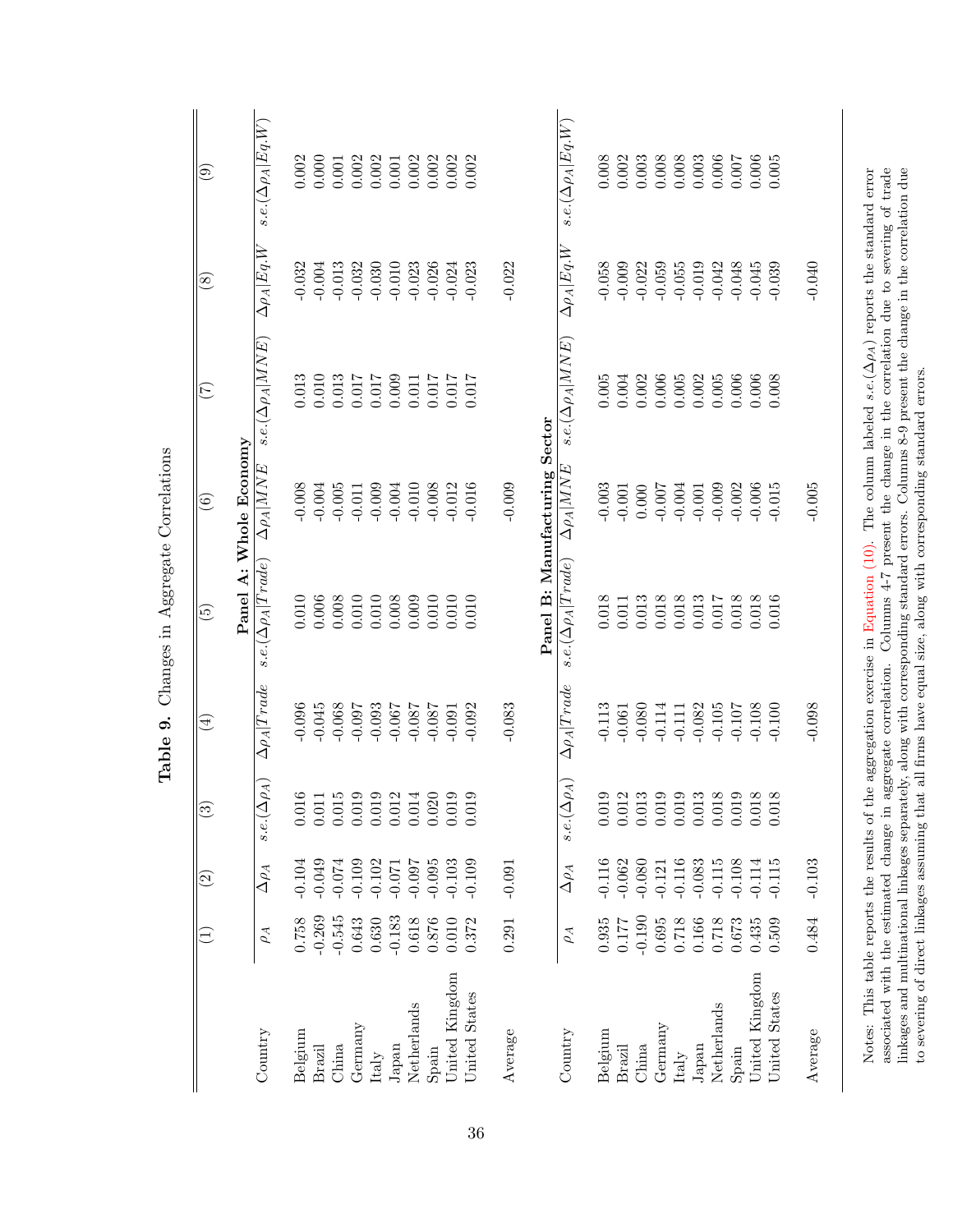<span id="page-38-0"></span>

|                             | $\widehat{\Xi}$ | $\widehat{\mathfrak{D}}$ | $\widehat{\mathbb{C}}$ | $\bigoplus$                                              | Table 10. Changes in Aggregate Correlations, Including Indirect Effects<br>$\widetilde{\mathbb{G}}$ | $\widehat{\circ}$                | $(\mathcal{I})$                   |
|-----------------------------|-----------------|--------------------------|------------------------|----------------------------------------------------------|-----------------------------------------------------------------------------------------------------|----------------------------------|-----------------------------------|
|                             |                 |                          |                        |                                                          |                                                                                                     |                                  |                                   |
|                             |                 |                          |                        |                                                          | Panel A: Whole Economy                                                                              |                                  |                                   |
| Country                     | $\rho_A$        | $\Delta\rho_A$           | $s.e.(\Delta\rho_A)$   | $\Delta \rho_A   Direct$                                 | $s.e.(\Delta\rho_A Direct)$                                                                         | $\Delta \rho_A   Indirect$       | $s.e. (\Delta \rho_A   Indirect)$ |
| Belgium                     | 0.758           | $-0.161$                 | $0.027$                | $-0.083$                                                 | $0.017$                                                                                             | $-0.078$                         | 0.023                             |
| Brazil                      | $-0.269$        | $-0.044$                 | 0.012                  | $-0.038$                                                 | 0.011                                                                                               | $-0.006$                         | $0.005$                           |
| China                       | $-0.545$        | $-0.096$                 | 0.017                  | $-0.058$                                                 | $0.015\,$                                                                                           | $-0.037$                         | 0.009                             |
| Germany                     | 0.643           | $-0.178$                 | 0.029                  | $-0.088$                                                 | 0.020                                                                                               | $-0.090$                         | 0.022                             |
| $\ensuremath{\text{Italy}}$ | 0.630           | $-0.168$                 | 0.027                  | $-0.082$                                                 | 0.019                                                                                               | $-0.086$                         | 0.021                             |
| ${\it Japan}$               | $-0.183$        | $-0.078$                 | $0.014\,$              | $-0.056$                                                 | 0.012                                                                                               | $-0.022$                         | 0.009                             |
| Netherlands                 | $0.618\,$       | $-0.143$                 | 0.021                  | $-0.079$                                                 | 0.014                                                                                               | $-0.064$                         | 0.017                             |
| Spain                       | $0.876\,$       | $-0.137$                 | 0.026                  | $-0.076$                                                 | 0.020                                                                                               | $-0.061$                         | 0.019                             |
| United Kingdom              | 0.010           | $-0.149$                 | 0.026                  | $-0.084$                                                 | 0.019                                                                                               | $-0.065$                         | 0.018                             |
| United States               | 0.372           | $-0.148$                 | 0.025                  | $-0.089$                                                 | 0.019                                                                                               | $-0.059$                         | 0.017                             |
| Average                     | 0.291           | $-0.130$                 |                        | $-0.073$                                                 |                                                                                                     | $-0.057$                         |                                   |
|                             |                 |                          |                        |                                                          | Panel B: Manufacturing Sector                                                                       |                                  |                                   |
| Country                     | $\rho_A$        | $\Delta\rho_A$           | $s.e.(\Delta \rho_A$   | $\Delta \rho_A   Direct$                                 | $s.e.(\Delta\rho_A Direct)$                                                                         | $\Delta\rho_A Indirect$          | $s.e. (\Delta \rho_A   Indirect)$ |
| Belgium                     | 0.935           | $-0.576$                 | $0.045\,$              | $-0.080$                                                 | 0.019                                                                                               | $-0.496$                         | 0.044                             |
| Brazil                      | 0.177           | $-0.150$                 | 0.015                  | $-0.042$                                                 | 0.012                                                                                               | $-0.108$                         | 0.010                             |
| China                       | $-0.190$        | $-0.246$                 | 0.020                  | $-0.055$                                                 | 0.013                                                                                               | $-0.191$                         | 0.017                             |
| Germany                     | 0.695           | $-0.570$                 | 0.045                  | $-0.084$                                                 | 0.020                                                                                               | $-0.486$                         | 0.044                             |
| Italy                       | 0.718           | $-0.528$                 | 0.042                  | $-0.080$                                                 | 0.019                                                                                               | $-0.448$                         | 0.041                             |
| Japan                       | 0.166           | $-0.238$                 | 0.019                  | $-0.057$                                                 | $0.014\,$                                                                                           | $-0.181$                         | 0.016                             |
| Netherlands                 | 0.718           | $-0.445$                 | 0.035                  | $-0.081$                                                 | 0.018                                                                                               | $-0.364$                         | 0.033                             |
| Spain                       | 0.673           | $-0.478$                 | 0.038                  | $-0.074$                                                 | 0.019                                                                                               | $-0.404$                         | 0.036                             |
| United Kingdom              | 0.435           | $-0.473$                 | 0.037                  | $-0.080$                                                 | 0.019                                                                                               | $-0.393$                         | 0.035                             |
| <b>Jnited States</b>        | 0.509           | $-0.436$                 | 0.034                  | $-0.082$                                                 | 0.018                                                                                               | $-0.354$                         | 0.031                             |
| Average                     | 0.484           | $-0.414$                 |                        | $-0.071$                                                 |                                                                                                     | $-0.343$                         |                                   |
| This table reports          |                 |                          |                        | the results of the aggregation evergise in Fountion (10) |                                                                                                     | augmented with indirect linkages | The column $ a $                  |

Notes: This table reports the results of the aggregation exercise in Equation (10), augmented with indirect linkages. The column labeled  $s.e.(\Delta\rho_A)$  reports the standard error associated with the estimated change in aggre Notes: This table reports the results of the aggregation exercise in [Equation](#page-12-1) (10), augmented with indirect linkages. The column labeled s.e.(∆ $\rho_A$ ) reports the standard error associated with the estimated change in aggregate correlation. The last 4 columns present the change in the correlation due to severing of direct linkages and indirect linkages separately, along with corresponding standard errors.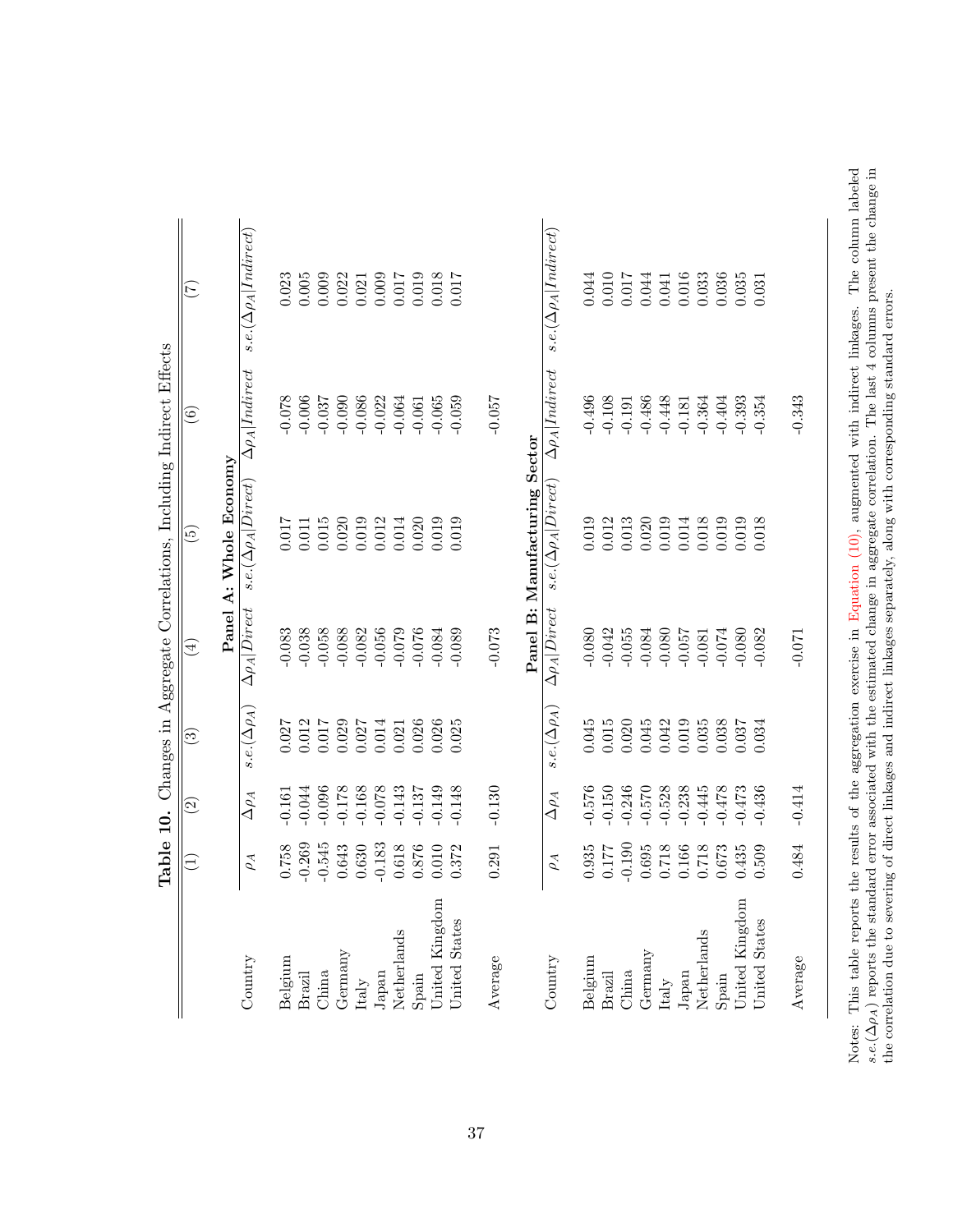

<span id="page-39-0"></span>Figure 1. Comparison with Aggregates, Growth Rates

Notes: The top panel presents the time series of the growth rates of total before-tax value added in our data and GDP sourced from the IMF International Financial Statistics. The bottom two panels present the growth rates of total exports and imports, respectively, in our sample and sourced from IMF's Direction of Trade Statistics.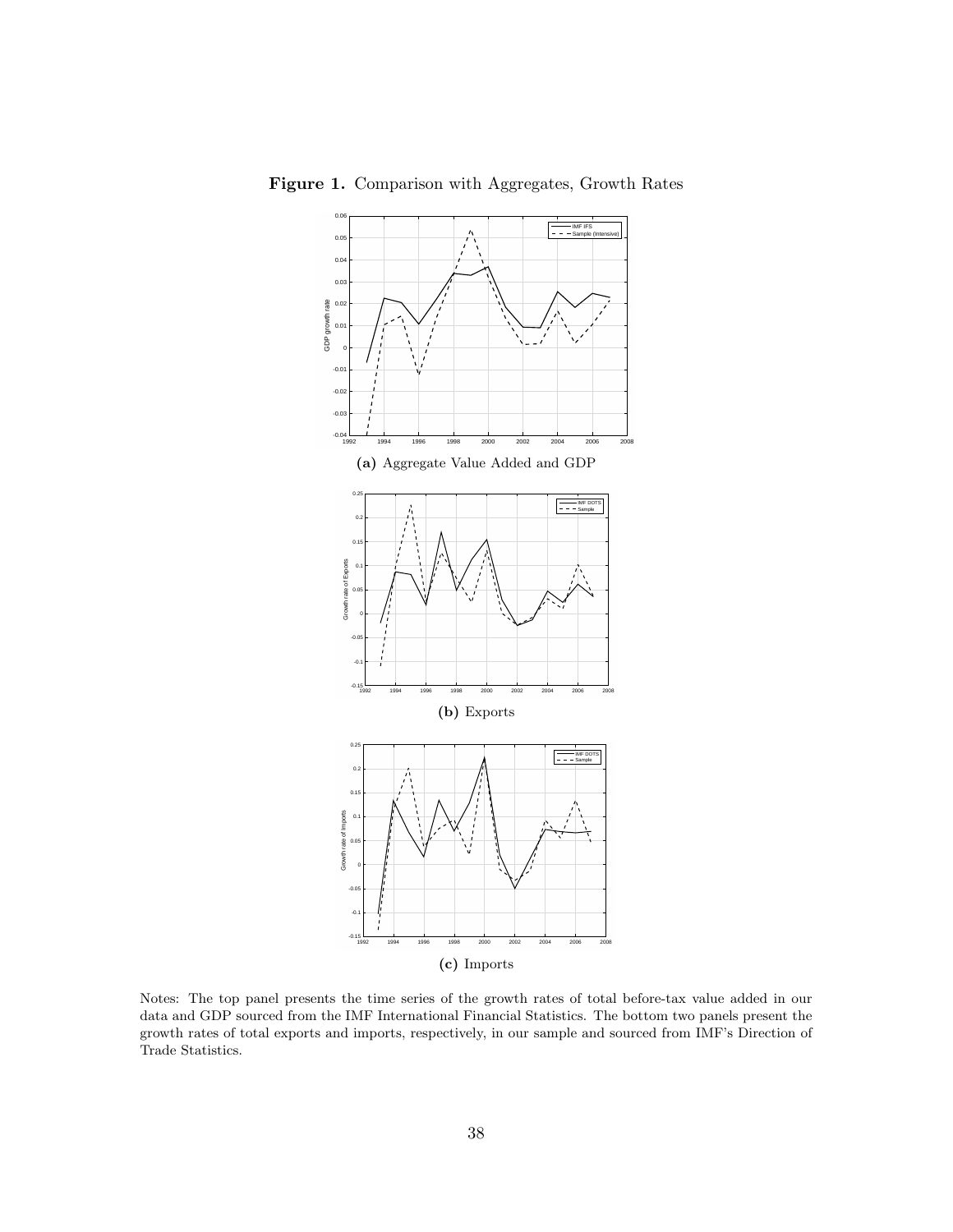<span id="page-40-0"></span>

Figure 2. Aggregate Correlations: Comparison to Standard Sources

Notes: This Figure presents the scatterplot of the aggregate correlations implied by our data and the correlations in GDP from IMF International Financial Statistics, along with a 45-degree line.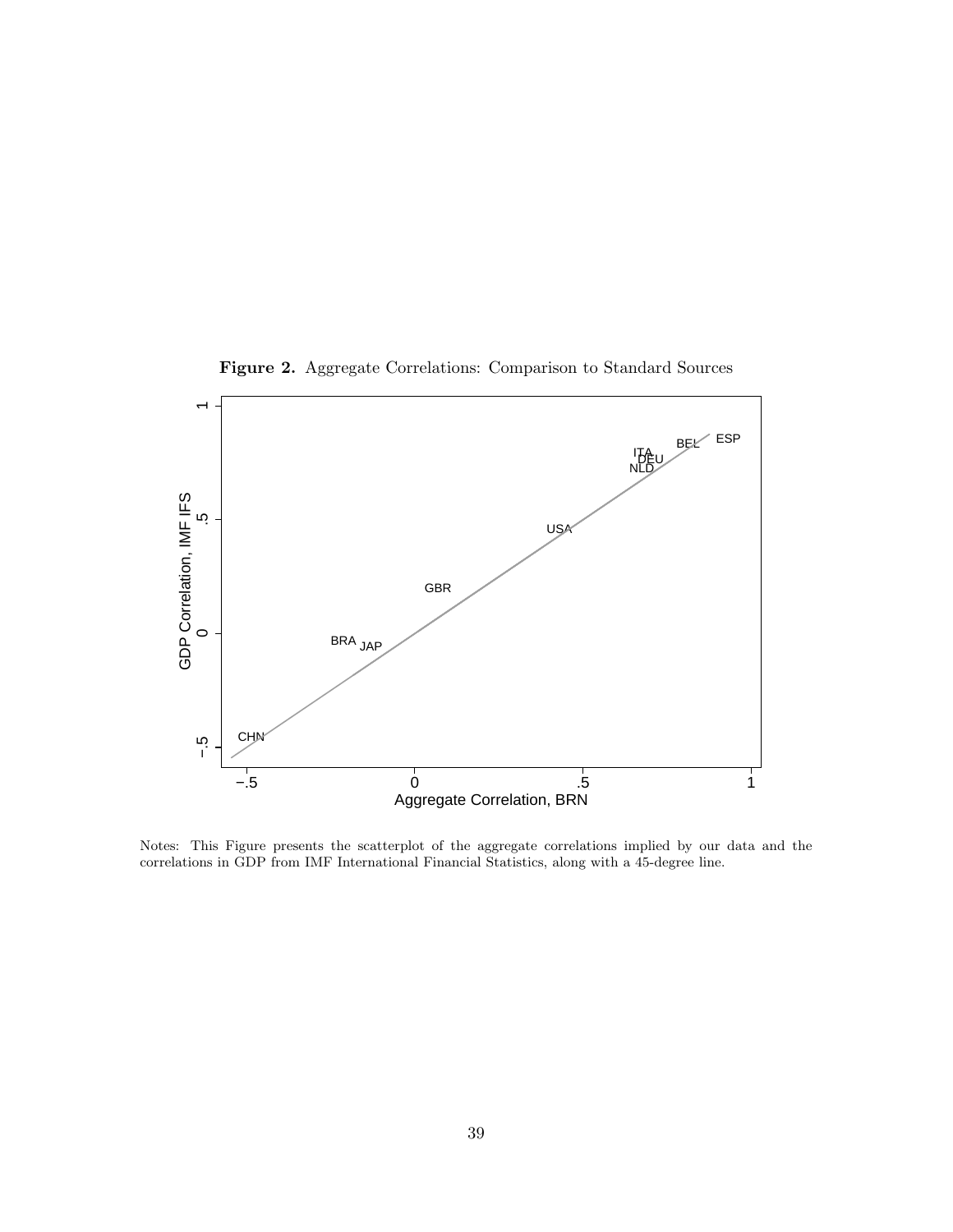|              |                                         | rane A.I. rumbeve volumly becom- |        |                |                                |          |        |
|--------------|-----------------------------------------|----------------------------------|--------|----------------|--------------------------------|----------|--------|
| NAF          | Sector                                  | St. Dev.                         | Share  | NAF            | Sector                         | St. Dev. | Share  |
| $01 - 05$    | fishing<br>Agriculture, forestry and    | 0.3378                           | 0.0069 | 35             | Other transport equipment      | 0.3461   | 0.0138 |
| 10-14        | Mining and quarrying                    | 0.3381                           | 0.0049 | 36-37          | Manufacturing n.e.c.           | 0.3311   | 0.0099 |
| 15-16        | Food and tobacco                        | 0.2808                           | 0.0405 | 40-41          | Electricity, gas, water supply | 0.3910   | 0.0409 |
| 17-19        | and leather<br>Textile, wearing apparel | 0.3296                           | 0.0144 | 45             | Construction                   | 0.3067   | 0.0606 |
|              | Wood products                           | 0.2853                           | 0.0050 | $50 - 52$      | Wholesale and retail trade     | 0.3221   | 0.1793 |
| $21 - 22$    | Paper products, publishing              | 0.3383                           | 0.0259 | 55             | Hotels and restaurants         | 0.3058   | 0.0233 |
| 23           | Coke, refined petroleum, nuclear fuel   | 0.3402                           | 0.0077 | $60 - 63$      | Transport                      | 0.3179   | 0.0745 |
| 24           | Chemical industry                       | 0.3381                           | 0.0411 | 64             | Post and telecommunications    | 0.4078   | 0.0529 |
| 25           | Rubber and plastics                     | 0.3102                           | 0.0170 | $\overline{C}$ | Real estate activities         | 0.4106   | 0.0379 |
| 26           | Mineral products                        | 0.2875                           | 0.0136 | $\overline{1}$ | Rental without operator        | 0.3804   | 0.0139 |
| $\mathbb{Z}$ | Basic metals                            | 0.3074                           | 0.0111 | 22             | Computer services              | 0.4096   | 0.0267 |
| 28           | Metal products                          | 0.2859                           | 0.0284 | 73             | Research and development       | 0.4157   | 0.0028 |
| 29           | Machinery and equipment                 | 0.3112                           | 0.0256 | 74             | Other business services        | 0.3813   | 0.1144 |
| $\Im$        | Office machinery                        | 0.3879                           | 0.0045 | 75             | Public administration          | 0.3403   | 0.0006 |
|              | Electrical equipment                    | 0.3058                           | 0.0130 |                | Education                      | 0.3651   | 0.0030 |
| 32           | Radio, TV and communication             | 0.3475                           | 0.0122 |                | Health and social work         | 0.2557   | 0.0146 |
| 33           | Medical and optical instruments         | 0.3090                           | 0.0114 | $90 - 93$      | Personal services              | 0.3519   | 0.0291 |
|              | Motor vehicles                          | 0.2985                           | 0.0189 |                |                                |          |        |
|              |                                         |                                  |        |                |                                |          |        |

<span id="page-41-0"></span>**Table A1.** Firm-Level Volatility by Sector **Table A1.** Firm-Level Volatility by Sector Notes: This table presents the standard deviations of firm growth rates broken down by sector over 1993-2007. "Share" is the share of the sector in total value added. The manufacturing sector covers NAF sectors 15 to 37. Notes: This table presents the standard deviations of firm growth rates broken down by sector over 1993–2007. "Share" is the share of the sector in total value added. The manufacturing sector covers NAF sectors 15 to 37.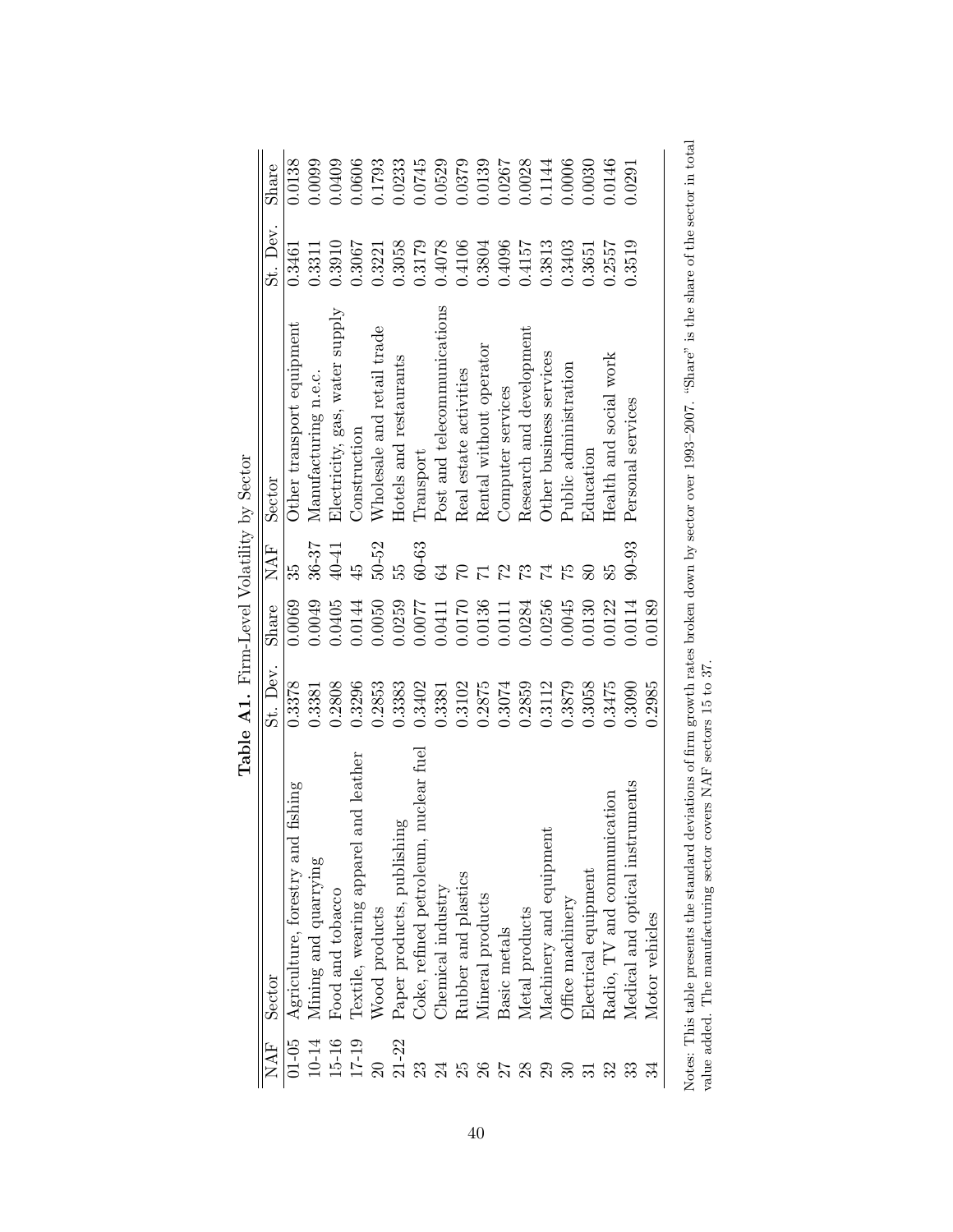|                      |                  | Panel A: Whole Economy        |           |
|----------------------|------------------|-------------------------------|-----------|
| Country              | $\tilde{\rho}_A$ | Intensive                     | Extensive |
|                      | (observed)       | (share)                       | (share)   |
| Belgium              | 0.674            | 1.030                         | $-0.030$  |
| <b>Brazil</b>        | $-0.305$         | 0.808                         | 0.192     |
| China                | $-0.684$         | 0.731                         | 0.269     |
| Germany              | 0.379            | 1.552                         | $-0.552$  |
| Italy                | 0.591            | 0.977                         | 0.023     |
| Japan                | $-0.224$         | 0.749                         | 0.251     |
| Netherlands          | 0.469            | 1.206                         | $-0.206$  |
| Spain                | 0.733            | 1.094                         | $-0.094$  |
| United Kingdom       | 0.193            | 0.045                         | 0.955     |
| United States        | 0.524            | 0.651                         | 0.349     |
| Average              | 0.235            | 0.884                         | 0.116     |
|                      |                  | Panel B: Manufacturing Sector |           |
|                      |                  |                               |           |
| Country              | $\tilde{\rho}_A$ | Intensive                     | Extensive |
|                      | (observed)       | (share)                       | (share)   |
| Belgium              | 0.882            | 0.937                         | 0.063     |
| <b>Brazil</b>        | 0.136            | 1.149                         | $-0.149$  |
| China                | $-0.291$         | 0.578                         | 0.422     |
| Germany              | 0.556            | 1.105                         | $-0.105$  |
| Italy                | 0.720            | 0.881                         | 0.119     |
| Japan                | 0.133            | 1.105                         | $-0.105$  |
| Netherlands          | 0.649            | 0.977                         | 0.023     |
| Spain                | 0.584            | 1.020                         | $-0.020$  |
| United Kingdom       | 0.547            | 0.704                         | 0.296     |
| <b>United States</b> | 0.597            | 0.754                         | 0.246     |

<span id="page-42-0"></span>Table A2. Contribution of Intensive and Extensive Margins to Overall Aggregate Correlation  $=$ 

Notes: This table presents the correlation of combined aggregate value added (intensive plus extensive margins), and the share of aggregate correlation due to the intensive and the extensive margins.